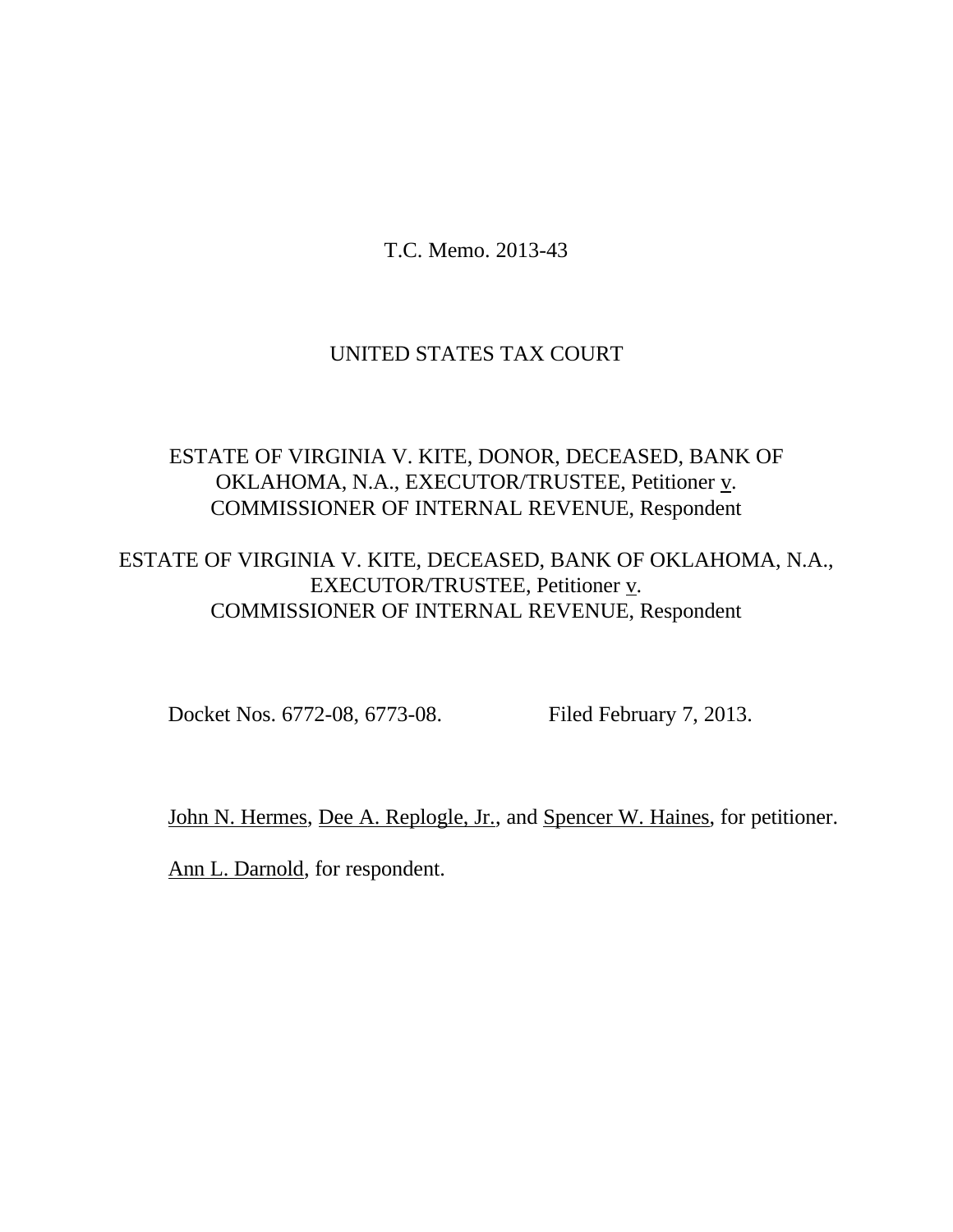#### **[\*2]** MEMORANDUM FINDINGS OF FACT AND OPINION

PARIS, Judge: In these consolidated cases, respondent issued two notices of deficiency, taking alternative positions with respect to a private annuity transaction. In the notice of deficiency for docket No. 6772-08, respondent determined a \$6,053,752 deficiency in the 2001 Federal gift tax of Virginia Vose Kite (Mrs. Kite). In the notice of deficiency for docket No. 6773-08, respondent determined a \$5,100,493 deficiency in the Federal estate tax of the Estate of Virginia V. Kite  $(estate).<sup>1</sup>$ 

Mrs. Kite was the current income beneficiary of numerous trusts, only four of which are at issue in these cases. The four trusts, which are described in more detail below, include: two qualified terminable interest property (QTIP) trusts, one marital deduction trust, and one revocable trust. In 2001 the QTIP trusts and the marital deduction trust were liquidated, and the trusts' assets, which consisted entirely of family partnership interests, were transferred to Mrs. Kite's lifetime revocable trust. The family partnership interests held by the lifetime revocable trust were then transferred to Mrs. Kite's children in exchange for 10-year deferred private annuity agreements.

- 2 -

<sup>&</sup>lt;sup>1</sup>The estate concedes the adjustment that the taxable estate includes \$20,750 of gift tax Mrs. Kite paid within three years of her death.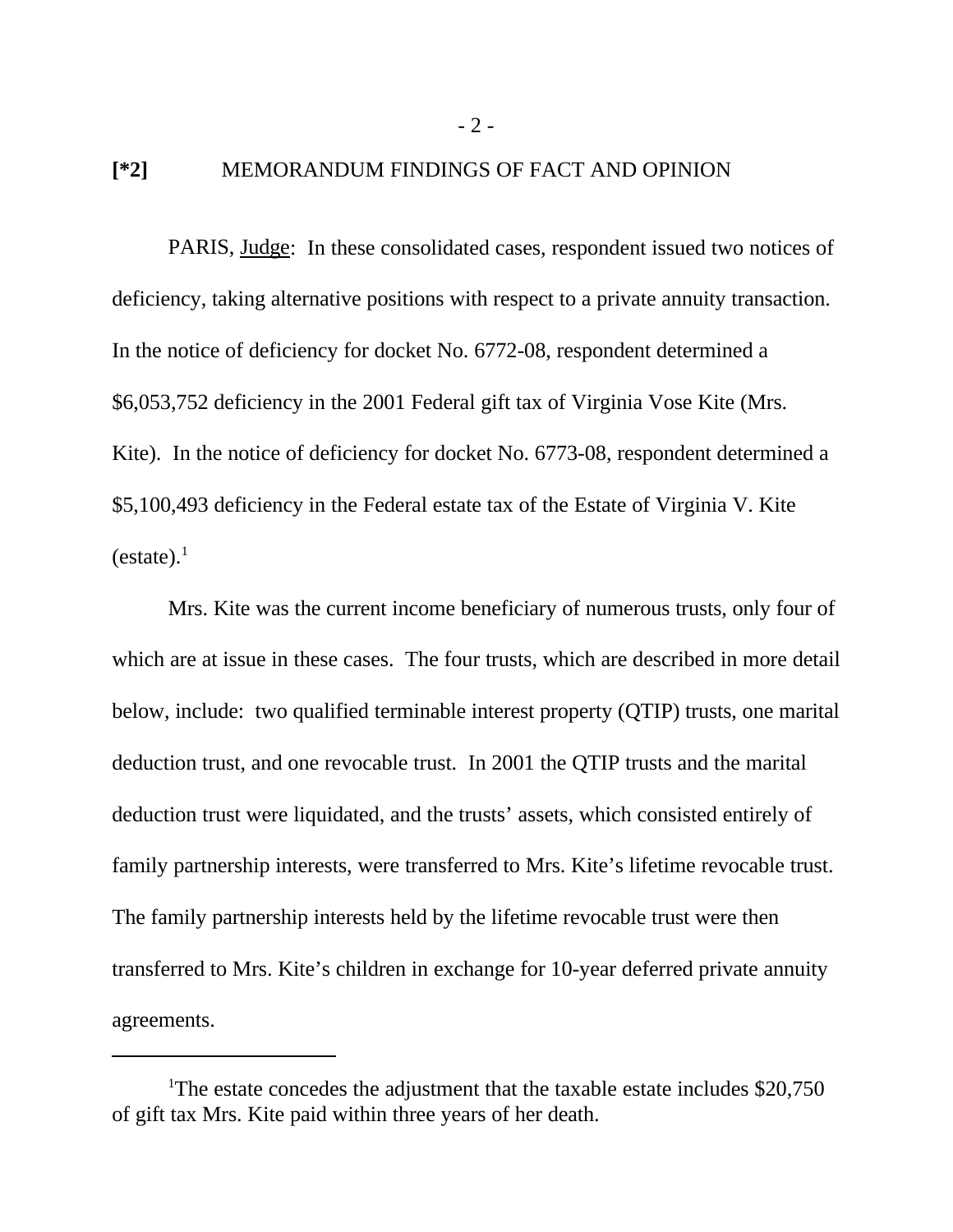**[\*3]** The Court must now decide: (1) whether the transfer of partnership interests to Mrs. Kite's children in exchange for the private annuity agreements was a disguised gift subject to gift tax; (2) whether the transfer of the QTIP trust assets constituted a disposition of the qualifying income interest for life such that the disposition was a taxable gift of the remainder interest under section  $2519$ ; and (3) whether Mrs. Kite made a taxable transfer under section 2514 when she effectively released her general power of appointment over the corpus of her marital deduction trust.

## FINDINGS OF FACT

Some of the facts are stipulated and are so found. The stipulation of facts and the attached exhibits are incorporated herein by this reference. Mrs. Kite resided in Oklahoma when she died on April 28, 2004. Bank of Oklahoma, N.A. (BOK), the executor of the estate, filed the petition on behalf of the estate.

#### I. Mrs. Kite's Background

Mrs. Kite was born on April 8, 1926. Her father was the chairman of a family-owned bank, Vose Bank, and its successor, First National Bank & Trust

<sup>2</sup>Unless otherwise indicated, section references are to the applicable versions of the Internal Revenue Code (Code), and Rule references are to the Tax Court Rules of Practice and Procedure.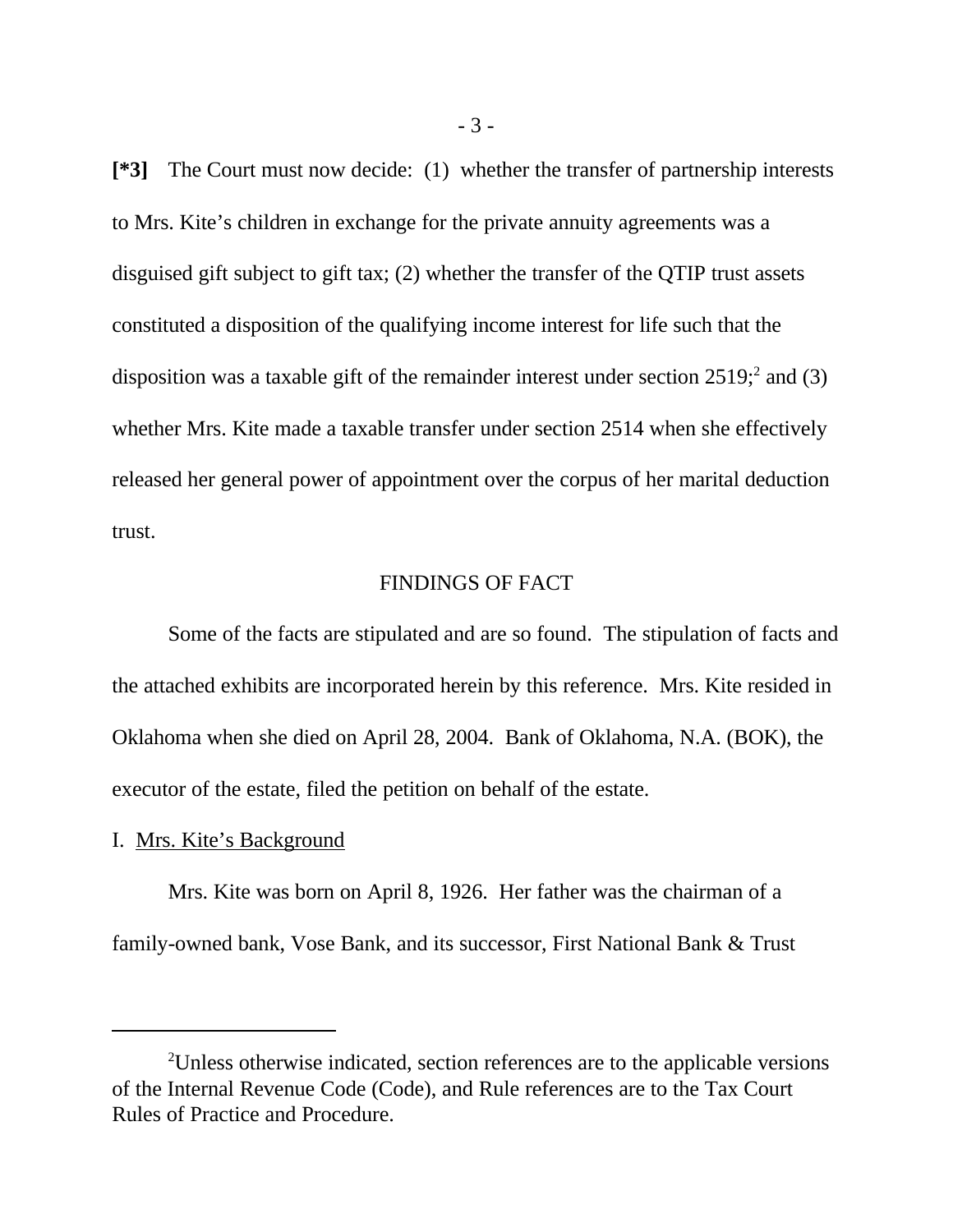[\*4] Co. of Oklahoma City (FNB).<sup>3</sup> As a member of a prominent banking family, Mrs. Kite was the beneficiary of numerous trusts,<sup>4</sup> which held, among other valuable assets and cash, a portfolio of founder's shares and other securities of FNB, its affiliates, and its regional partners.

Business acumen was also passed on from generation to generation. Mrs. Kite was a savvy businesswoman who actively participated in managing her assets. She maintained an office where two employees assisted with her family's finances. In addition, she would meet with her trust administrator at least quarterly to discuss the financial activities of her many trusts and their investments.

Mrs. Kite married James B. Kite (Mr. Kite), who, according to his death certificate, was a geologist in the petroleum business. They were married until Mr. Kite's death on February 23, 1995. The couple had three children: Carolyn K. Eason (Ms. Eason), James B. Kite, Jr. (Mr. Kite, Jr.), and Virginia K. Kite (collectively, Kite children). After Mr. Kite's death, Mrs. Kite remained a widow until she died.

<sup>&</sup>lt;sup>3</sup>Through a merger and acquisition, FNB eventually became a part of Bank of Oklahoma, N.A. (BOK).

<sup>&</sup>lt;sup>4</sup>At trial, a representative of BOK's trust department testified that there were 70 trusts for the benefit of Mrs. Kite or her children.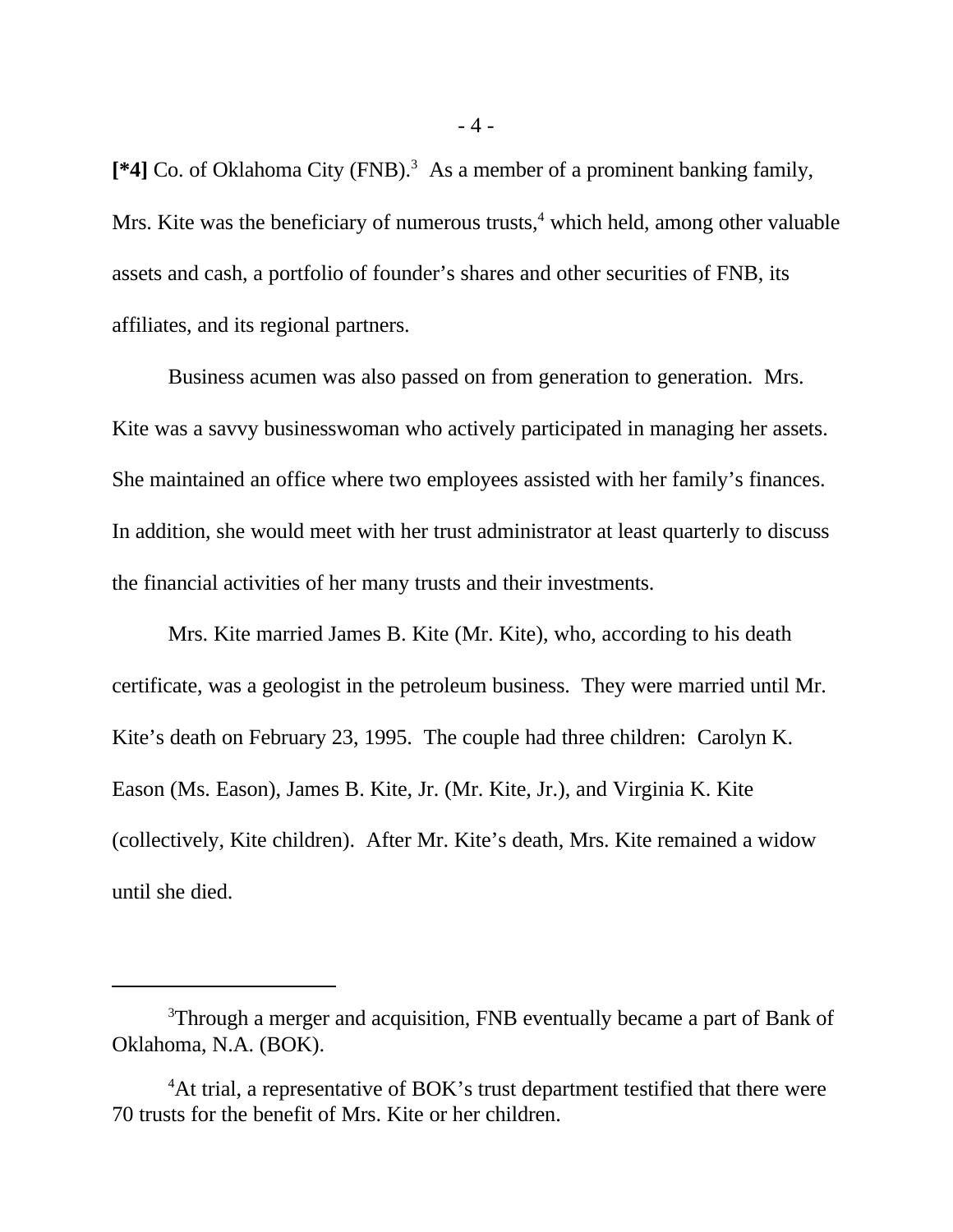## **[\*5]** II. The Trusts

Before describing the transactions in dispute, the Court will introduce the types of trusts involved, which, except for the two QTIP trusts, are each governed by different provisions of the Code.

## A. Kite Family QTIP Trust (QTIP trust-1)

On February 15, 1995, Mrs. Kite created the Kite Family QTIP Trust as an irrevocable trust for the benefit of Mr. Kite, the sole income beneficiary during his life. Upon his death, however, Mrs. Kite was to be named the sole income beneficiary during her life, and after her death, the corpus of the trust was to be distributed into three separate trusts of equal value: one for each of the Kite children. Boatmen's Trust Co., which has been succeeded by BOK, was the original trustee.

Mrs. Kite funded the trust for the benefit of Mr. Kite with her separate property by contributing 120,670 shares of common stock of Oklahoma Gas & Electric Co. (OG&E), with an adjusted basis of 34 cents per share. On the date of the gift, the shares had a value of \$4,246,075.60, which Mrs. Kite reported on her 1995 Federal gift tax return<sup>5</sup> as a gift. Mrs. Kite, however, deducted the value of

<sup>5</sup>Before her gift to Mr. Kite in 1995, Mrs. Kite filed several other gift tax returns for gifts made in 1976, 1986, and 1987 of \$30,000, \$77,000, and (continued...)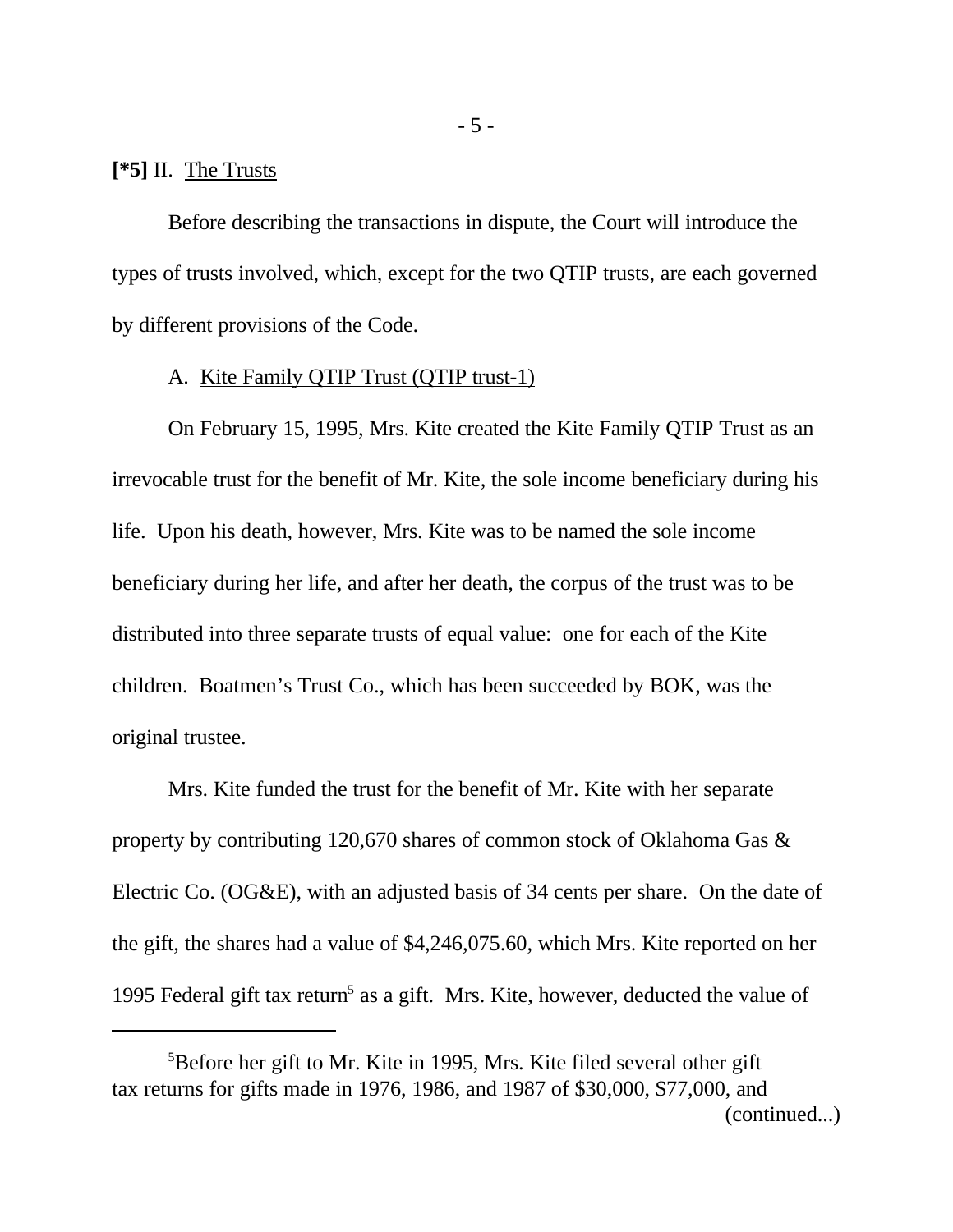**[\*6]** the gift as a marital deduction under section 2523 and therefore did not owe any Federal gift tax on the transfer.

Under the Kite Family QTIP Trust agreement, the trustee was required to pay to Mr. Kite, $6$  or otherwise use for his benefit, all income from the trust during his life. In addition, if the trustee determined that the income from the trust was insufficient for Mr. Kite's maintenance, support, and education, then the trustee could distribute the amount of principal necessary to provide for his maintenance. The trustee was also authorized to terminate the trust at any time when, in the judgment of the trustee, the trust corpus was too small to justify management as a trust, or the trust otherwise should be terminated. The trustee's powers, however, were limited. The trustee could not prevent all or any part of the trust from qualifying for the Federal gift tax marital deduction if elected by Mrs. Kite under section 2523(f), or the Federal estate tax marital deduction if elected under section 2056(b) by Mr. Kite's personal representatives.

 $5$ (...continued)

<sup>\$551,802.40,</sup> respectively. Mrs. Kite reported zero gift tax due each year. In 1987 Mrs. Kite transferred 18,820 shares of OG&E common stock, with a zero adjusted basis, to her grandchildren. In 1976 and 1986 Mrs. Kite transferred cash to Mr. Kite and her children.

<sup>6</sup>Mr. Kite was the first current income beneficiary, and after he died Mrs. Kite was named the current income beneficiary. The terms of the trust agreement otherwise remained the same.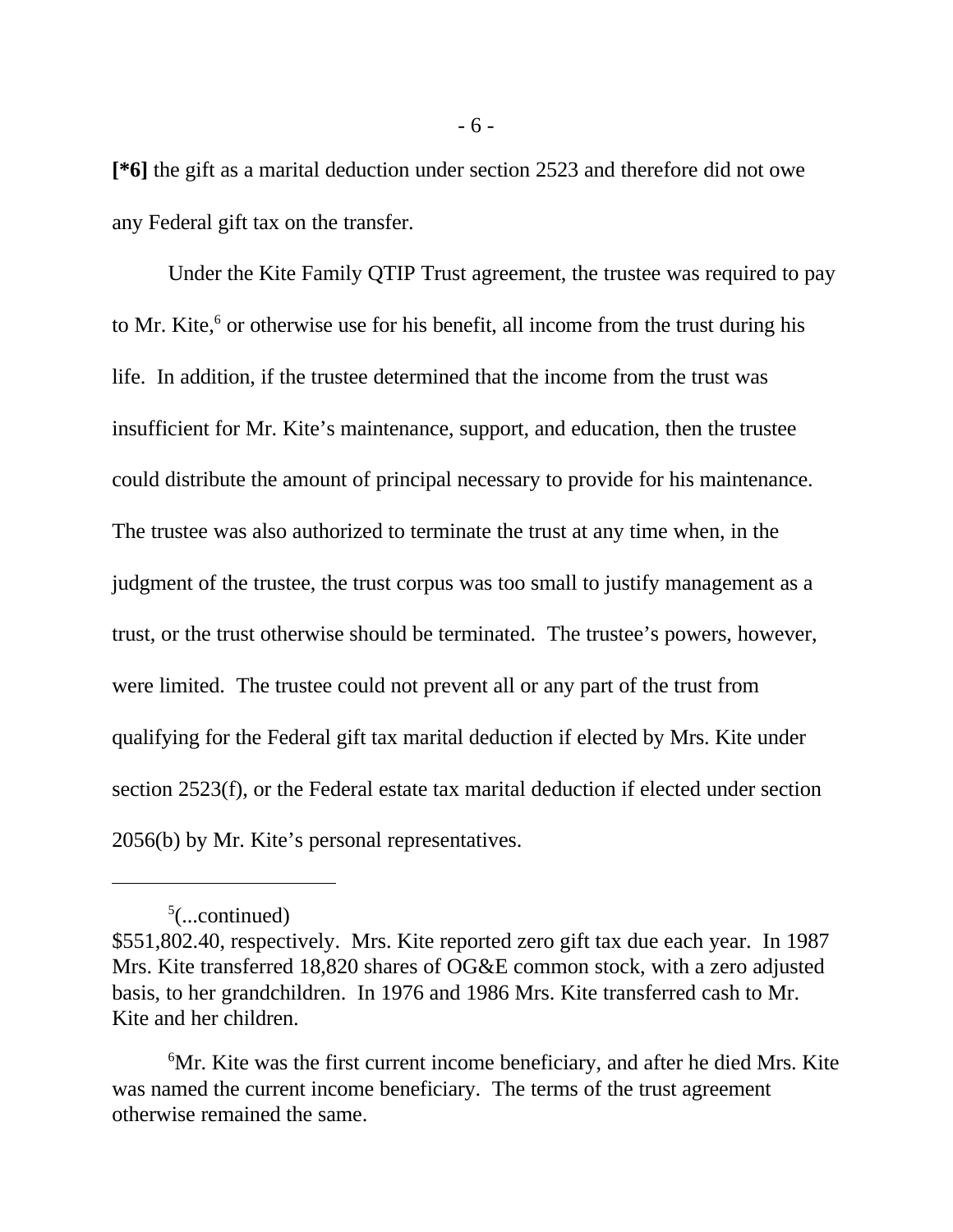**[\*7]** Mr. Kite died on February 23, 1995, only one week after Mrs. Kite created the Kite Family QTIP Trust. The executor of Mr. Kite's estate made a section 2056(b)(7) election on the estate's return for the Kite Family QTIP Trust, thereby qualifying the trust property passing to Mrs. Kite for the marital deduction. The Court will refer to the Kite Family QTIP Trust as QTIP trust-1.

## B. Virginia V. Kite GST Exemption QTIP Trust (QTIP trust-2)

Upon Mr. Kite's death, his estate was transferred to his lifetime revocable trust (which became irrevocable upon his death) except for certain tangible personal property that was transferred to Mrs. Kite directly. Pursuant to the terms of his lifetime revocable trust, the amount of Mr. Kite's marital estate<sup>7</sup> equal to the maximum generation skipping transfer (GST) exemption available to his estate funded the Virginia V. Kite GST Exemption QTIP Trust. On Mr. Kite's estate tax return, the executor made a section 2056(b)(7) election for the Virginia V. Kite GST Exemption QTIP Trust, which, like the election for QTIP trust-1, qualified the trust property passing to Mrs. Kite for the marital deduction. The Court will

<sup>7</sup>Mr. Kite's lifetime revocable trust defined "marital estate" as the maximum potential marital bequest reduced by an amount that could pass free of estate tax by reason of Mr. Kite's remaining unified credit and any other available credit. The remainder of his trust estate was defined as the "residuary estate."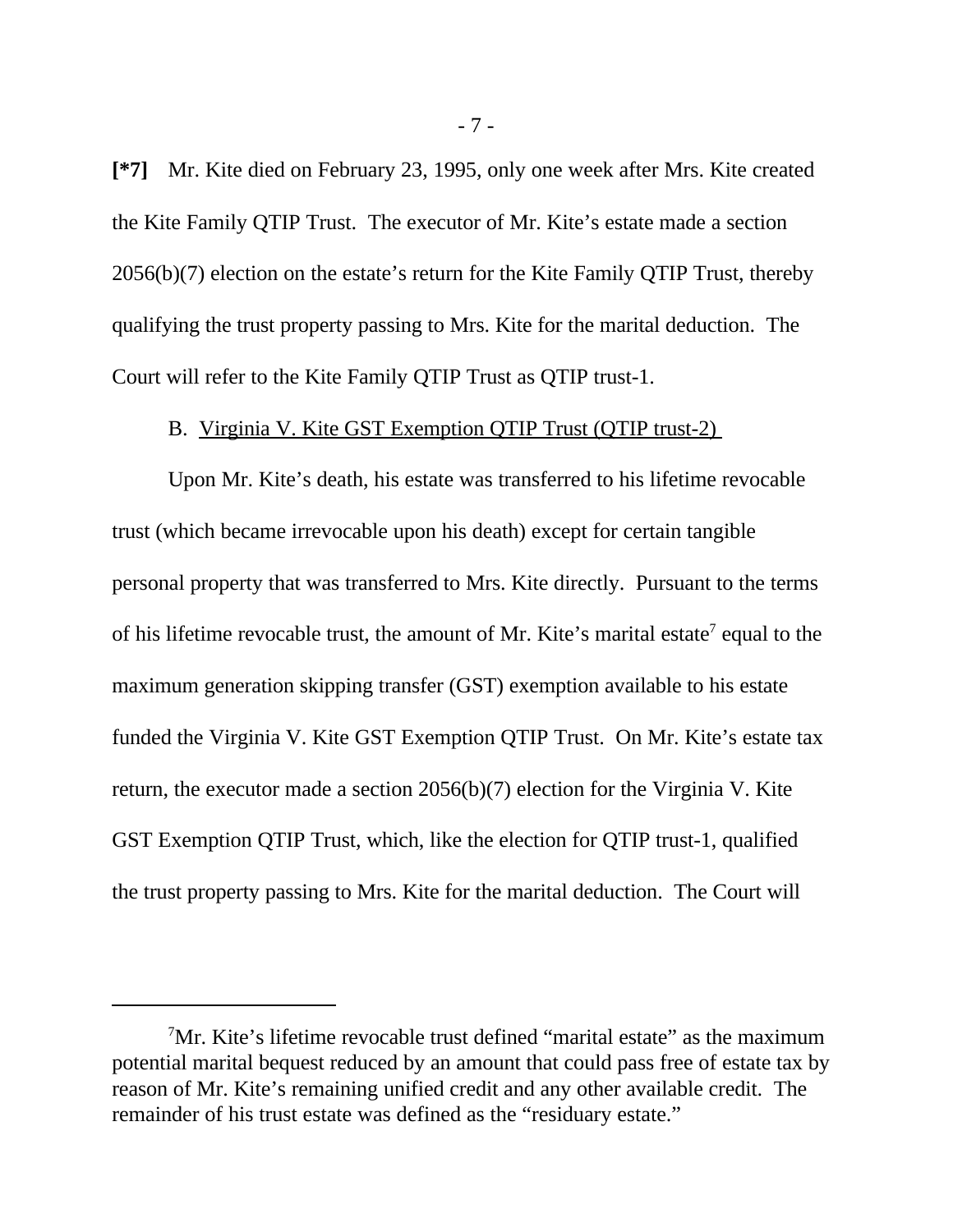**[\*8]** refer to the Virginia V. Kite GST Exemption QTIP Trust as QTIP trust-2, and collectively with QTIP trust-1, as the QTIP trusts.

## C. Virginia V. Kite Marital Trust (marital deduction trust)

After the funding of QTIP trust-2, the balance of Mr. Kite's marital estate<sup>8</sup> funded the Virginia V. Kite Marital Trust (a.k.a., the Virginia V. Kite Non Exempt Marital Trust). The property passing to Mrs. Kite through the Virginia V. Kite Marital Trust also qualified for the marital deduction, but was excluded from the section 2056(b)(7) QTIP election. Instead, it qualified for the marital deduction under section  $2056(b)(5)$ .<sup>9</sup> The Court will refer to the Virginia V. Kite Marital Trust as the marital deduction trust.

## D. Virginia V. Kite GST Exemption Residuary Trust (residuary trust)

The remainder of Mr. Kite's trust estate was distributed to the Virginia V. Kite GST Exemption Residuary Trust for the benefit of Mrs. Kite during her life and, after her death, to equal trusts for each of the Kite children. The value of the

<sup>8</sup>See supra note 7.

<sup>&</sup>lt;sup>9</sup>The executor of Mr. Kite's estate reported a gross estate of \$15,480,131, a marital deduction of \$15,279,725, and zero Federal estate tax. The marital deduction included the following trust allocations: (a) \$4,291,327 to QTIP trust-1, (b)  $$825,213$  to QTIP trust-2, and (c)  $$10,143,808$  to the marital deduction trust (collectively, the marital trusts). All of the underlying trust assets, including the OG&E stock transferred to Mr. Kite in 1995, received a step-up in basis under sec. 1014.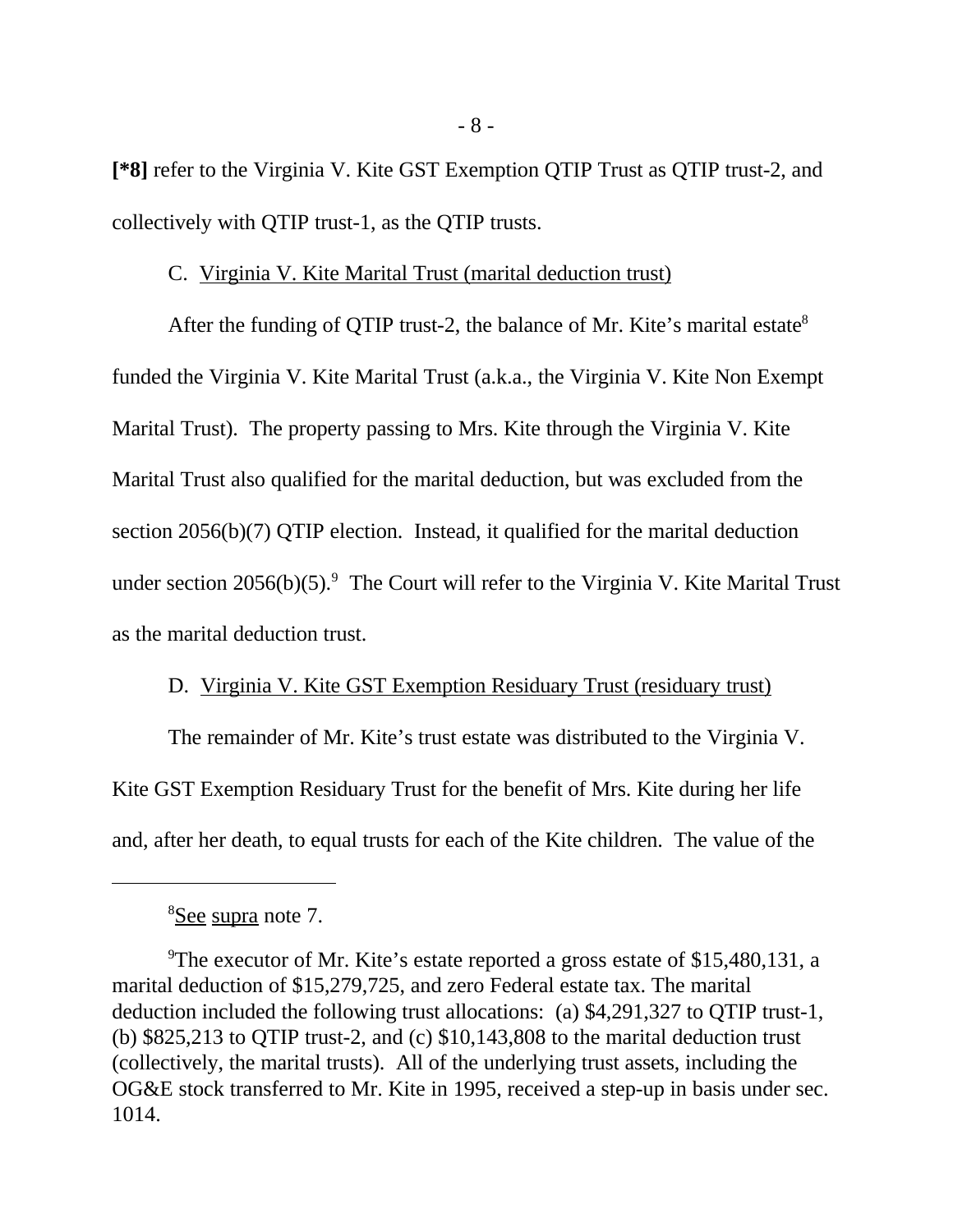**[\*9]** residuary trust property was reported on Mr. Kite's estate's Federal estate tax return as \$200,406, but it was not included in the marital deduction claimed by Mr. Kite's estate.<sup>10</sup> The Court will refer to Virginia V. Kite GST Exemption Residuary Trust as the residuary trust.

## E. Virginia V. Kite Revocable Trust (lifetime revocable trust)

Like her husband, Mrs. Kite created a lifetime revocable trust that, upon her death, directed the allocation of Mrs. Kite's trust estate among a GST Exemption Residuary Share and a Non-Exempt Residuary Share. Each of these shares was to be immediately divided by the trustees into three parts of equal value for the benefit of Mrs. Kite's children. The Court will refer to the Virginia V. Kite Revocable Trust as Mrs. Kite's lifetime revocable trust.

#### III. Kite Family Tax Planning

#### A. Brentwood Limited Partnership

On December 31, 1996, Mrs. Kite's trusts, which included the QTIP trusts, the marital deduction trust, the residuary trust, and her lifetime revocable trust, formed Brentwood Limited Partnership, an Oklahoma limited partnership, in exchange for limited partnership interests. Brentwood's general partner was

<sup>&</sup>lt;sup>10</sup>After Mrs. Kite's death, her estate's Federal estate tax return reflected three equal children's trusts titled "GST Exempt Residuary Trust" with assets of \$345,598 per trust.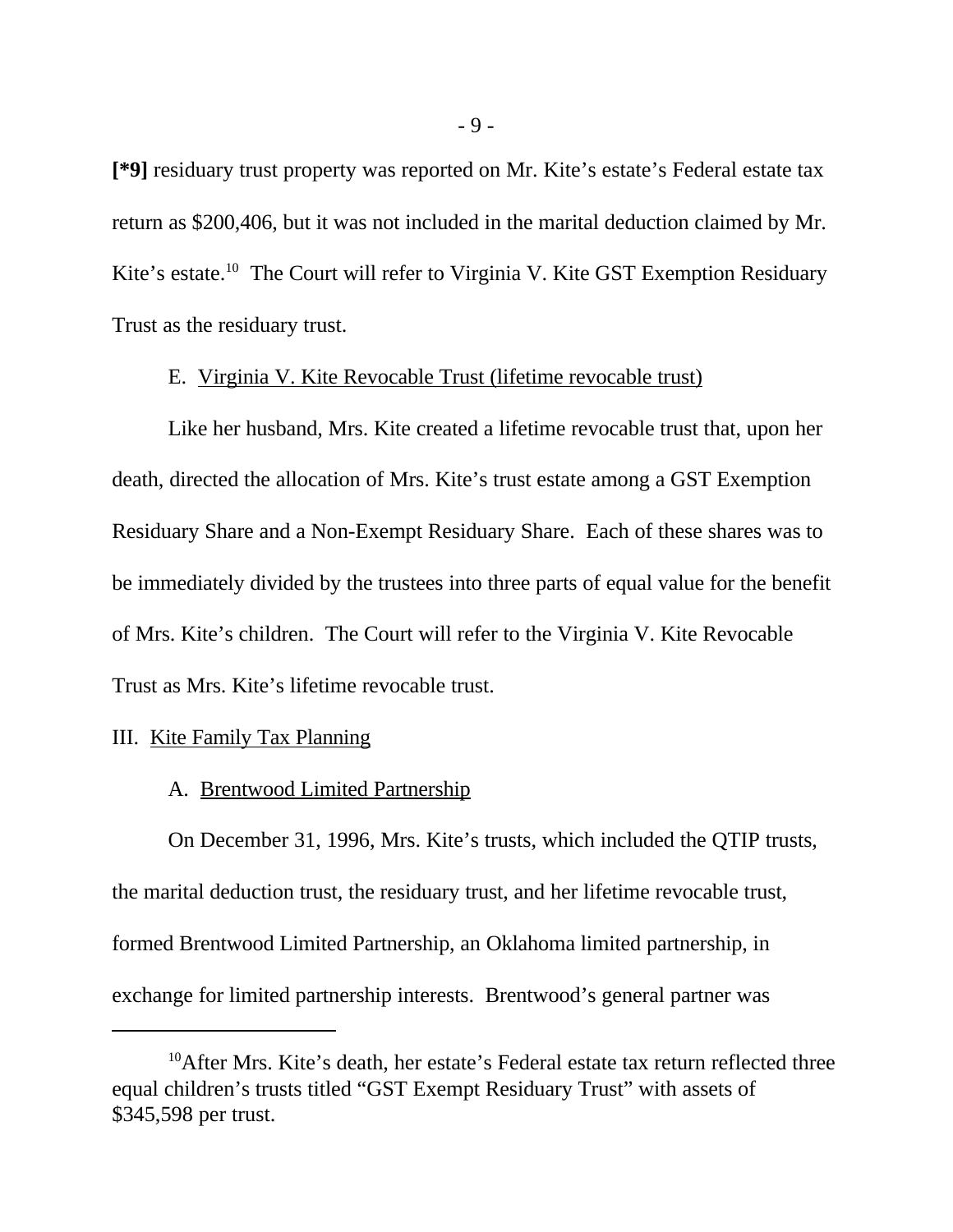**[\*10]** Easterly Corp. (Easterly Oklahoma), an Oklahoma corporation organized in December 1996 and wholly owned by Mrs. Kite and the Kite children, either individually or through trusts.<sup>11</sup>

In January 1997 Mrs. Kite, as trustee of her trusts, transferred to her children approximately one-third of her Brentwood limited partnership interests, with a value of \$4.5 million.<sup>12</sup> She also transferred to her children a portion of her Easterly Oklahoma shares with a value of  $$30,600$ .<sup>13</sup> On a Federal gift tax return for 1997 Mrs. Kite reported the transfers as gifts and a Federal gift tax liability of \$1,485,132.

 $11$ Mrs. Kite, through her lifetime revocable trust, owned a majority share of Brentwood's general partner, Easterly Oklahoma. In addition to being the general partner, Easterly Oklahoma owned approximately 1% of Brentwood.

<sup>&</sup>lt;sup>12</sup>The parties stipulated that the value of the Brentwood limited partnership interests transferred to Mrs. Kite's children was \$4.5 million. Mrs. Kite's 1997 Federal gift tax return reported that the partnership interests had a fair market value of \$2,954,067 on the date of transfer, after applying a 34.354% lack of marketability and minority interest discount, and a combined adjusted basis of \$4,054,701, which reflects the step-up in basis from transferring the OG&E stock through Mr. Kite's estate two years earlier in 1995. Mrs. Kite also transferred to her grandchildren Brentwood limited partnership interests with an adjusted basis of \$68,630 and a fair market value of \$50,000.

<sup>&</sup>lt;sup>13</sup>The shares of Easterly Oklahoma, which had an adjusted basis of \$30,600, had a fair market value of \$20,088 after applying a 34.354% discount.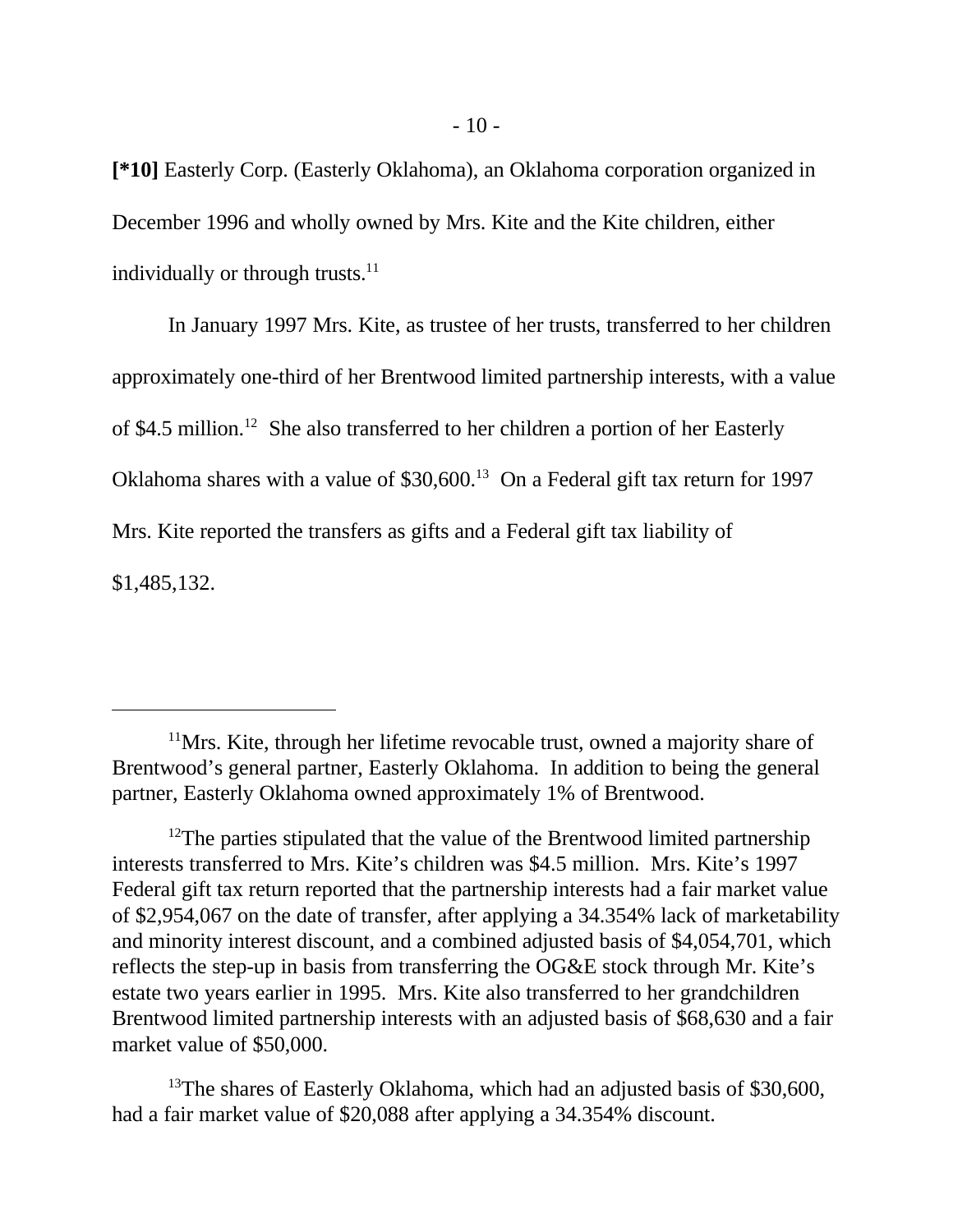#### **[\*11]** B. Baldwin Limited Partnership

In February 1998 Brentwood and Easterly Oklahoma reorganized in Texas seeking a more advantageous State tax jurisdiction. To reorganize in Texas Brentwood merged into Baldwin Limited Partnership (Baldwin), a Texas limited partnership, and Easterly Oklahoma merged into Easterly Corp. (Easterly Texas), a Texas corporation, respectively. The ownership interests remained the same.

In May 1998 Mrs. Kite, through her trusts,  $14$  sold her remaining interest in Baldwin to the Kite children, either individually or to their trusts, for \$12,533,129.24 of secured, fully recourse promissory notes (Baldwin notes). Under the terms of the Baldwin notes the Kite children, or their trusts, agreed to make quarterly payments of principal and interest, which accrued at a rate of 5.81% per annum, from August 1, 1998, through May 1, 2013. The principal and interest payments totaled approximately \$1,063,784 each year. Mrs. Kite, as the current income beneficiary of her trusts, received the payments on the Baldwin notes.

<sup>&</sup>lt;sup>14</sup> According to the record, the residuary trust, formerly a limited partner of Brentwood, did not participate in Mrs. Kite's sale of her remaining interest in Baldwin. It is unclear whether the residuary trust received an interest in Baldwin after the merger.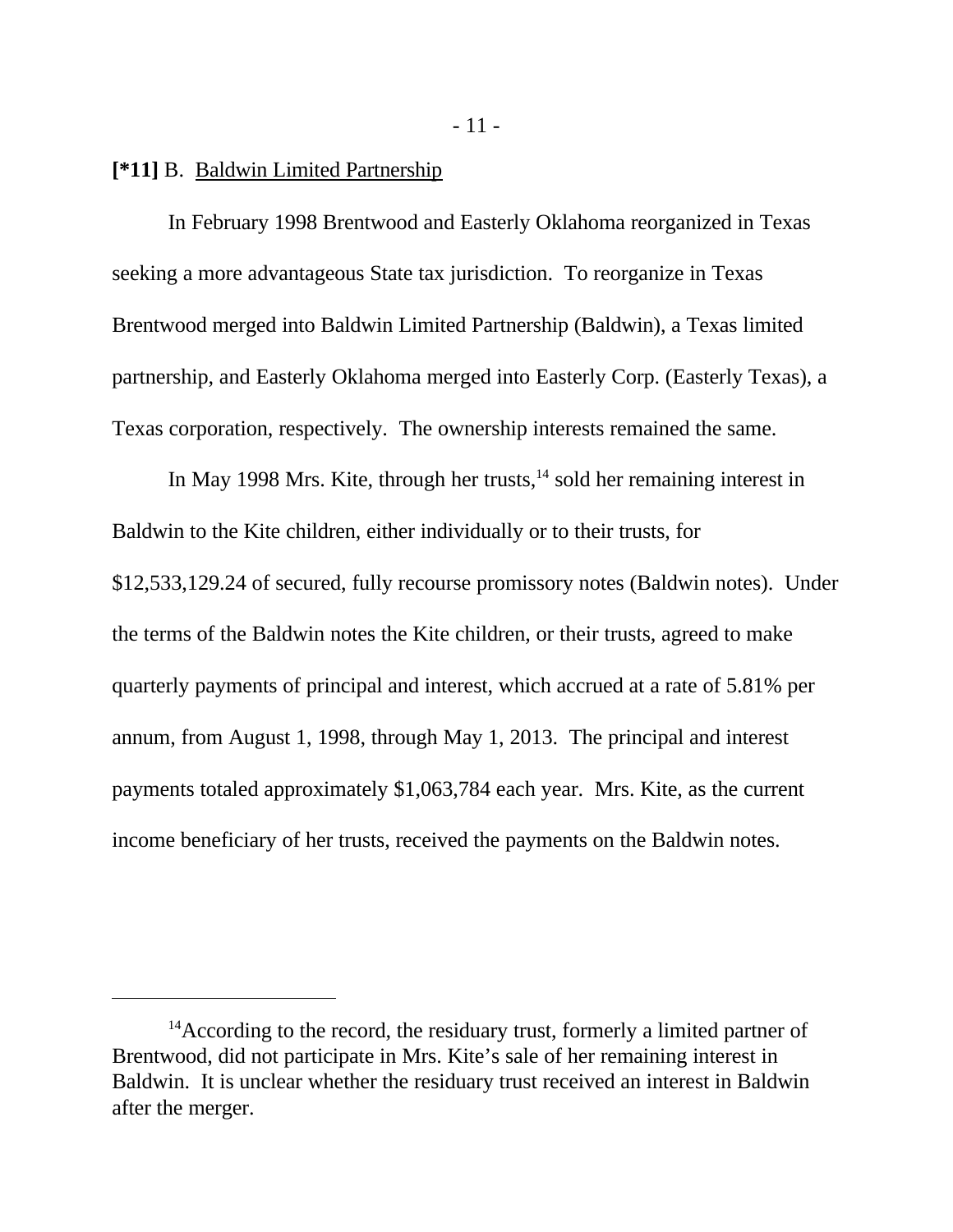#### **[\*12]** C. Kite Family Investment Company

On December 31, 2000, Mrs. Kite's trusts contributed the Baldwin notes and Easterly Texas contributed 1% of the value thereof to form Kite Family Investment Co. (KIC), a Texas general partnership. As a result Mrs. Kite's trusts collectively held a 99% interest in KIC and Easterly Texas held a 1% interest.<sup>15</sup> Easterly Texas, which was controlled by Mrs. Kite as the majority shareholder, was the manager of KIC. Mrs. Kite's children or their trusts continued to make all required payments of principal and interest on the Baldwin notes now held by KIC.<sup>16</sup>

## IV. The Private Annuity Agreements

In 2001 Mrs. Kite, as trustee of her revocable trust, sold her interest in KIC to her children or their trusts for three private annuity agreements, with the first payments due 10 years later, in 2011 (annuity transaction). At a meeting held on January 18, 2001, the annuity transaction was first presented to the Kite children

<sup>&</sup>lt;sup>15</sup>KIC issued general partnership interests as follows: (1) Easterly Texas, 1%; (2) Mrs. Kite's lifetime revocable trust, 24.62%; (3) the marital deduction trust, 49.51%; (4) QTIP trust-1, 20.84%, and (5) QTIP trust-2, 4.03%. The residuary trust, which held a limited partnership interest in Brentwood, did not participate in the formation of KIC.

<sup>&</sup>lt;sup>16</sup>The Baldwin note payments made from January 1, 2001, through Mrs. Kite's death on April 28, 2004, totaled \$3,457,295.32, which included interest of \$2,081,505.16.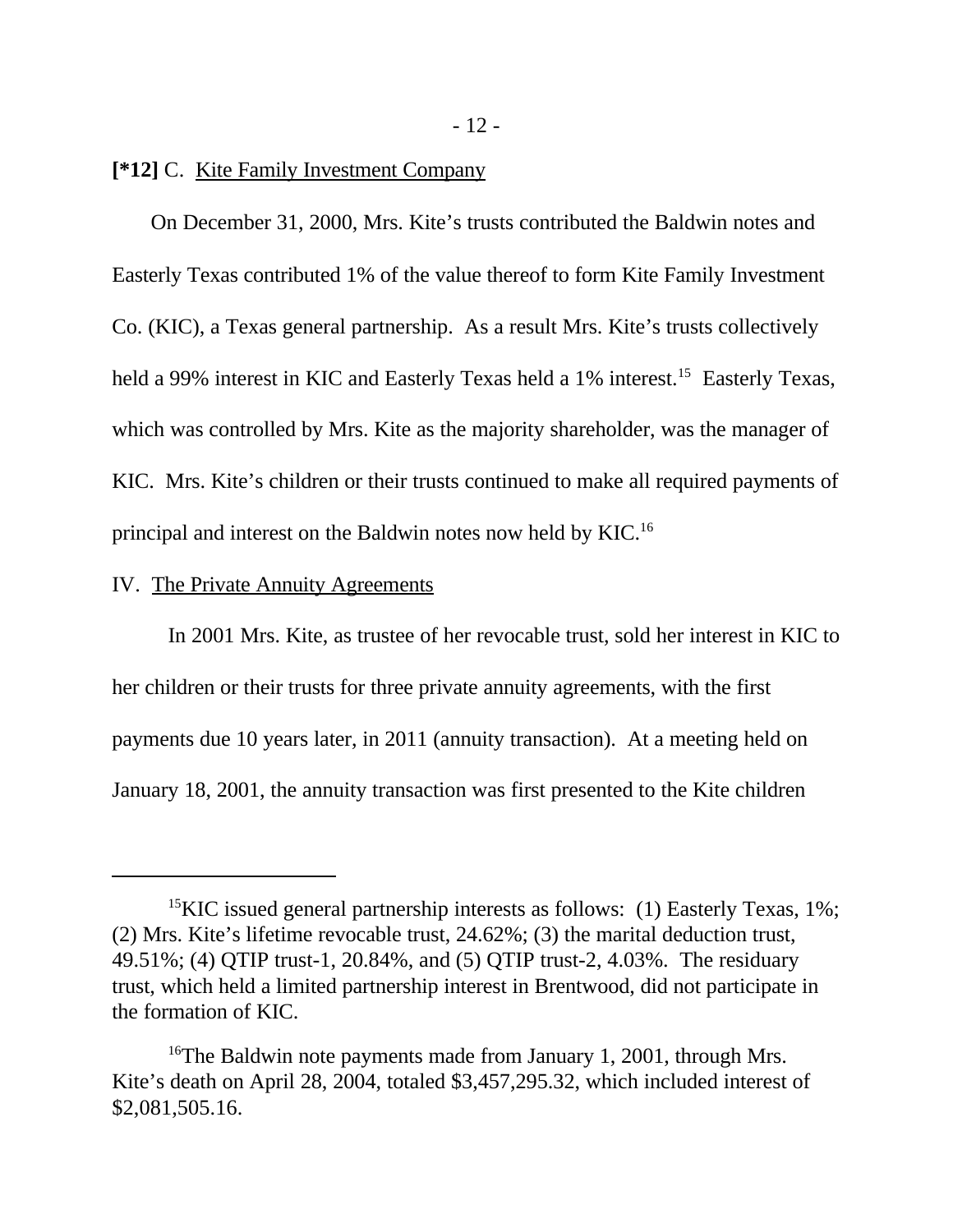**[\*13]** by Gary Fuller (family attorney), the attorney for the Kite family.<sup>17</sup> BOK's trust officer, Debra A. Cooper, was also at the meeting in her capacity as the administrator of Mrs. Kite's trusts. Mrs. Kite was not present.

At the meeting, the family attorney explained the details of the annuity transaction, which he described as an "estate planning tool", and its potential risks and benefits. Under the terms of the annuity transaction, the Kite children would begin payments to Mrs. Kite or her trust  $10$  years<sup>18</sup> after the effective date of the annuity agreements. If Mrs. Kite died within the 10-year deferral period, her annuity interest would terminate and, as a result, her interest in KIC, and indirectly her interest in the Baldwin notes, would be effectively removed from her gross estate. However, if Mrs. Kite survived the 10-year deferral period, her children would be personally liable for the annuity payments due on each annual payment date. What is more, if Mrs. Kite survived for 13 years or longer, her children

<sup>&</sup>lt;sup>17</sup>The family attorney structured the annuity transaction and attended the meeting as counsel to Mrs. Kite, individually and on behalf of her revocable trust, and as counsel to each of the Kite children.

<sup>&</sup>lt;sup>18</sup>The family attorney explained that the Internal Revenue Service (IRS) had "publicly accepted" a 10-year deferred payment annuity agreement as a valid contract. See Rev. Rul. 72-438, 1972-2 C.B. 38. Rev. Rul. 72-438, Example (5), 1972-2 C.B. at 40, describes the valuation of a 10-year deferred payment single life annuity purchased by a man at age 55.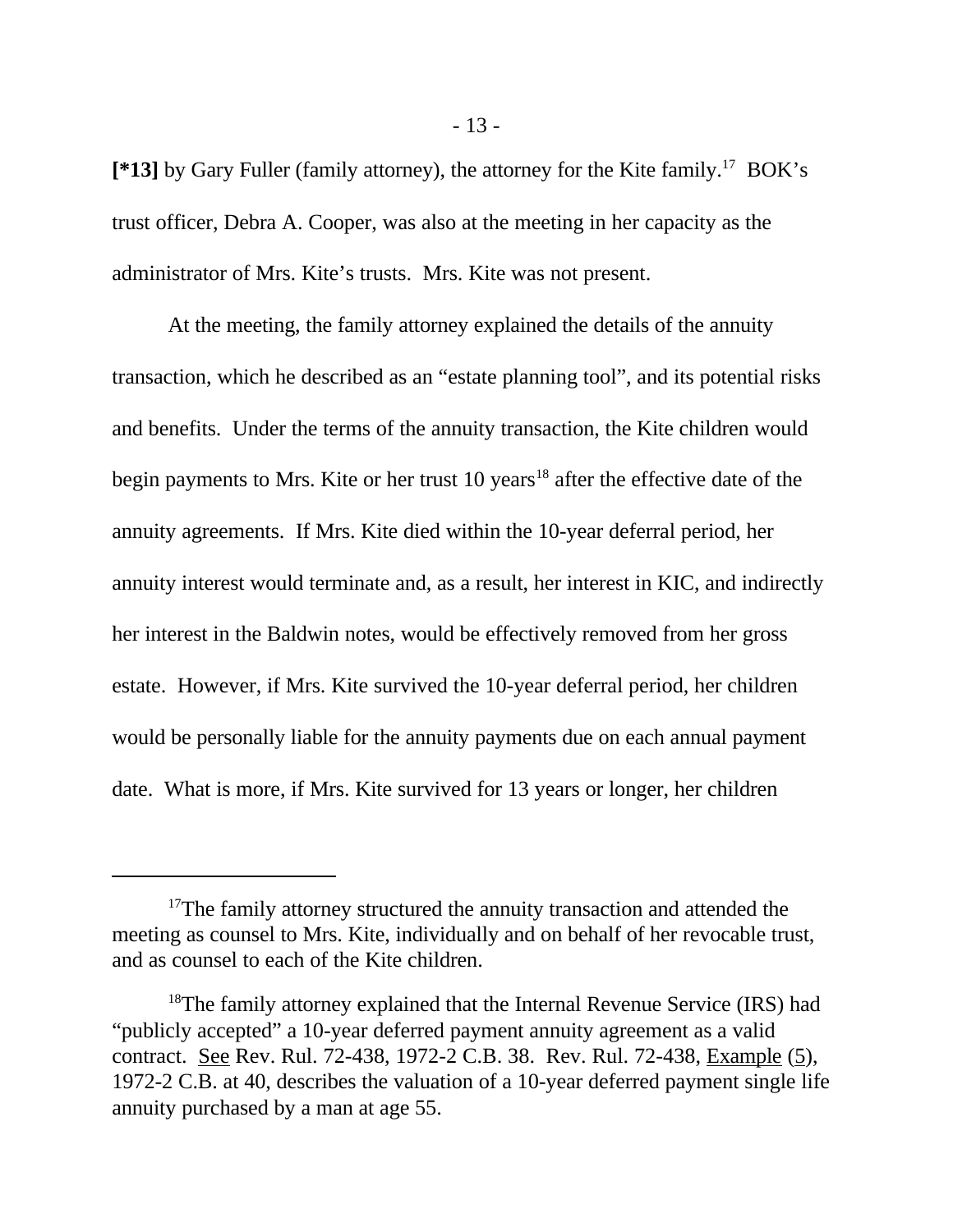**[\*14]** could be insolvent after the first three years of payments, in view of their thencurrent personal assets.<sup>19</sup>

Mrs. Kite agreed to the terms of the annuity transaction after informally consulting with her children, the family attorney, and Ms. Cooper. Ms. Cooper assured Mrs. Kite that she could continue to maintain her lifestyle without the income from KIC, which passed to Mrs. Kite through the QTIP trusts, the marital deduction trust, and her lifetime revocable trust, and consisted primarily of the Baldwin note payments.<sup>20</sup> Moreover, after executing the private annuity agreements, Mrs. Kite still had a net worth exceeding \$3.5 million, which was held primarily by Mrs. Kite's lifetime revocable trust, $^{21}$  and she was the current income beneficiary of eight other trusts holding approximately \$20.8 million of marketable securities.

 $19$ Needless to say, after finalization of the proposed annuity transaction, the net value of the Kite children's personal assets would increase substantially.

 $20$ According to Ms. Cooper, BOK concluded that Mrs. Kite could maintain her lifestyle using funds from other trust sources as Mrs. Kite was the income beneficiary of multiple trusts. Ms. Cooper did not provide any economic or business reason for BOK's approval of the transaction, or documentation approving the transaction.

<sup>&</sup>lt;sup>21</sup>Unlike the OTIP trusts and the marital deduction trust, which held assets that consisted solely of KIC partnership interests, Mrs. Kite's lifetime revocable trust assets were diversified.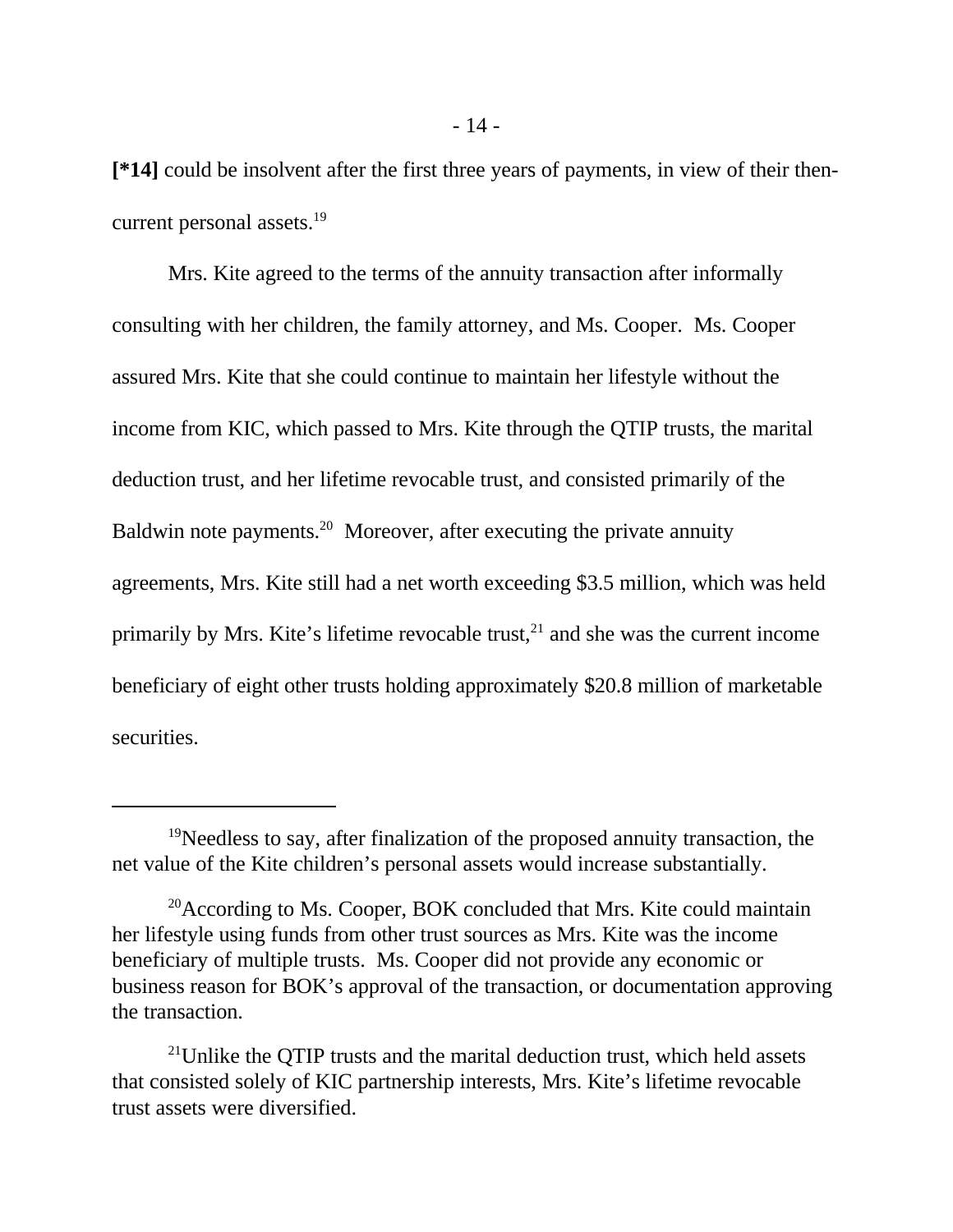**[\*15]** In addition to consulting her family and business advisers, Mrs. Kite, who was 74 years old at this time, contacted her physician. Her physician sent Mrs. Kite a letter attesting to her longevity and health. The letter, dated March 6, 2001, stated in pertinent part as follows:

I examined Mrs. Kite and interviewed her recently in her home \* \* \* I would anticipate that her longevity and health outlook is good for the next several years \* \* \* I am of the opinion that Mrs. Kite is not terminally ill and that she does not have an incurable illness or other deteriorating physical condition that would cause her to die within one year and that there is at least a 50% probability that she will survive for 18 months or longer.

Mrs. Kite's physician did not testify at trial.<sup>22</sup>

On March 28, 2001, Mrs. Kite met with Ms. Cooper, Mr. Kite, Jr., and the family attorney to prepare for the annuity transaction. At this meeting Mrs. Kite executed three documents that replaced the current trustees of the QTIP trusts and the marital deduction trust with the Kite children retroactively effective as of January 1, 2001. The Kite children, in their capacity as trustees, contemporaneously executed subsequent documents to terminate the QTIP trusts and the marital deduction trust effective January 1, 2001.<sup>23</sup> The assets in the

 $^{22}$ Despite other testimony that reflected potentially failing health, none suggested that Mrs. Kite was terminally ill.

 $^{23}$ Mr. Kite's revocable trust and the marital trusts derived therefrom allowed (continued...)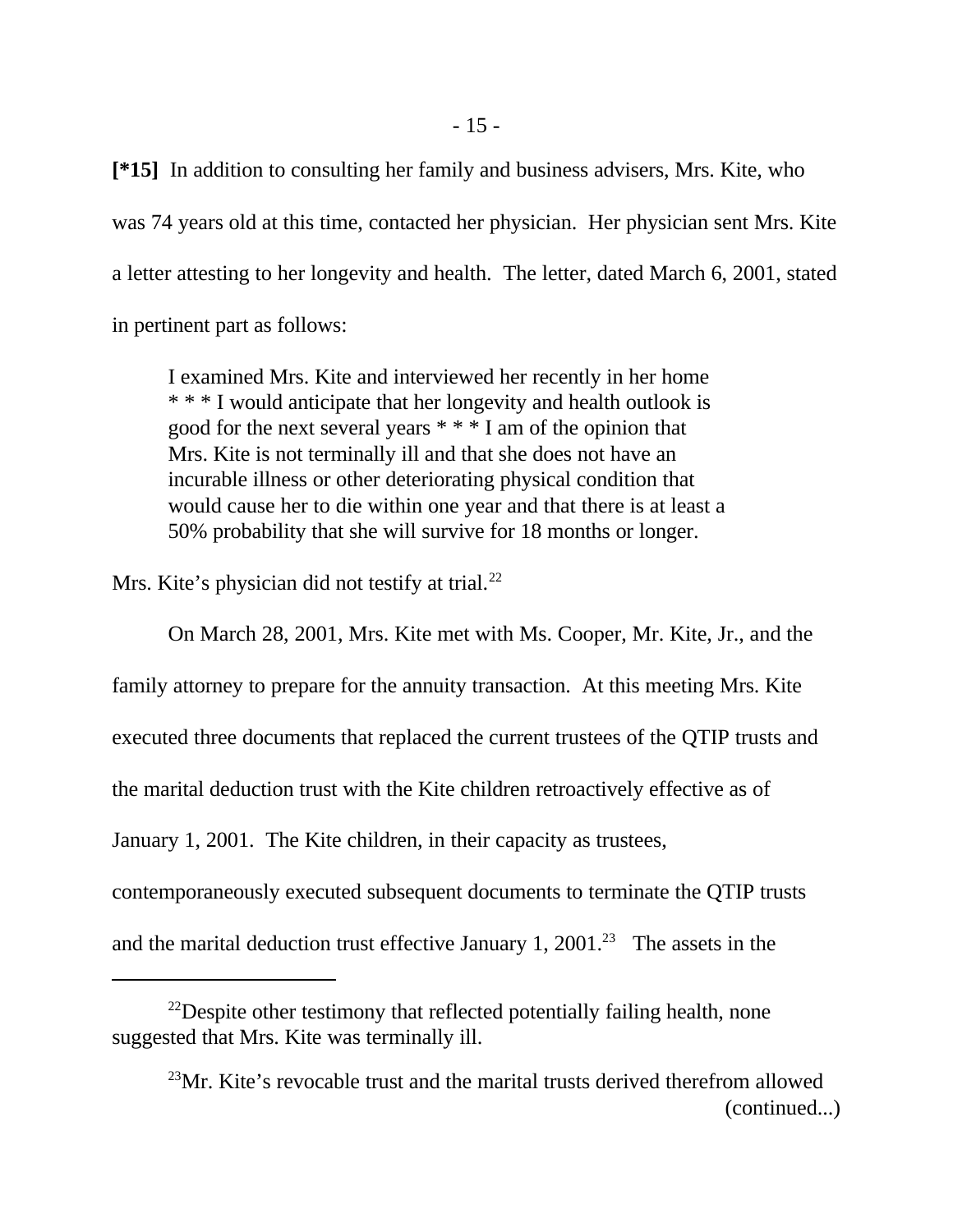**[\*16]** QTIP trusts and the marital deduction trust, which consisted solely of KIC general partnership interests, were transferred to Mrs. Kite's lifetime revocable trust. As a result, Mrs. Kite's lifetime revocable trust held a 99% interest in KIC.<sup>24</sup>

The next day, March 29, 2001, Baldwin, which was now wholly owned by the Kite children or their trusts, contributed \$13,684,136.13 of assets to KIC, more than doubling KIC's previous capital and diversifying its holdings. In return, Baldwin received a 55.8215% general partnership interest in KIC. Mrs. Kite's lifetime revocable trust and Easterly Texas owned KIC's remaining interests, 43.7367% and less than 1%, respectively.<sup>25</sup> Easterly Texas and Baldwin executed an amended and restated general partnership agreement admitting Baldwin as a

 $23$ (...continued)

 $^{24}$ Previously, the QTIP trusts, the marital deduction trust, and Mrs. Kite's lifetime revocable trust collectively held a 99% interest in KIC.

 $25$ The Court notes that the general partnership percentages of KIC provided by the parties do not equal 100%. According to KIC's amended and restated general partnership agreement, Easterly Texas owned 0.4417847%, Baldwin 55.8215272%, and Mrs. Kite's trusts 43.736681%, which total 99.9999929%. For purposes of the Court's opinion, however, the Court accepts the percentages stipulated by the parties. The Court further notes that after Baldwin's contribution to KIC, Mrs. Kite's interest in KIC, through her trusts, was diluted from 99% to 43.7367%. See supra note 15 and accompanying text.

the Kite children, as trustees, to terminate the trusts "when, in the judgment of the trustees, the trust estate is too small to justify management as a trust, or the trust otherwise should be terminated."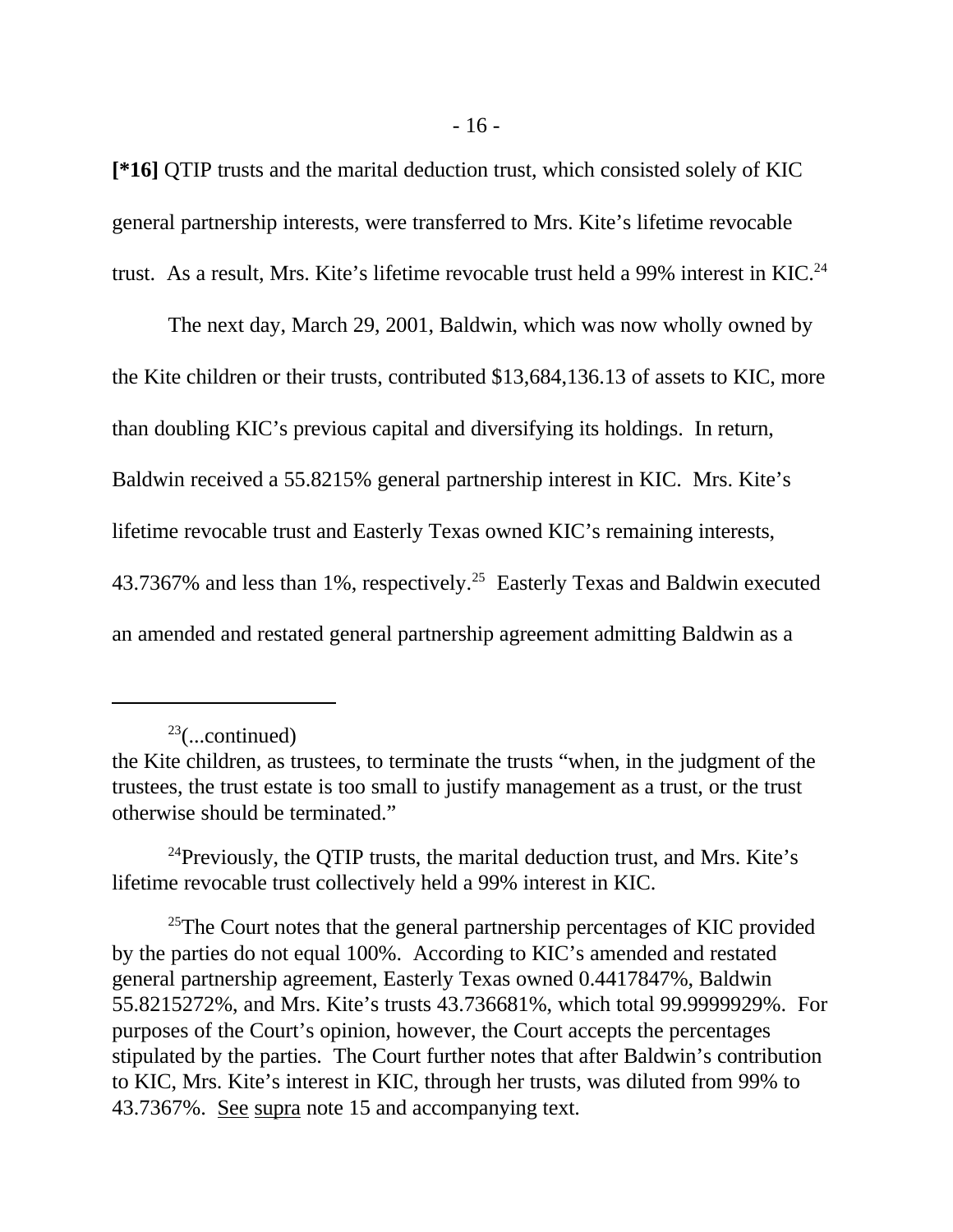**[\*17]** general partner and reflecting their postcontribution ownership interests in KIC. Mrs. Kite, as trustee of her lifetime revocable trust, never signed the amended and restated general partnership agreement.

On March 30, 2001, Mrs. Kite's lifetime revocable trust sold its entire remaining interest in KIC to the Kite children for three unsecured annuity agreements.<sup>26</sup> Each of the Kite children promised to pay \$1,900,679.34 to Mrs. Kite's lifetime revocable trust on March 30 of every year beginning in 2011 and ending on Mrs. Kite's death. On the same day, the Kite children, Easterly Texas, and Baldwin entered into an amended and restated general partnership agreement to record their ownership interests in KIC.

The Kite children did not make any annuity payments to Mrs. Kite before she died on April 28, 2004. On her 2001 through 2003 Federal income tax returns, Mrs. Kite reported income of \$429,278, \$654,962, and \$302,176, respectively, and Federal income tax of \$77,371 (as amended), \$118,357, and

<sup>&</sup>lt;sup>26</sup>The parties valued Mrs. Kite's remaining ownership interest of  $43.7367\%$  in KIC, held by her lifetime revocable trust, using its liquidation value of \$10,605,278. The parties did not apply a discount. They valued the annuity agreements under the sec. 7520 regulations and actuarial tables. The parties calculated the annual annuity payment with reference to Rev. Rul. 72-438, Example (5), supra, and the rates prescribed by sec. 7520. The parties also used the IRS actuarial tables prescribed by Notice 89-24, 1989-1 C.B. 660, 662, to determine that Mrs. Kite's life expectancy exceeded the 10-year deferral period by 2.5 years.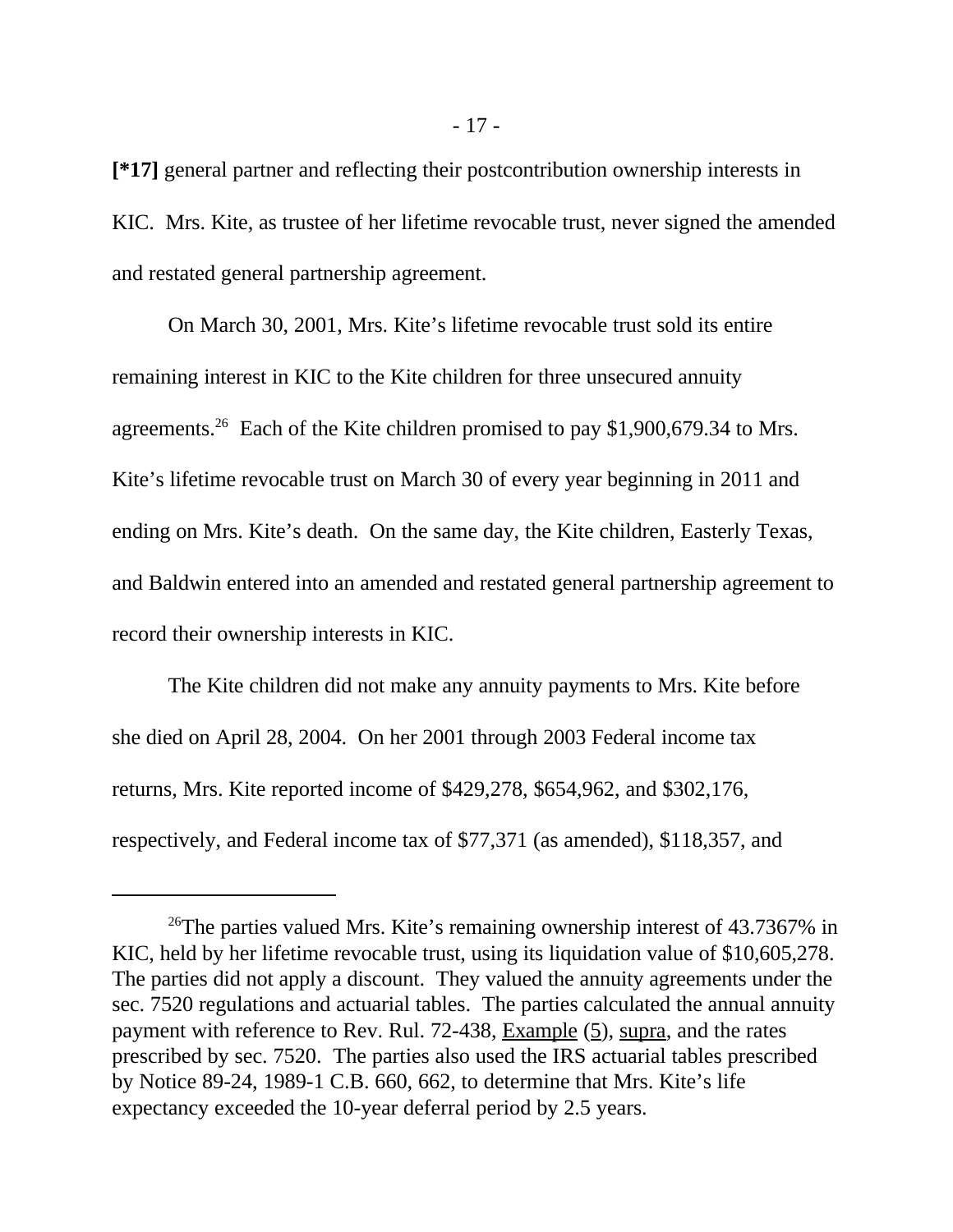**[\*18]** \$1,460, respectively. Mrs. Kite's reported medical expense deductions for 2001 through 2003 were \$131,100, \$142,136, and \$176,982, respectively, of which \$115,780, \$114,587, and \$170,845, respectively, were attributed to home health care. In addition to Mrs. Kite's reported income and trust assets, her lifetime revocable trust borrowed \$779,984 from six family ancestor trusts in 2003. In 2004 her final income tax return through her date of death reported income of \$10,227 and zero Federal income tax due.

#### V. Estate Tax Return of Mrs. Kite's Estate

Mrs. Kite died on April 28, 2004. The executor of Mrs. Kite's estate timely filed a Federal estate tax return on January 28, 2005, reporting a gross estate of \$3,551,120 and a taxable estate of \$2,281,517. The executor did not include Mrs. Kite's transferred interests in the Baldwin notes or KIC in the gross estate or adjusted taxable gifts. Respondent issued two notices of deficiency determining a \$6,053,752 deficiency in Mrs. Kite's Federal gift tax for 2001 and a \$5,100,493 deficiency in the estate's Federal estate tax. The estate's executor timely petitioned the Court.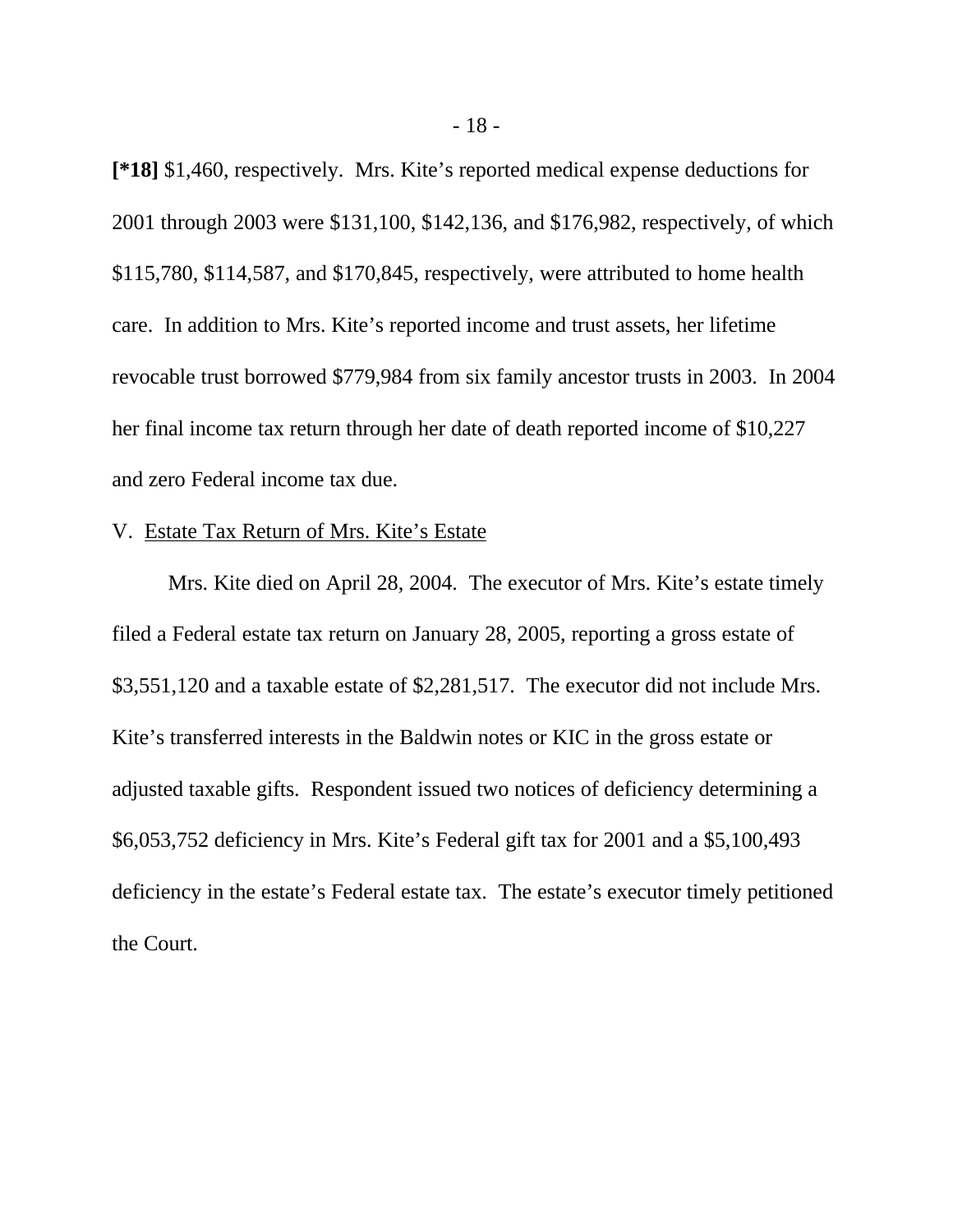#### **[\*19]** OPINION

#### I. Burden of Proof

Generally, the Commissioner's determination of a deficiency is presumed correct, and the taxpayer bears the burden of proving it incorrect. See Rule 142(a); Welch v. Helvering, 290 U.S. 111, 115 (1933). Under section 7491(a), the burden of proof may shift to the Commissioner if the taxpayer produces credible evidence with respect to any relevant factual issue and meets other requirements. The estate has not argued or established that section 7491(a) applies, and therefore the burden of proof remains on the estate.

## II. The Private Annuity Transaction

## A. Federal Gift Tax, Generally

Section 2501(a) generally imposes a tax for each calendar year on the transfer of property by gift during the year. Although the Code does not define what constitutes a gift for purposes of section 2501, transfers subject to the gift tax "are not confined to those only which, being without a valuable consideration, accord with the common law concept of gifts, but embrace as well sales, exchanges, and other dispositions of property for a consideration to the extent that the value of the property transferred by the donor exceeds the value in money or money's worth of the consideration given therefor." Sec. 25.2512-8, Gift Tax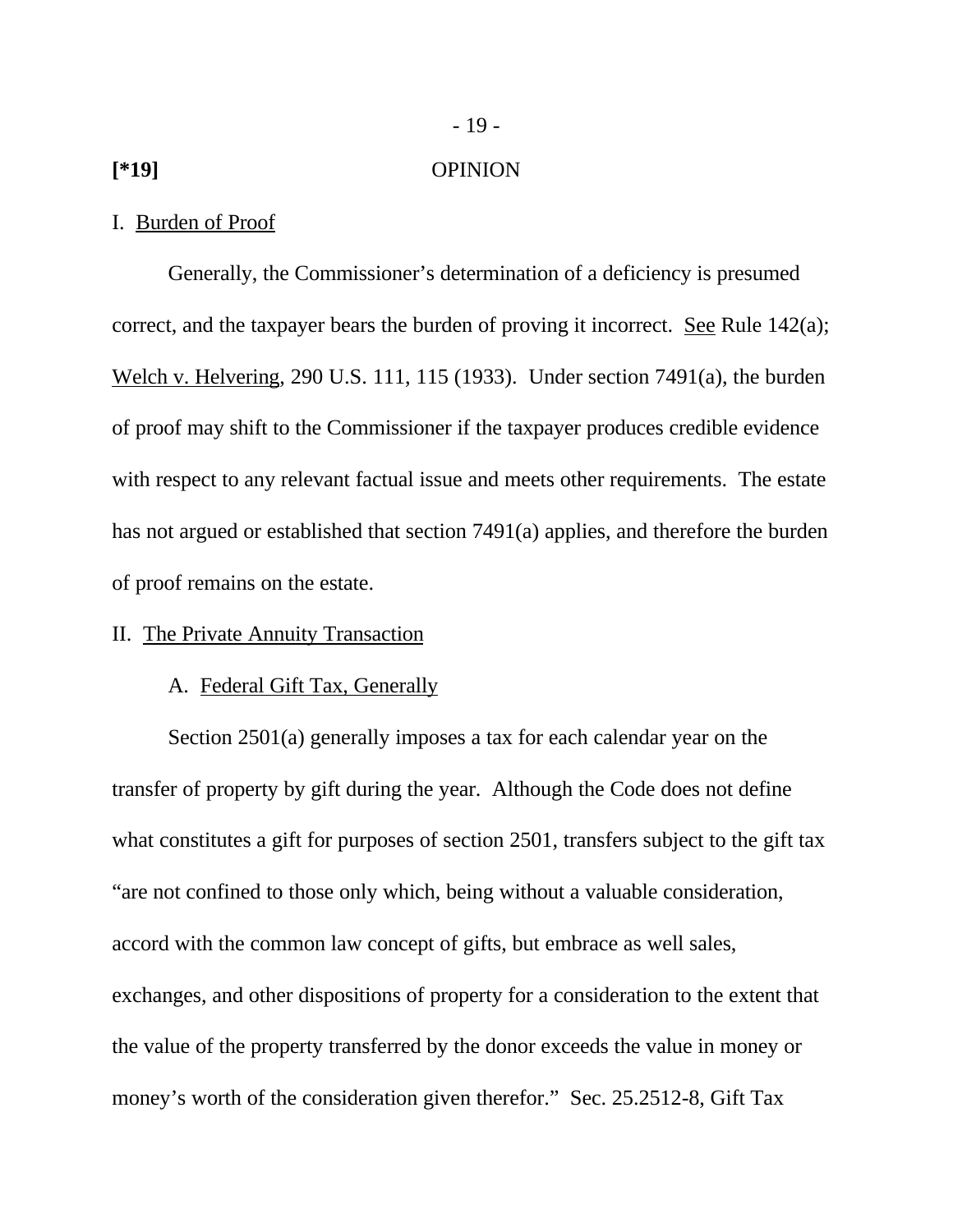**[\*20]** Regs. Section 2512(b) further provides that "Where property is transferred for less than an adequate and full consideration in money or money's worth, then the amount by which the value of the property exceeded the value of the consideration shall be deemed a gift." Thus, the gift tax does not apply to a transfer for full and adequate consideration in money or money's worth. See sec.  $25.2511-1(g)(1)$ , Gift Tax Regs.

## B. Positions of the Parties

The parties dispute whether the transfer of the KIC partnership interests to Mrs. Kite's children in exchange for the annuity agreements was made for adequate and full consideration.<sup>27</sup> Respondent argues that the transfer was a disguised gift subject to gift tax. Specifically, respondent argues that the annuity agreements did not constitute adequate consideration because they were structured to ensure that no annuity payment would be made and there was no real expectation of payment.

 $27$ The parties also dispute whether the annuity transaction was bona fide for purposes of sec. 2038. Sec. 2038 includes in a decedent's gross estate an inter vivos property transfer, other than a transfer by a bona fide sale for adequate and full consideration, within the three-year period ending on the date of the decedent's death. The annuity transaction, however, was executed more than three years before Mrs. Kite's death thereby making sec. 2038 inapplicable.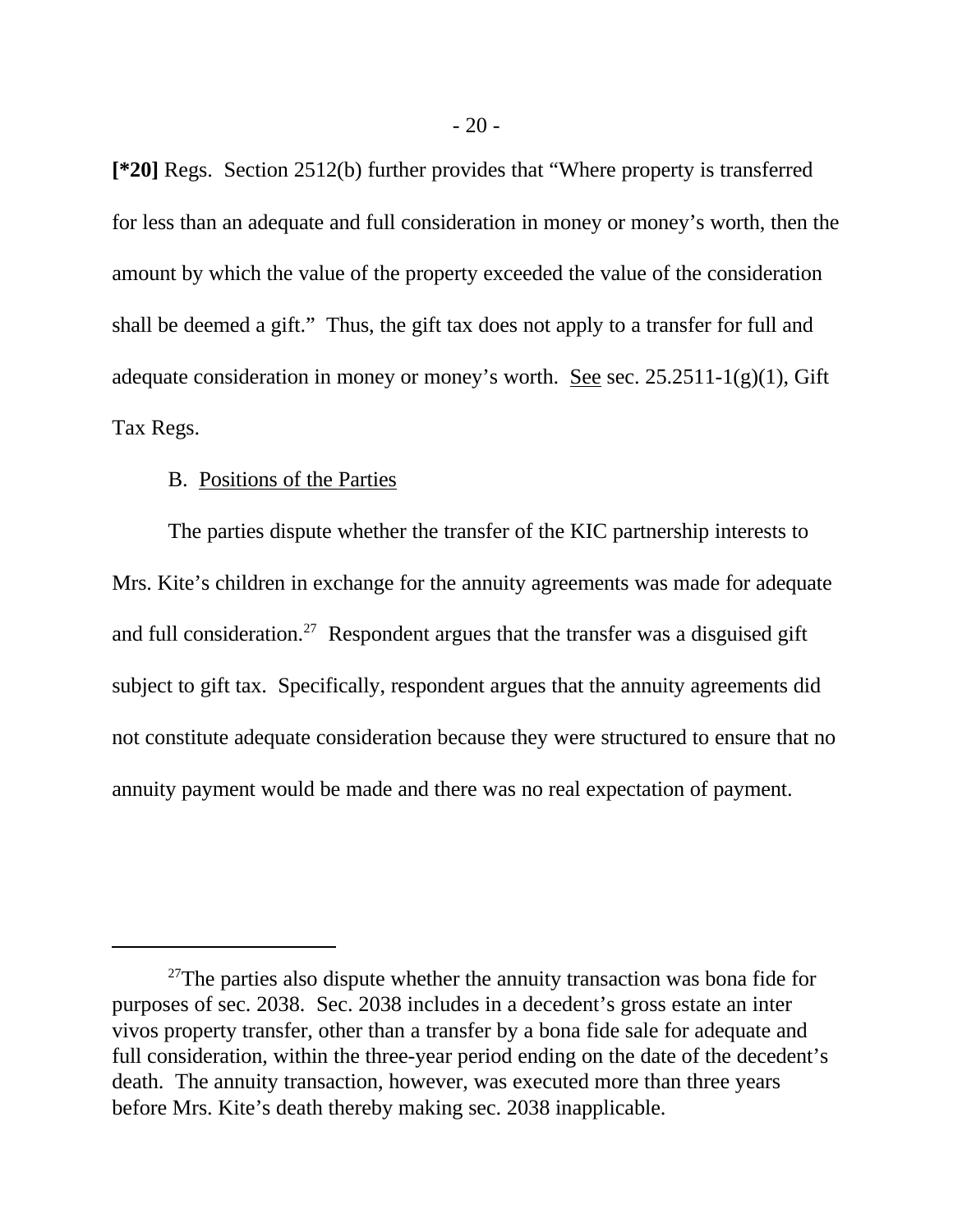**[\*21]** Relying on Estate of McLendon v. Commissioner, 135 F.3d 1017 (5th Cir. 1998), rev'g T.C. Memo. 1996-307, the estate argues that the annuity transaction was for adequate and full consideration because the parties used IRS actuarial tables to properly value the annuities. The estate further contends that the parties intended to comply with the terms of the annuity agreements, which were legally enforceable under State law, and that intent is supported by, inter alia, the Kite children's ability to make payments under the annuity agreements and Mrs. Kite's profit motive.

#### C. Adequate and Full Consideration

When determining whether adequate and full consideration has been exchanged, the Court generally considers whether the consideration received by the transferor is roughly equivalent to the value of the property given up. See Estate of Hurford v. Commissioner, T.C. Memo. 2008-278 ("'[U]nless a transfer that depletes the transferor's estate is joined with a transfer that augments the estate by a commensurate (monetary) amount, there is no "adequate and full consideration"'." (quoting Kimbell v. United States, 371 F.3d 257, 262 (5th Cir. 2004))). Here the transfer at issue is the March 30 exchange of Mrs. Kite's remaining interests in KIC, held by her lifetime revocable trust, for the annuity agreements. Thus, the question of whether the annuity transaction was for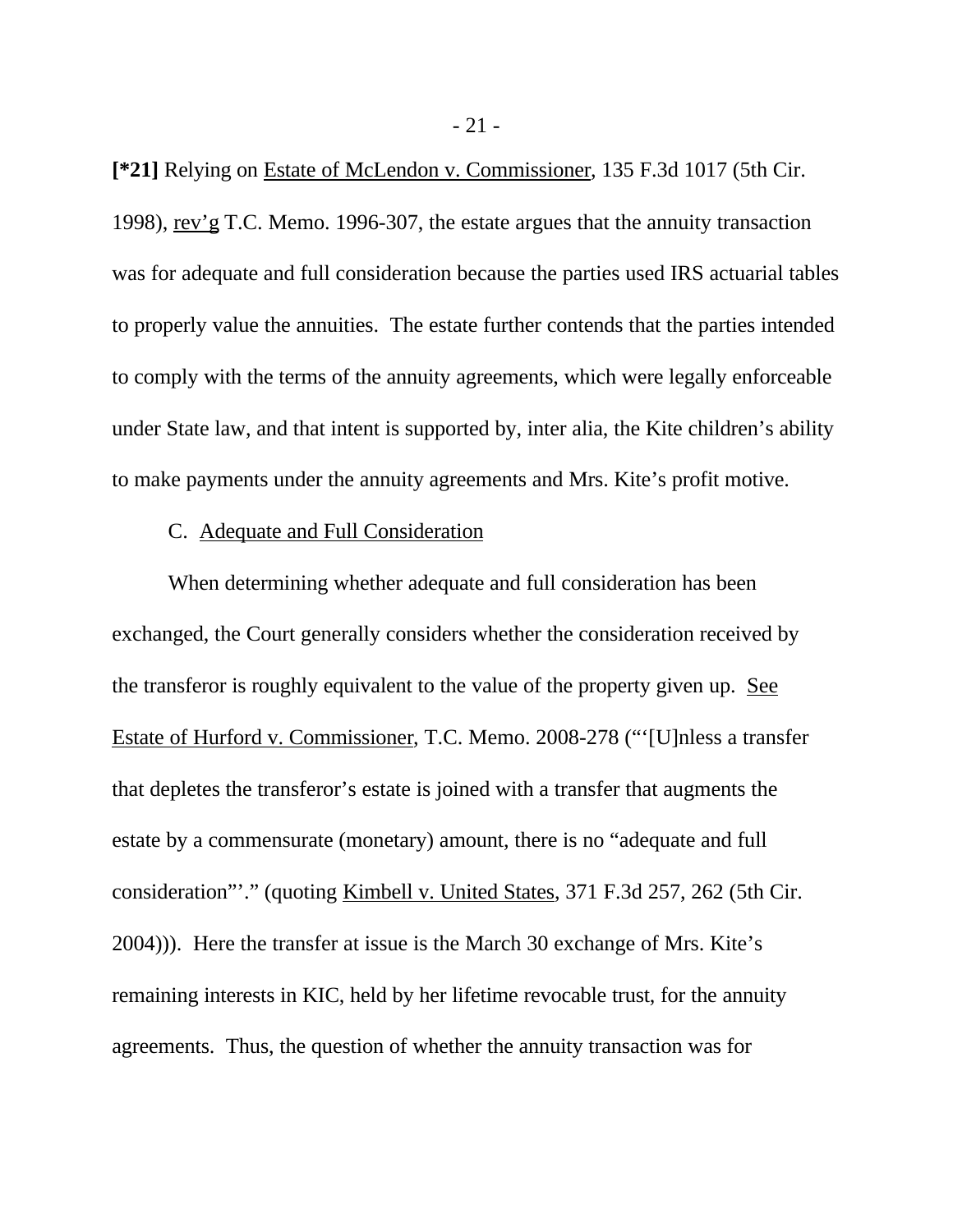**[\*22]** adequate and full consideration turns on the proper valuation of Mrs. Kite's KIC interests and the annuities. See, e.g., Estate of McLendon v. Commissioner, 135 F.3d at 1021.

Section 7520 provides that the value of any annuity shall be determined under tables prescribed by the Secretary. Mrs. Kite and her children used IRS actuarial tables to value the annuities, and respondent does not argue that they used the tables improperly. Rather, respondent contends that they should not have used the actuarial tables to value a 10-year deferred annuity because Mrs. Kite's deteriorating health in 2001 made her death within 10 years foreseeable. In addition to the high probability of Mrs. Kite's death within 10 years, respondent argues that the lack of security for the annuity agreements, among other things, demonstrates that the parties had no real expectation of payment, and, consequently, the annuity transaction lacked substance. Respondent, as the party seeking to depart from the actuarial tables, bears the burden of proving that the circumstances justify the departure. See Estate of McLendon v. Commissioner, T.C. Memo. 1996-307 (citing Bank of Cal. v. United States, 672 F.2d 758, 759-760 (9th Cir. 1982)).

According to IRS actuarial tables in 2001, a 75-year-old woman without a terminal illness was expected to live 12.5 years, which was 2.5 years after the first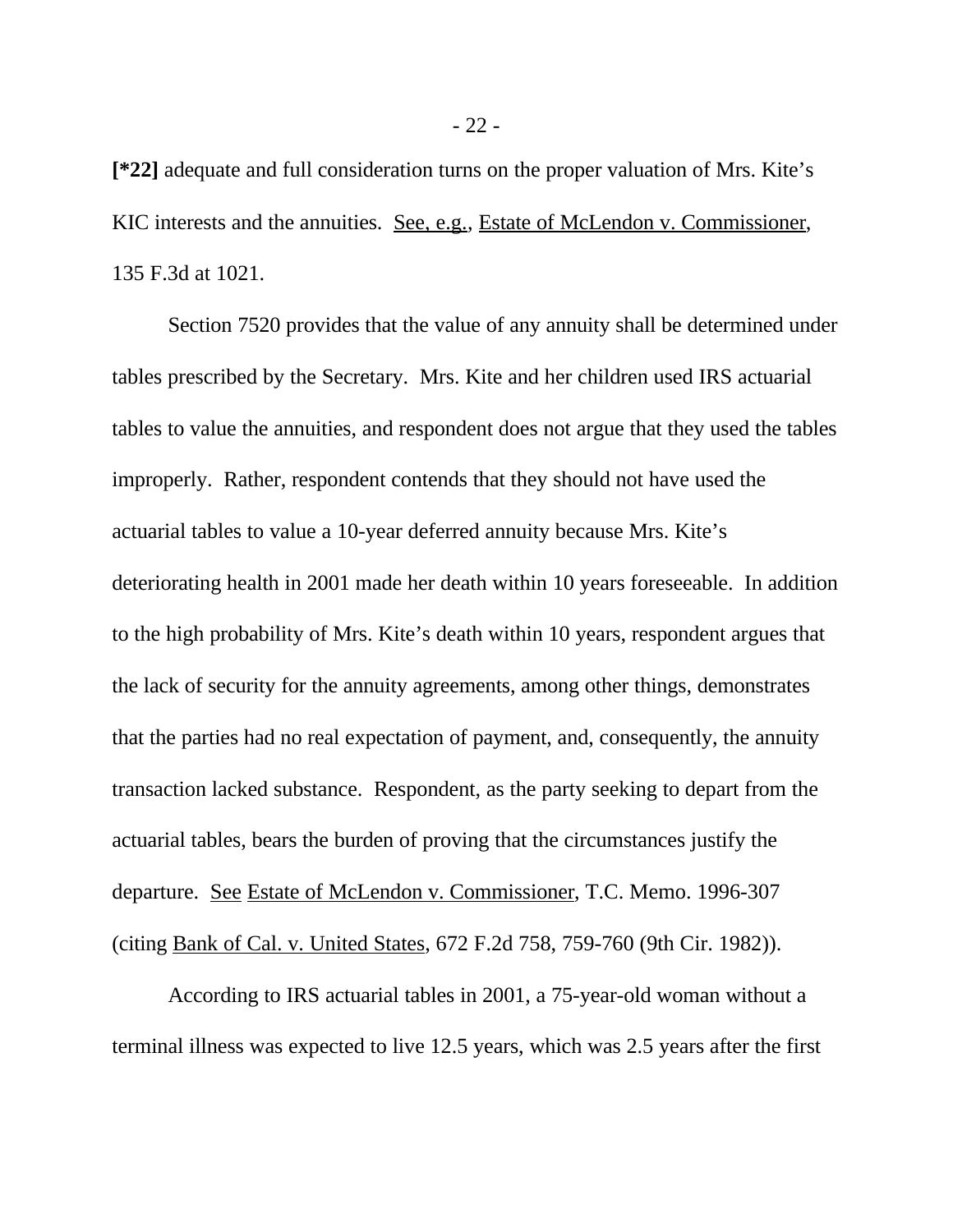**[\*23]** annuity payments were due. Section 1.7520-3(b)(3), Income Tax Regs., provides that the mortality component of the actuarial tables may not be used to determine the present value of an annuity if the individual who is the measuring life is terminally ill at the time of the transaction. A "terminal illness" is defined as an "incurable illness or other deteriorating physical condition" with at least a 50% chance of death within a year. Sec. 1.7520-3(b)(3), Income Tax Regs. In Estate of McLendon v. Commissioner, 135 F.3d 1017, a taxpayer who had terminal cancer, received 24-hour home health care, and, according to his physician, had a 10% chance of surviving for more than one year was not terminally ill for purposes of using IRS actuarial tables to value a private annuity transaction.

Before the annuity transaction, Mrs. Kite received a letter from her physician attesting to her health and longevity. He affirmed that Mrs. Kite did not have an incurable illness or other deteriorating physical condition that would cause her to die within one year. The physician further opined that Mrs. Kite had at least a 50% probability of surviving for 18 months or longer.

Respondent did not challenge the physician's letter or present evidence contradicting the physician. Instead, respondent relied on Mrs. Kite's 24-hour medical care at home, which began in 2001, and her increased medical costs from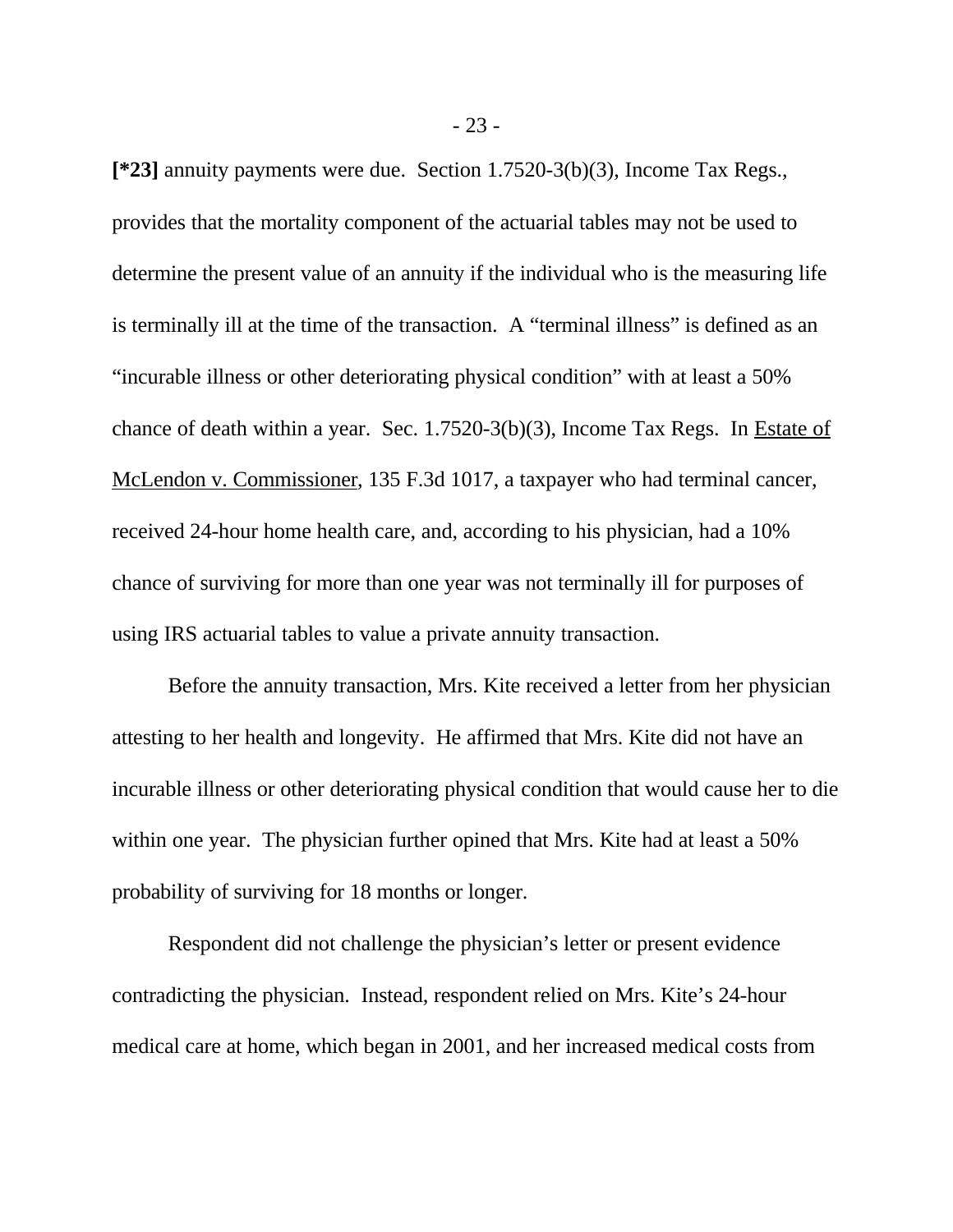**[\*24]** 2001 through 2003 to conclude that her death within the next 10 years was foreseeable. Mrs. Kite's increased medical costs, however, were due primarily to the cost of home health care. Mrs. Kite's Federal income tax returns filed for 2001 through 2003 claimed medical expense deductions of \$131,100, \$142,136, and \$176,982, respectively, of which \$115,780, \$114,587, and \$170,845, respectively, were attributed to home health care. Although the increased medical costs<sup>28</sup> and home health care indicate that Mrs. Kite's health was in decline, they alone do not suggest, let alone prove, that Mrs. Kite had a terminal illness or an incurable disease. Rather, Mrs. Kite's increased medical costs merely demonstrate that Mrs. Kite was a wealthy, 75-year-old woman who, when faced with certain health problems, decided to employ health care aids at her home. Her decision to hire home health care was not unusual for a woman who was accustomed to hiring personal assistants. Moreover, as exemplified in Estate of McLendon, increased medical costs and home health care do not prove a terminal illness or other incurable disease for purposes of section 7520. Accordingly, Mrs. Kite was not precluded from relying on IRS actuarial tables to value the annuity transaction.

<sup>&</sup>lt;sup>28</sup>Of interesting note, her prescription expense (typically not covered by insurance) was comparatively small, being only \$830, \$867, and \$1,243, for 2001, 2002, and 2003, respectively.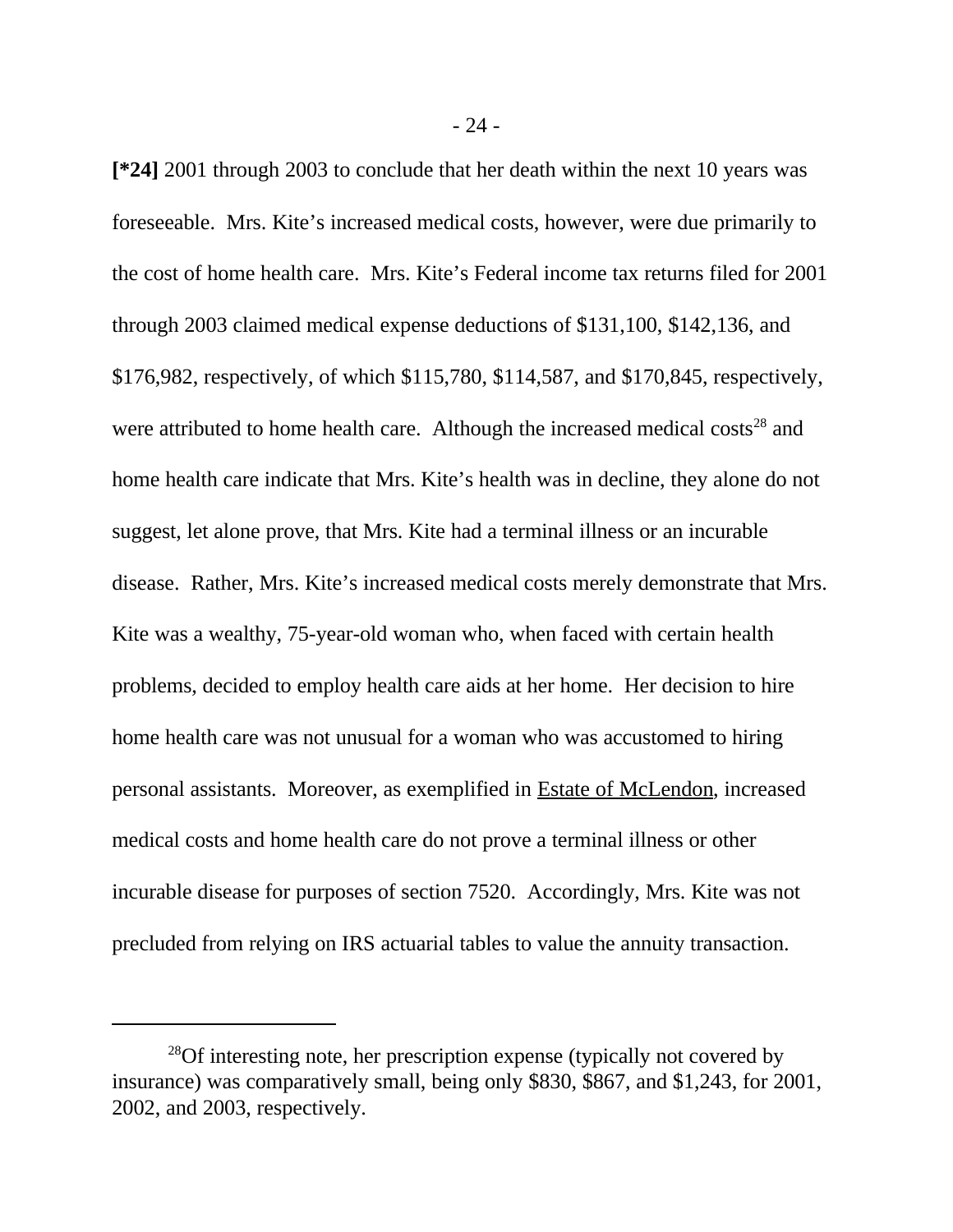**[\*25]** The annuity agreements therefore constituted adequate and full consideration and consequently were not subject to Federal gift tax.

Respondent's additional argument that the annuity transaction was illusory is also rejected. Generally, the Court considers separately whether a transfer was bona fide and whether it was supported by adequate and full consideration. Estate of Bongard v. Commissioner, 124 T.C. 95, 122-125 (2005). In Estate of Hurford v. Commissioner, T.C. Memo. 2008-278, for example, the Court held that the transfer of a surviving spouse's interests in a family limited partnership (FLP) to her children for private annuity agreements, while the surviving spouse was being treated for stage 3 liver cancer, was not bona fide. In reaching this holding, the Court relied upon the following: (1) the parties to the private annuity agreements intended to ignore the agreements they signed; and (2) the children, who did not have assets of their own to make the annuity payments, used the assets underlying the FLP interests to transfer income back to their mother beginning with the first month after the agreements were executed and each month thereafter. Id.

Unlike the private annuity agreements in Estate of Hurford, the annuity agreements between Mrs. Kite and her children were enforceable, and the parties demonstrated their intention to comply with the terms of the annuity agreements or, in the case of Mrs. Kite, to demand compliance. See, e.g., Estate of Strangi v.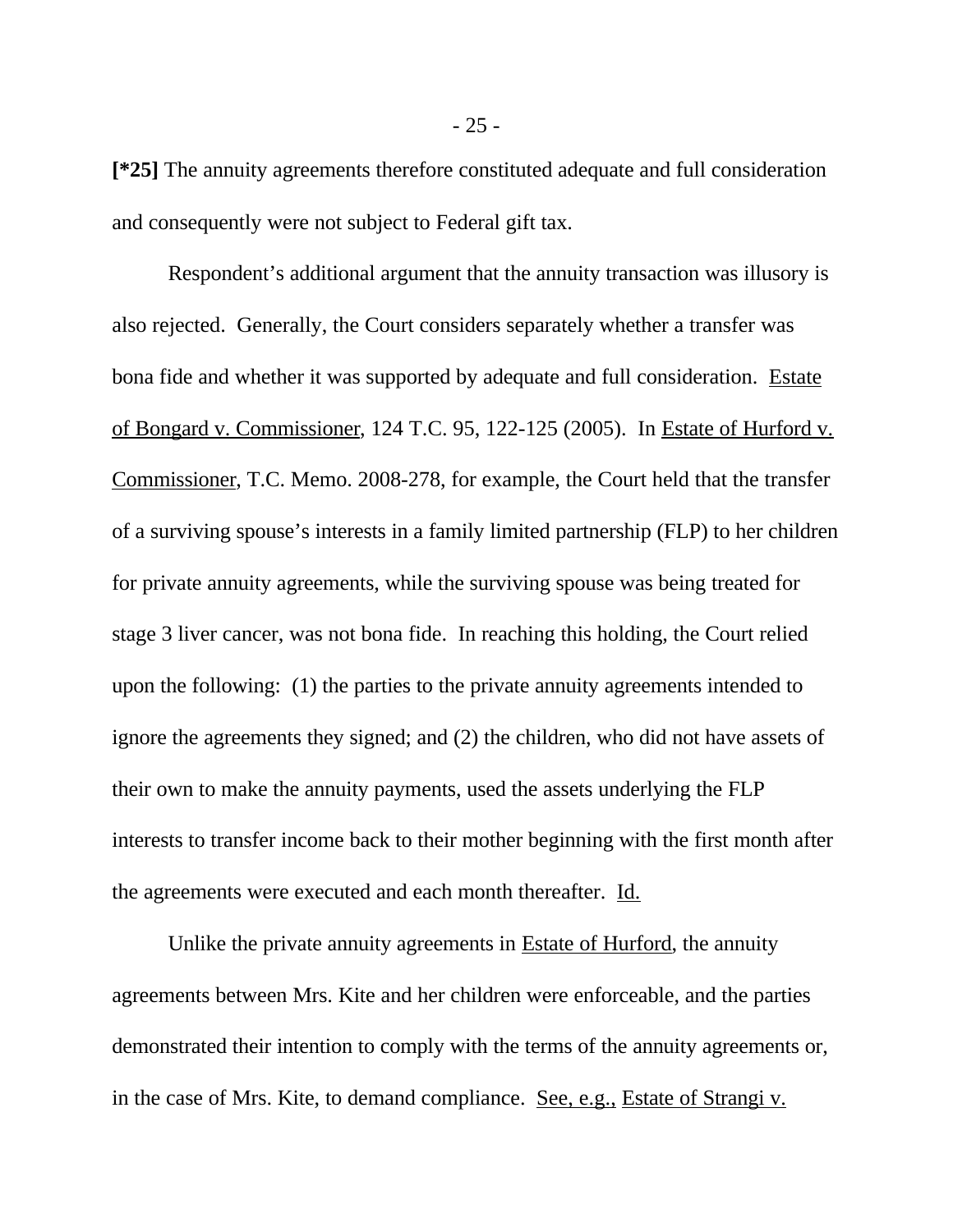**[\*26]** Commissioner, 115 T.C. 478, 484-485 (2000) (holding that the Court generally accepts the validity of an agreement unless persuasive evidence shows that the agreement would not be enforced by the parties), aff'd in part, rev'd in part on other grounds, 293 F.3d 279 (5th Cir. 2002); see also Estate of Hall v. Commissioner, 92 T.C. 312, 335 (1989). Before participating in the annuity transaction, Baldwin, which was wholly owned by the Kite children or their trusts, contributed approximately \$13.6 million of assets to KIC. As a result, the Kite children did not need to rely on the assets already held by KIC to make the annuity payments. In addition, the Kite children did not transfer the assets underlying the KIC interests back to Mrs. Kite after the annuity transaction was completed. In fact, they did not make any distributions from KIC, but allowed the KIC assets to accumulate in order to have income available when the annuity payments became due.<sup>29</sup> The Kite children therefore expected to make payments under the annuity agreements and were prepared to do so.

Mrs. Kite also demonstrated an expectation that she would receive payments. Mrs. Kite actively participated in her finances and over the course of her life demonstrated an immense business acumen. Accordingly, it is unlikely that Mrs. Kite would have entered into the annuity agreements unless they were

 $^{29}$ Through the date of the trial, the KIC assets had not been distributed.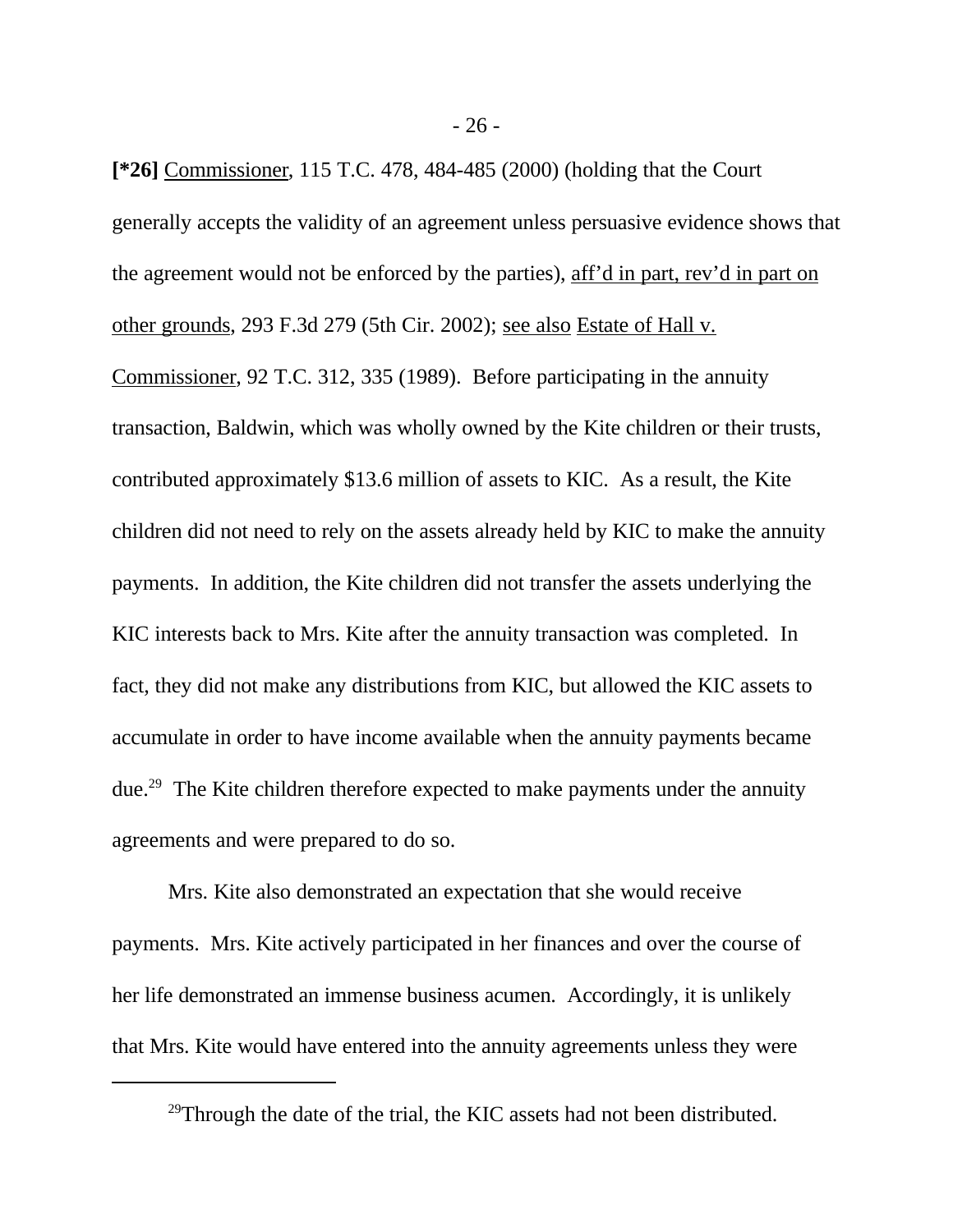**[\*27]** enforceable and, more importantly, she could profit from them. In addition, Mrs. Kite, unlike the surviving spouse in Estate of Hurford, was not diagnosed with cancer or other terminal or incurable illness. In fact, the record, which includes a letter from Mrs. Kite's physician, establishes to the contrary--that Mrs. Kite was not terminally ill and she did not have an incurable illness or other deteriorating physical condition. Mrs. Kite and her children reasonably expected that she would live through the life expectancy determined by IRS actuarial tables, which was 12.5 years after the annuity transaction. Indeed, if Mrs. Kite lived to her life expectancy as determined by IRS actuarial tables, she would have received approximately \$800,000 more in annuity payments than the value of her KIC interests. At a minimum, Mrs. Kite would have made a profit with the potential of a greater return if she lived longer.

Mrs. Kite's profit motive is further underscored by her access to other financial assets, making her interests in KIC dispensable and available for a potentially risky investment. After executing the annuity agreements, Mrs. Kite was still the current income beneficiary of eight trusts holding approximately \$20.8 million of marketable securities and her net worth exceeded \$3.5 million, which was held primarily by Mrs. Kite's lifetime revocable trust. Her lifetime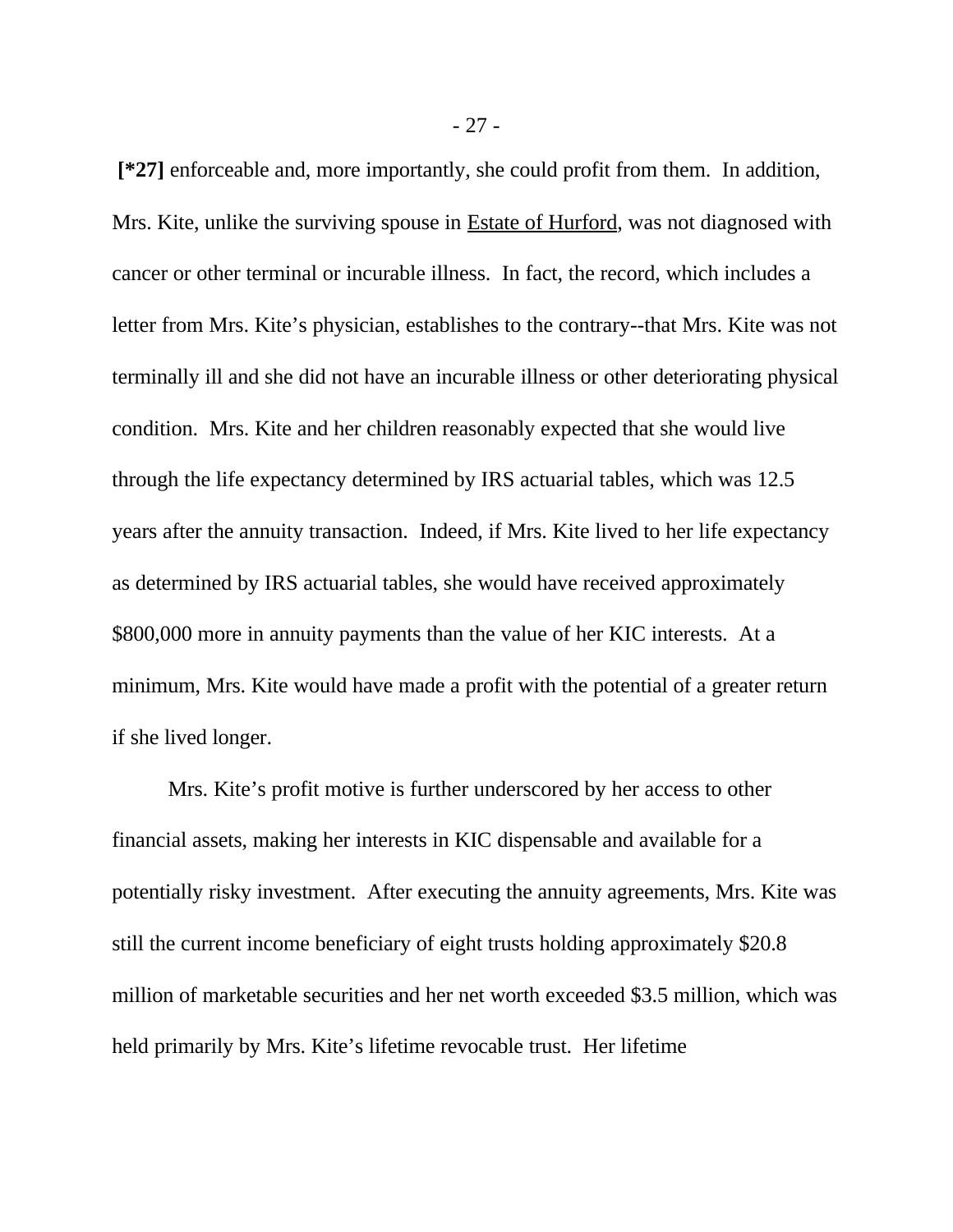**[\*28]** revocable trust also had a line of credit of up to \$800,000<sup>30</sup> of which she borrowed \$779,984 from six family ancestor trusts in 2003. Mrs. Kite therefore did not need her income interest that flowed from KIC interests to maintain her lifestyle and, instead, opted to risk those interests for the potential profit from the annuity transaction.

Accordingly, based on the unique circumstances of these cases and, in particular, Mrs. Kite's position of independent wealth and sophisticated business acumen, the Court finds that the annuity transaction was a bona fide sale for adequate and full consideration.

## D. Economic Substance

Alternatively, respondent argues that the annuity transaction, and the events leading up to it, should be disregarded and, as a result, Mrs. Kite's \$10,605,278 of KIC interests is includible in her gross estate under section 2033. For the reasons discussed above, the Court disagrees with respondent's position that the annuity transaction lacked economic substance. However, because the trustee of Mrs. Kite's lifetime revocable trust did not sign the KIC partnership agreement admitting Baldwin into KIC, the Court must consider to what extent Mrs. Kite

<sup>&</sup>lt;sup>30</sup>Interestingly, Mrs. Kite's line of credit equals the profit should would have received from the annuity transaction if she had lived to her life expectancy, as determined by IRS actuarial tables.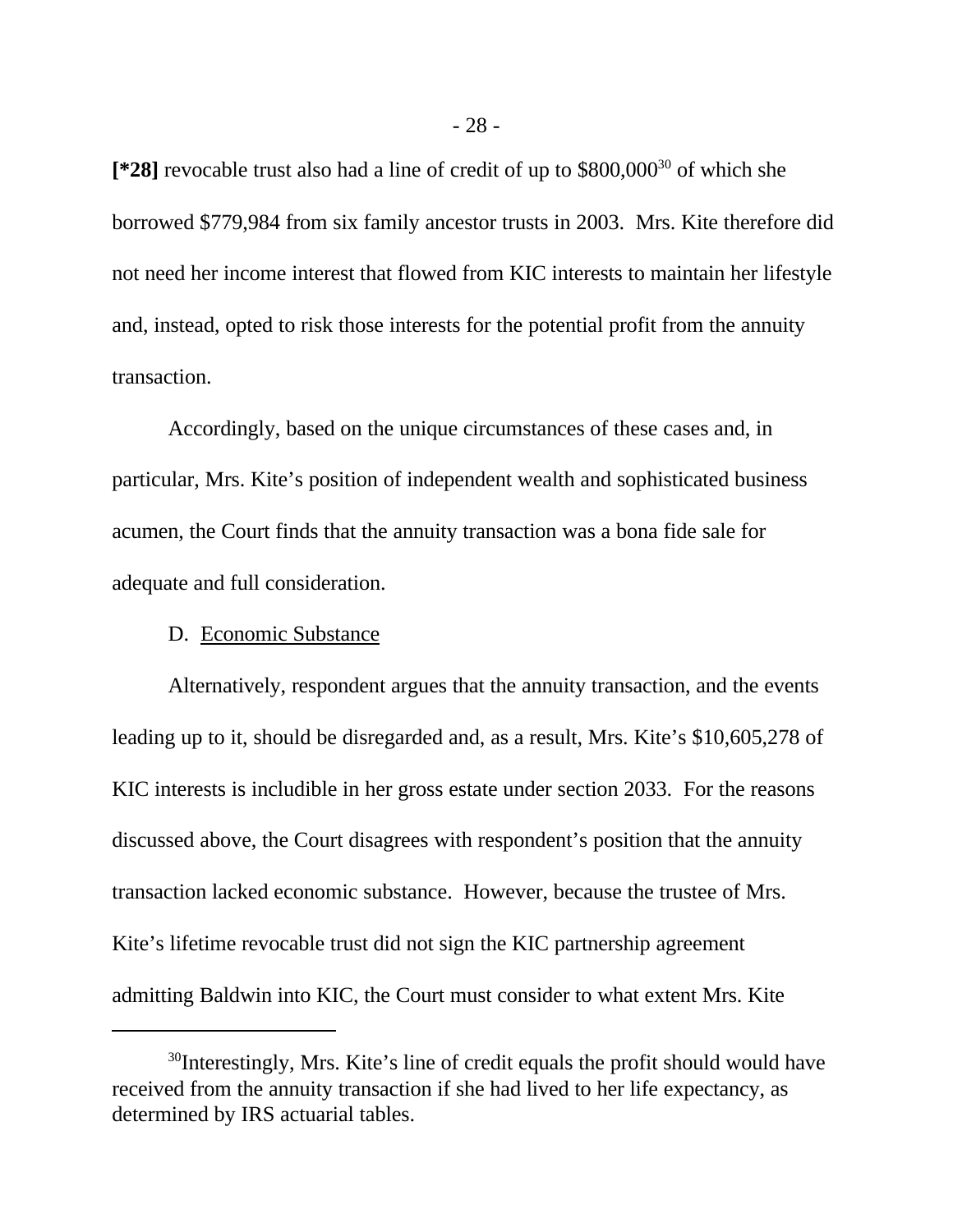**[\*29]** maintained an indirect ownership interest in KIC after Baldwin's admission and, if so, the value thereof. A retained interest in KIC would be includible in Mrs. Kite's estate under section 2036.

To determine the exact nature of Mrs. Kite's interest in KIC after Baldwin's admission, the Court must look to State law of the entity, and in these cases, Texas partnership law. See Adams v. United States, 218 F.3d 383, 386 (5th Cir. 2000). Texas caselaw demonstrates that Texas courts generally rely on a partner's intent, whether direct or implied, as controlling when determining the legal consequences of certain transfers of partnership property. See, e.g., Logan v. Logan, 156 S.W.2d 507, 511-512 (Tex. 1941); see also Keller v. United States, 697 F.3d 238 (5th Cir. 2012); Church v. United States, 85 A.F.T.R.2d (RIA) 2000-804 (W.D. Tex. 2000) (applying Texas law to hold that the decedent's intention to transfer property to a family limited partnership overcame the decedent's failure to organize the partnership's planned corporate general partner with the Texas secretary of state before the decedent's death), aff'd, 268 F.3d 1063 (5th Cir. 2001).

On March 29, 2001, Baldwin contributed \$13,684,136.13 of additional assets to KIC, which, up until that time, primarily held the Baldwin notes that Mrs. Kite had contributed. In return, Baldwin received a 55.8215% general partnership interest in KIC, thereby diluting Mrs. Kite's indirect interest in KIC from 99% to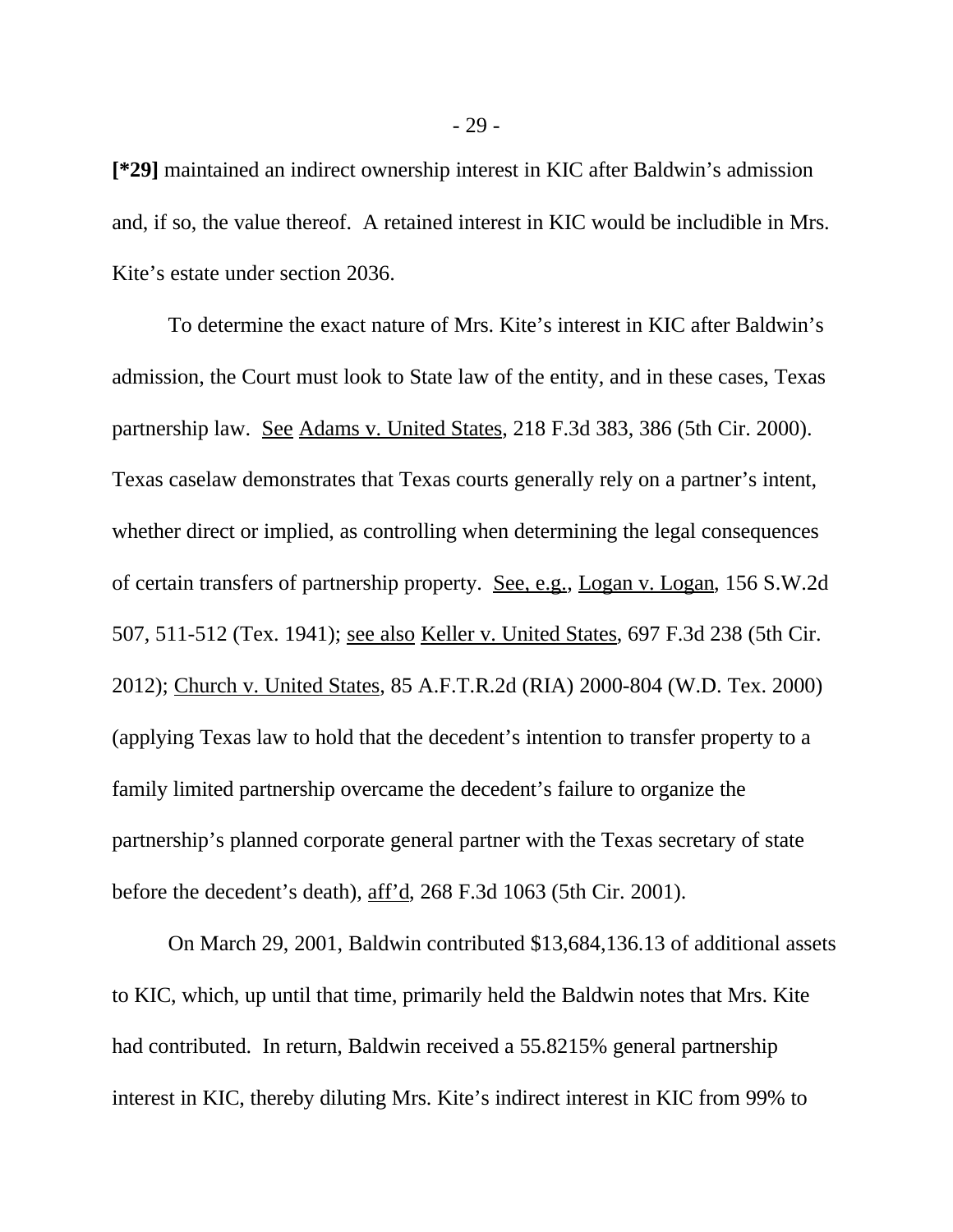**[\*30]** 43.7367%. The trustee of Mrs. Kite's lifetime revocable trust did not sign KIC's amended and restated general partnership agreement admitting Baldwin as a general partner.

On March 30, 2001, only one day after Baldwin's admission, the trustee of Mrs. Kite's lifetime revocable trust executed the annuity agreements. In each of the annuity agreements, the trustee represented that the lifetime revocable trust owned only a 43.7367% interest in KIC. Moreover, Mrs. Kite had approximately three years after the annuity transaction to correct the discrepancy, if any, in the amount or value of her KIC interests transferred subject to the annuity agreement. Therefore, despite the flawed partnership agreement purporting to document Baldwin's admission as a general partner of KIC, Mrs. Kite's subsequent actions manifest the requisite intent affirming Baldwin's admission and, consequently, Mrs. Kite's diminished interest in KIC. Accordingly, Mrs. Kite did not maintain an indirect interest in KIC that would otherwise be included in the estate under section 2036.

## III. The Marital Deduction

In the alternative, respondent argues that the annuity transaction constituted a disposition of the qualifying income interests for life, as described in section 2056(b)(7), which Mrs. Kite held in the corpuses of the QTIP trusts such that the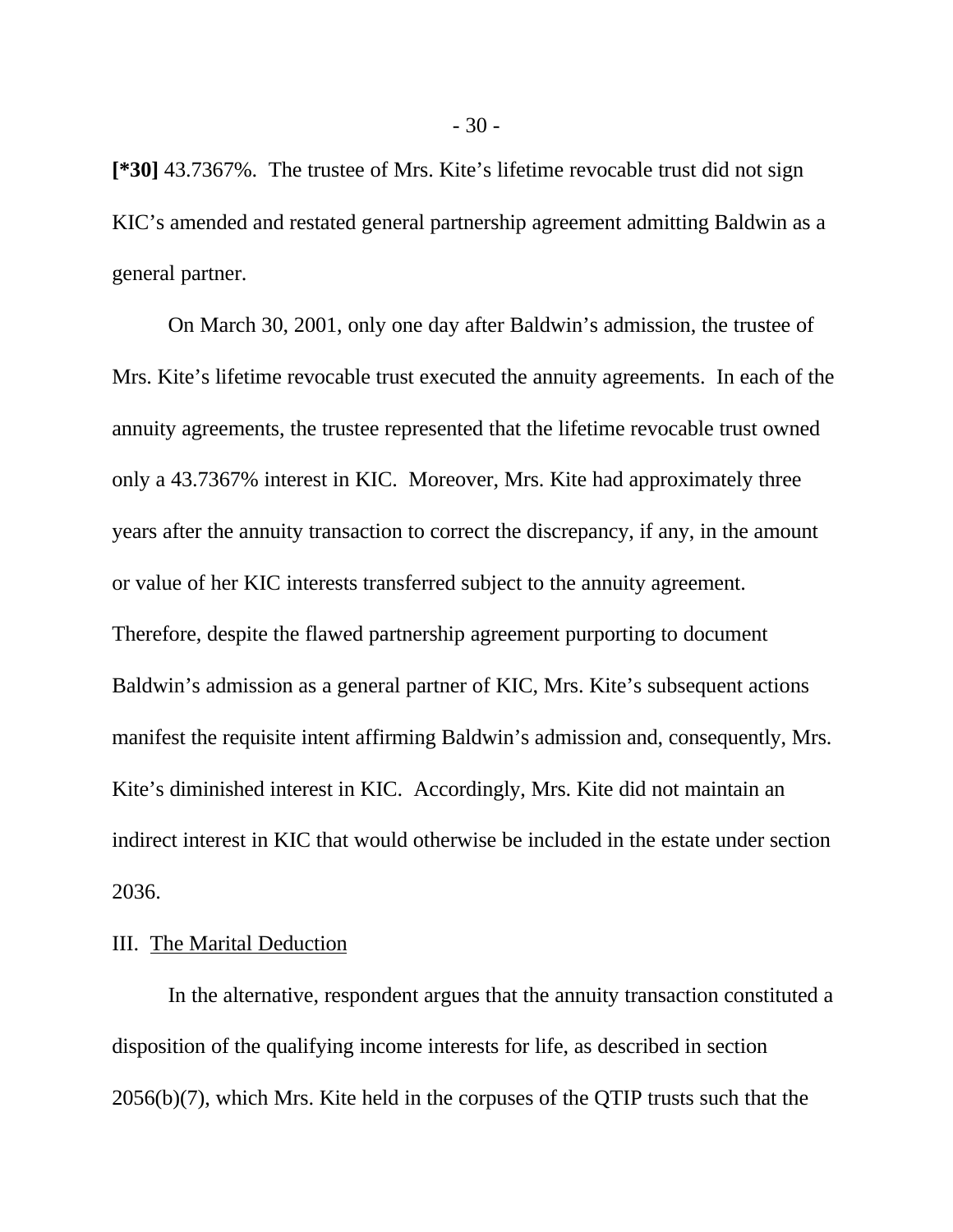**[\*31]** dispositions constituted taxable gifts under section 2519. Respondent also argues that Mrs. Kite made a taxable transfer under section 2514 when she effectively released her general power of appointment over the corpus of the marital deduction trust.

## A. The Marital Deduction

Section 2056(a) provides that an estate may deduct the value of any interest in property passing from the decedent to his or her surviving spouse (marital deduction) to the extent such interest is included in determining the value of the gross estate. The policy behind the marital deduction is that property passes untaxed from a predeceasing spouse to a surviving spouse but is then included in the estate of the surviving spouse. Estate of Letts v. Commissioner, 109 T.C. 290, 295 (1997), aff'd without published opinion, 212 F.3d 600 (11th Cir. 2000). Thus, as a general rule, the marital deduction does not eliminate the estate tax on marital assets, but merely permits a deferral of tax until the death of the surviving spouse.<sup>31</sup>

 $31$ There are exceptions to this general rule. For example, assets that pass through the marital deduction may later be expended by the surviving spouse before he or she dies. In this situation the estate tax on the expended marital assets would be eliminated.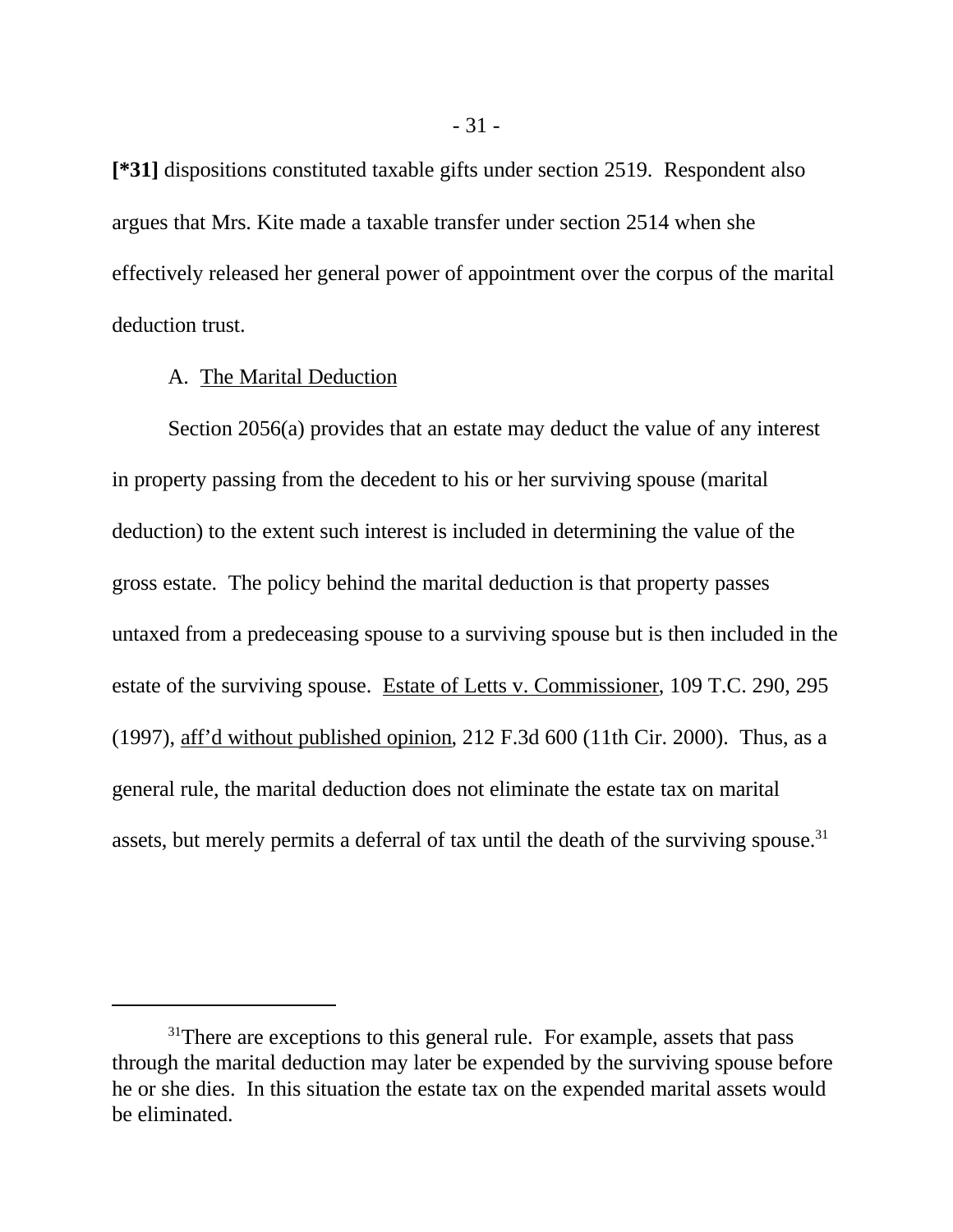**[\*32]** A marital deduction is generally not allowed if the conveyance is terminable interest property under section 2056(b)(1). A terminable interest is an interest in property that passes from a predeceasing spouse to a surviving spouse that will end on the lapse of time, on the occurrence of an event or contingency, or on the failure of an event or contingency to occur. Id. Upon termination of the surviving spouse's interest, the remainder interest passes to beneficiaries (other than the surviving spouse or her estate) selected by the predeceasing spouse, id., and thereby avoids inclusion in the surviving spouse's estate. The general purpose of the terminable interest rule is to not allow a marital deduction for transfers from a predeceasing spouse to the surviving spouse that have been structured to avoid estate tax when the surviving spouse dies. Estate of Novotny v. Commissioner, 93 T.C. 12, 16 (1989).

Section 2056(b)(7) provides an exception to the terminable interest rule and allows a marital deduction for qualified terminable interest property, i.e., QTIP.<sup>32</sup> Under section 2056(b)(7), the first spouse to die may pass to the surviving spouse an income interest in property for the surviving spouse's lifetime, and after the

 $32$ Sec. 2056(b)(7) was added to the Code in the Economic Recovery Tax Act of 1981, Pub. L. No. 97-34, sec. 403, 95 Stat. at 301, to expand the availability of the marital deduction. See H.R. Rept. No. 97-201, at 158-161 (1981), 1981-2 C.B. 352, 377-378.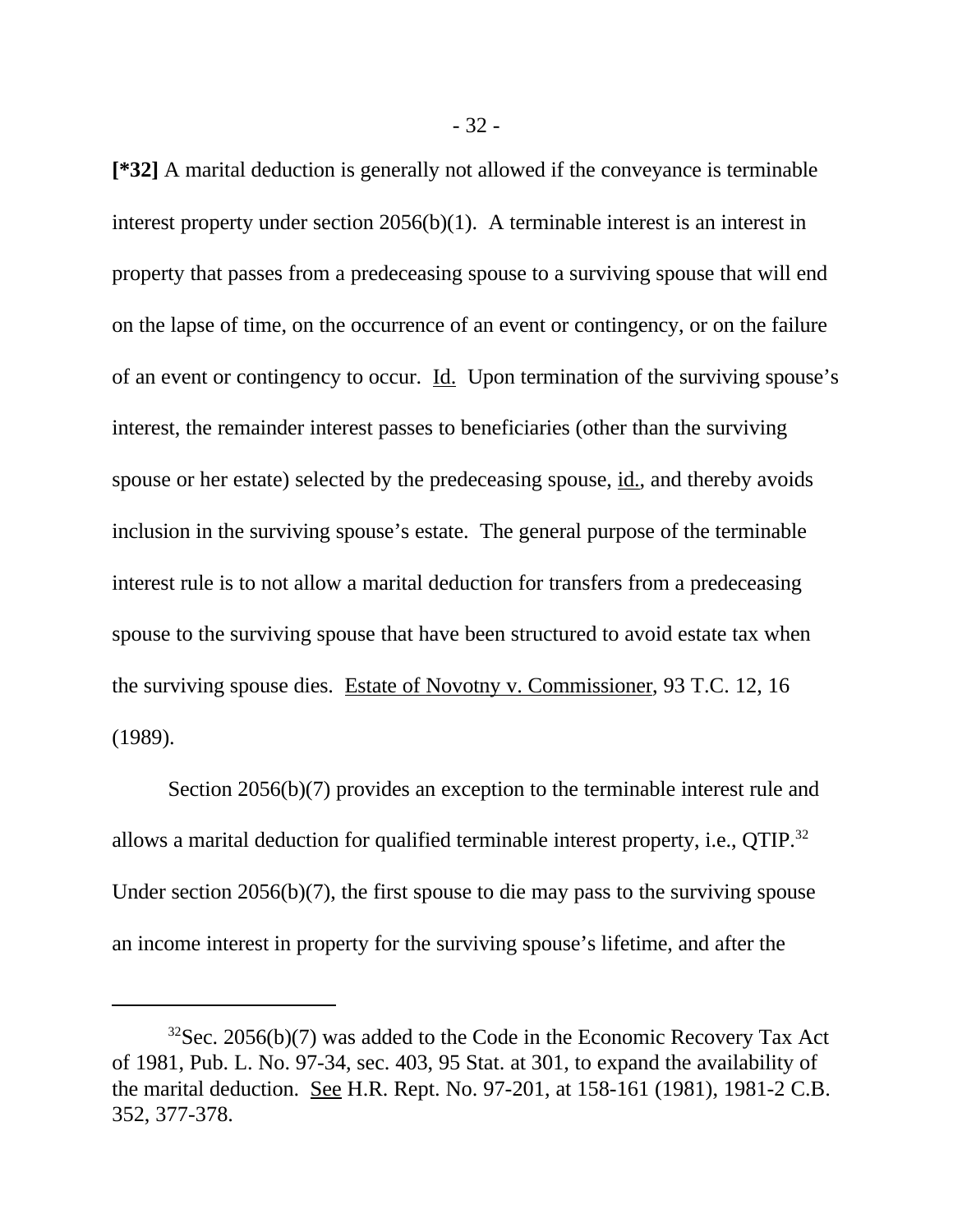**[\*33]** death of the surviving spouse, the property passes to beneficiaries designated by the first spouse to die. To qualify as QTIP: (1) the terminable interest property must pass from the first spouse to die, (2) the surviving spouse must have a qualifying income interest for life in the property, and (3) the executor of the estate of the first spouse to die must elect to designate the property as QTIP. Sec.  $2056(b)(7)(B)$ . The surviving spouse has a qualifying income interest for life if he or she is entitled to all income from the property, payable annually or more frequently, or has a usufruct interest for life in the property, and no person has the power to appoint any part of the property to any person other than the surviving spouse. Sec. 2056(b)(7)(B)(ii).

According to the House report explaining the expansion of the marital deduction and the QTIP provisions, QTIP will be subject to transfer taxes at the earlier of (1) the date on which the surviving spouse disposes (either by gift, sale, or otherwise) of all or part of the qualifying income interest, or (2) upon the surviving spouse's death. See H.R. Rept. No. 97-201, at 161 (1981), 1981-2 C.B. 352, 378. Therefore, after the death of the surviving spouse, the value of his or her gross estate includes the value of QTIP. Sec. 2044. Alternatively, if the surviving spouse disposes of all or part of a qualifying income interest for life,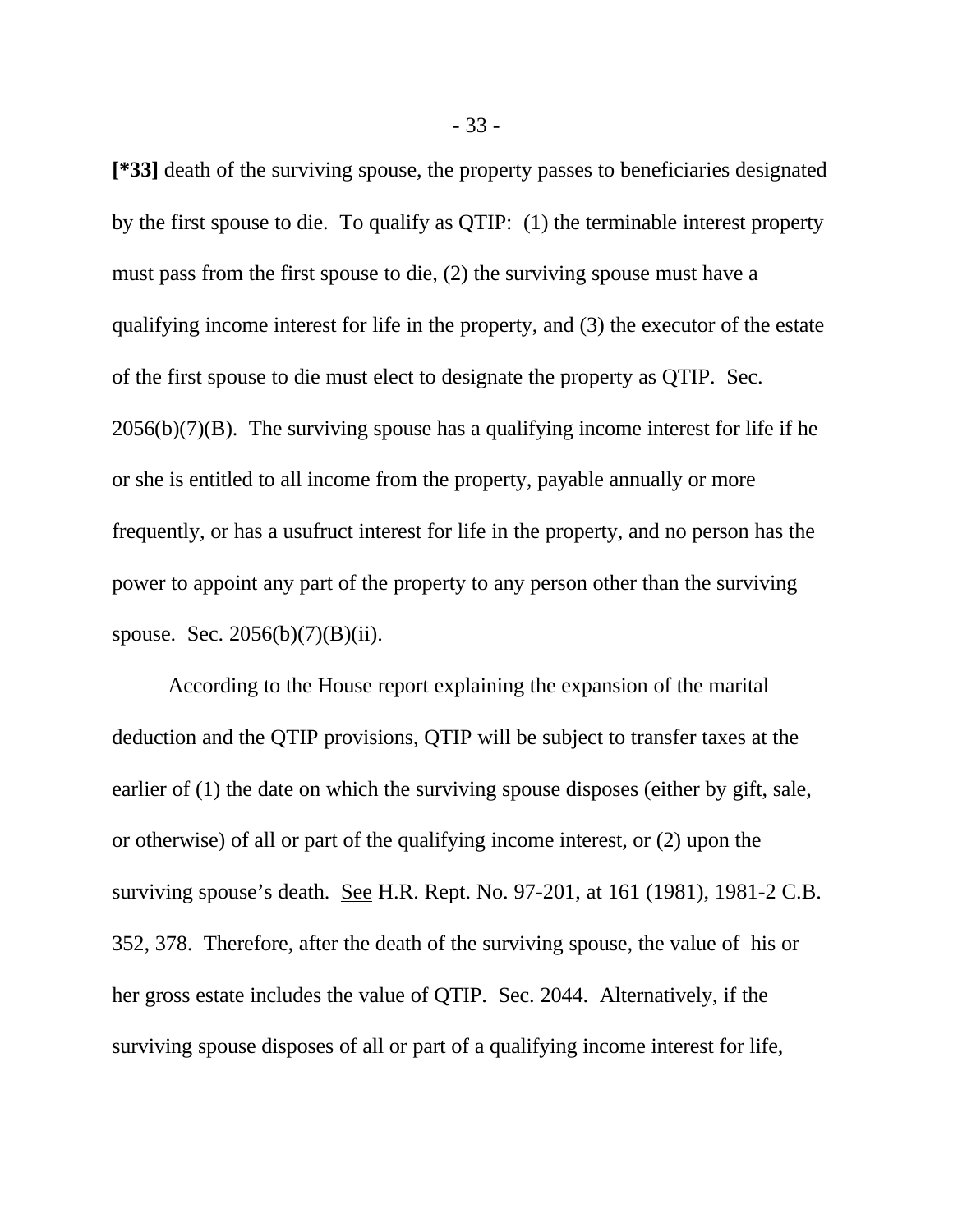**[\*34]** section 2519 treats the disposition as a transfer of all interest in QTIP other than the qualifying income interest.<sup>33</sup>

Although section 2519 does not define a "disposition", section 25.2519-1(f), Gift Tax Regs., provides that the sale of QTIP, followed by the payment to the surviving spouse of a portion of the proceeds equal to the value of the surviving spouse's income interest, is considered a disposition of the qualifying income interest. As an example, section  $25.2519-1(g)$ , Gift Tax Regs., describes the tax consequences of the sale of a surviving spouse's life estate to a decedent's children. In section 25.2519-1(g), Example  $(2)$ , Gift Tax Regs., which uses the same facts as example  $(1)$ ,<sup>34</sup> a personal residence valued at \$250,000 passes from

 $33$ Thus, under secs. 2044 and 2519, property subject to a sec. 2056(b)(7) election is treated as property passing to the surviving spouse, even though only a life interest passes to the surviving spouse, and then transferred either at the surviving spouse's death, sec. 2044, or during his or her life, sec. 2519. In other words, the QTIP rules treat QTIP as passing entirely from the first spouse to die to the surviving spouse, thereby obtaining the deferral benefit of the marital deduction and escaping inclusion in the gross estate of the first spouse to die. In exchange for the deferral benefit, QTIP is included in the transfer tax base of the surviving spouse. See Estate of Morgens v. Commissioner, 133 T.C. 402, 412 (2009), aff'd, 678 F.3d 769 (9th Cir. 2012).

<sup>&</sup>lt;sup>34</sup>Sec. 25.2519-1(g), Example (1), Gift Tax Regs., describes the tax consequences of the transfer of a surviving spouse's life estate in a personal residence to the spouse's children. Under the will of the first spouse to die, a personal residence valued at \$250,000 passes to the surviving spouse for life, and after the spouse's death, to the decedent's children. The decedent's executor made (continued...)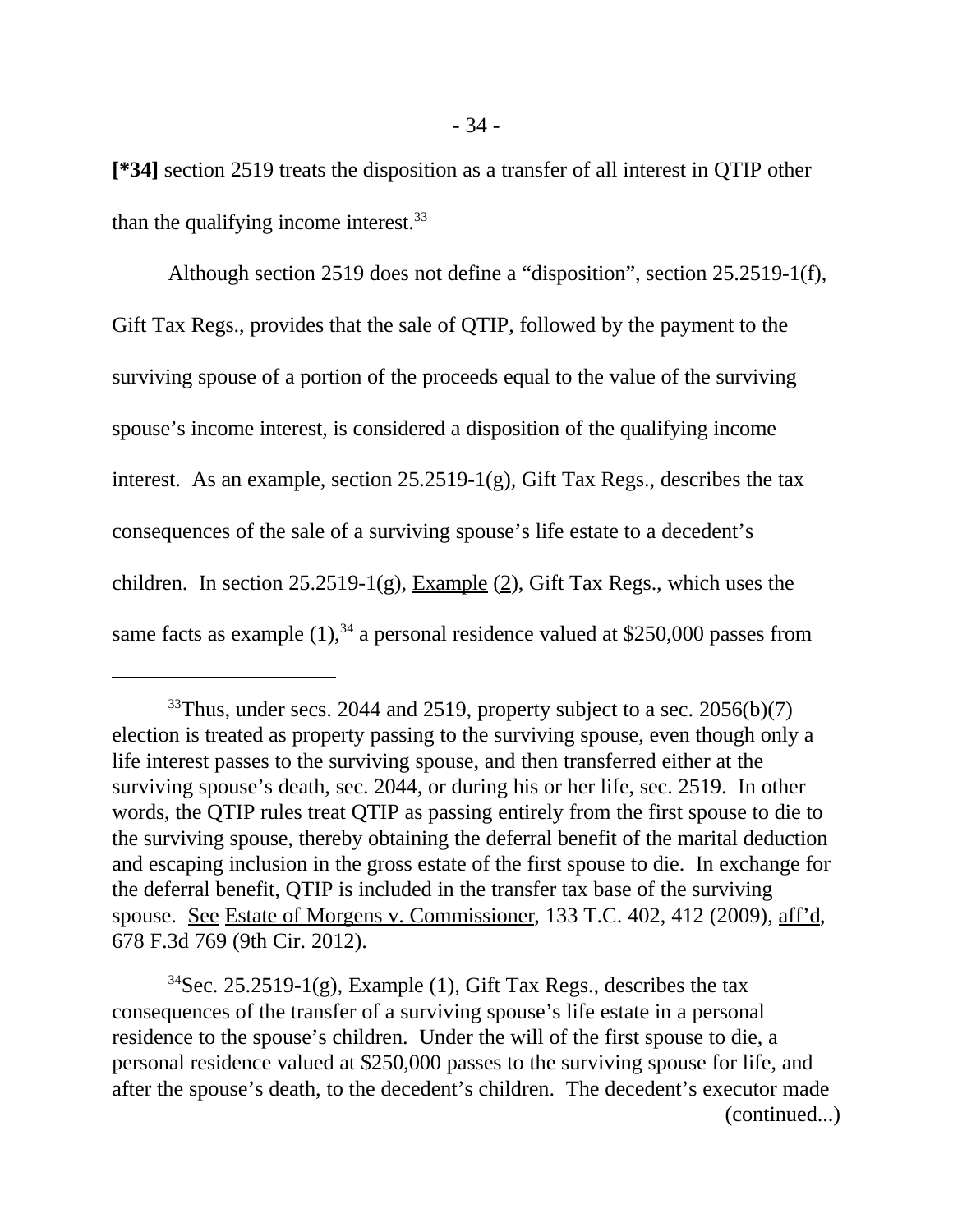**[\*35]** the decedent to the surviving spouse for life, and after the spouse's death, to the decedent's children. The decedent's executor made a valid election to treat the property as QTIP. During 1995, when the fair market value of the property is \$300,000 and the value of the surviving spouse's life interest is \$100,000, the surviving spouse sells her interest in the property to the decedent's children for \$100,000. The example concludes that under section 2519 the surviving spouse has made a gift of \$200,000 (i.e., \$300,000, the fair market value of the QTIP, less \$100,000, the value of the qualifying income interest in the property). The surviving spouse does not make a gift of the income interest under section 2511 because the consideration received for the income interest is equal to the value of the income interest.

Not included as a disposition for purposes of section 2519 is the conversion of QTIP into other property in which the surviving spouse has a qualifying income

 $34$ (...continued)

a valid election to treat the property as QTIP. During 1995, when the fair market value of the property is \$300,000 and the value of the surviving spouse's life interest in the property is \$100,000, the spouse makes a gift of the spouse's entire interest in the property to decedent's children. The example concludes that under sec. 2519, the spouse has made a gift of \$200,000 (i.e., the fair market value of the QTIP of \$300,000 less the fair market value of the surviving spouse's qualifying income interest in the property of \$100,000). In addition, under sec. 2511, the spouse makes a gift of \$100,000, which is the fair market value of the surviving spouse's income interest in the property.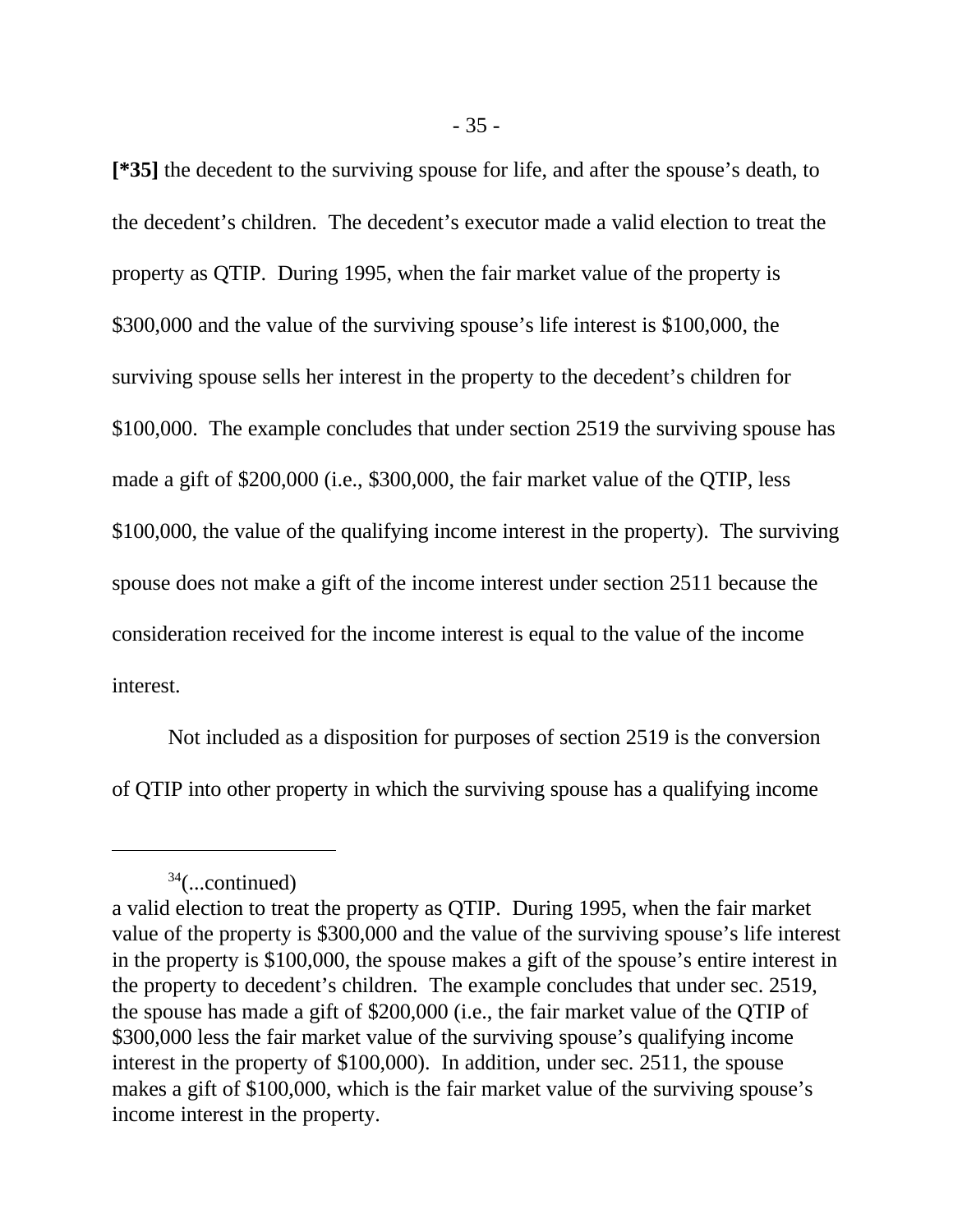**[\*36]** interest for life. Sec. 25.2519-1(f), Gift Tax Regs. Section 25.2519-1(f), Gift Tax Regs., provides that the sale and reinvestment of assets of a trust holding QTIP is not a disposition of the qualifying income interest, provided that the surviving spouse continues to have a qualifying income interest for life in the trust after the sale and reinvestment.

#### B. The QTIP Trusts

When Mr. Kite died, his estate made a section 2056(b)(7) election to treat the marital deduction property passing to the QTIP trusts as QTIP assets. Mrs. Kite, as Mr. Kite's surviving spouse, received a lifetime income interest in the trust assets; and after her death the trust assets were to be distributed into three separate trusts of equal value for each of the Kite children. Mr. Kite's estate claimed a marital deduction for the value of the trust assets as follows: \$4,291,327 for QTIP trust-1 (which included the original \$4,246,075.60 marital gift from Mrs. Kite) and \$825,213 for QTIP trust-2. Accordingly, under the QTIP regime, the QTIP trust assets underlying the marital deduction were to be subject to either gift tax under section 2519 if Mrs. Kite disposed of the income interest during her lifetime or estate tax under section 2044 if Mrs. Kite retained the income interest until her death.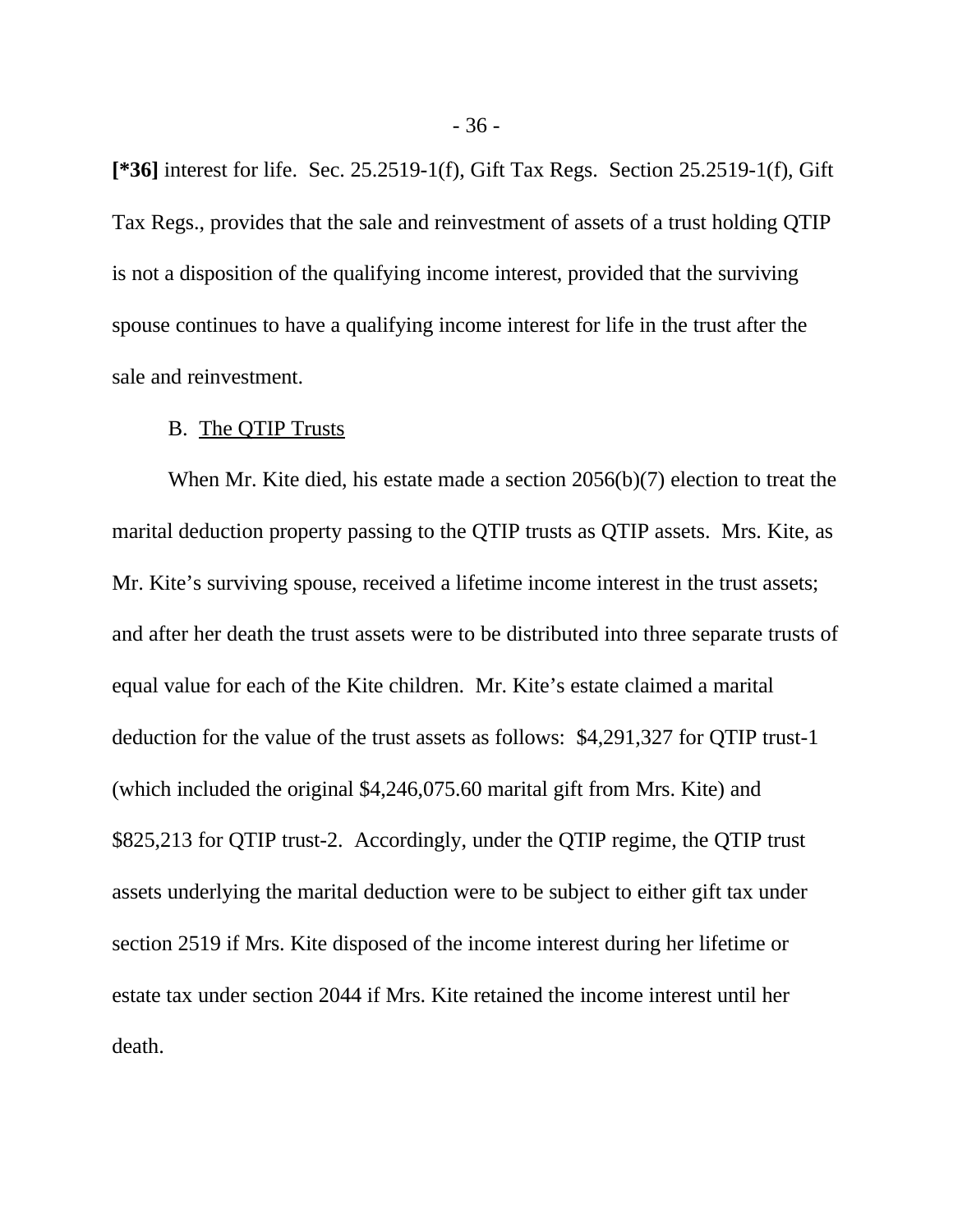**[\*37]** In 1996 Mrs. Kite, through her trusts, contributed her trust assets to Brentwood in exchange for Brentwood limited partnership interests. As a result, instead of holding the trust assets underlying Mr. Kite's marital deduction, the QTIP trusts held Brentwood limited partnership interests. As the lifetime income beneficiary of these trusts, Mrs. Kite continued to receive the income interest from the QTIP trust assets that now passed from Brentwood to Mrs. Kite's trusts. Thus, under section 25.2519-1(f), Gift Tax Regs., Mrs. Kite did not dispose of her qualifying income interest because she continued to have a qualifying income interest for life in the QTIP trusts after reinvestment of the trust assets.

In 1997 Mrs. Kite, through her trusts, transferred limited partnership interests in Brentwood to her children and filed a Federal gift tax return reporting the transfers.<sup>35</sup> Although it is not clear from Mrs. Kite's 1997 Federal gift tax return whether she viewed, in part, her transfers as taxable gifts under sections 2519 and 2511, her payment of gift tax preserved the integrity of the QTIP election for the QTIP trust assets underlying the Brentwood limited partnership

<sup>&</sup>lt;sup>35</sup>The Court notes that Mrs. Kite was able to reduce the taxable value of the assets underlying the Brentwood limited partnership interests by applying a 34.354% lack of marketability and minority interest discount to the limited partnership interests themselves. According to her 1997 Federal gift tax return, the adjusted basis of Brentwood limited partnership interests transferred to her children and grandchildren were reduced from \$4,054,701 and \$68,630, respectively, to a fair market value of \$2,954,067 and \$50,000, respectively.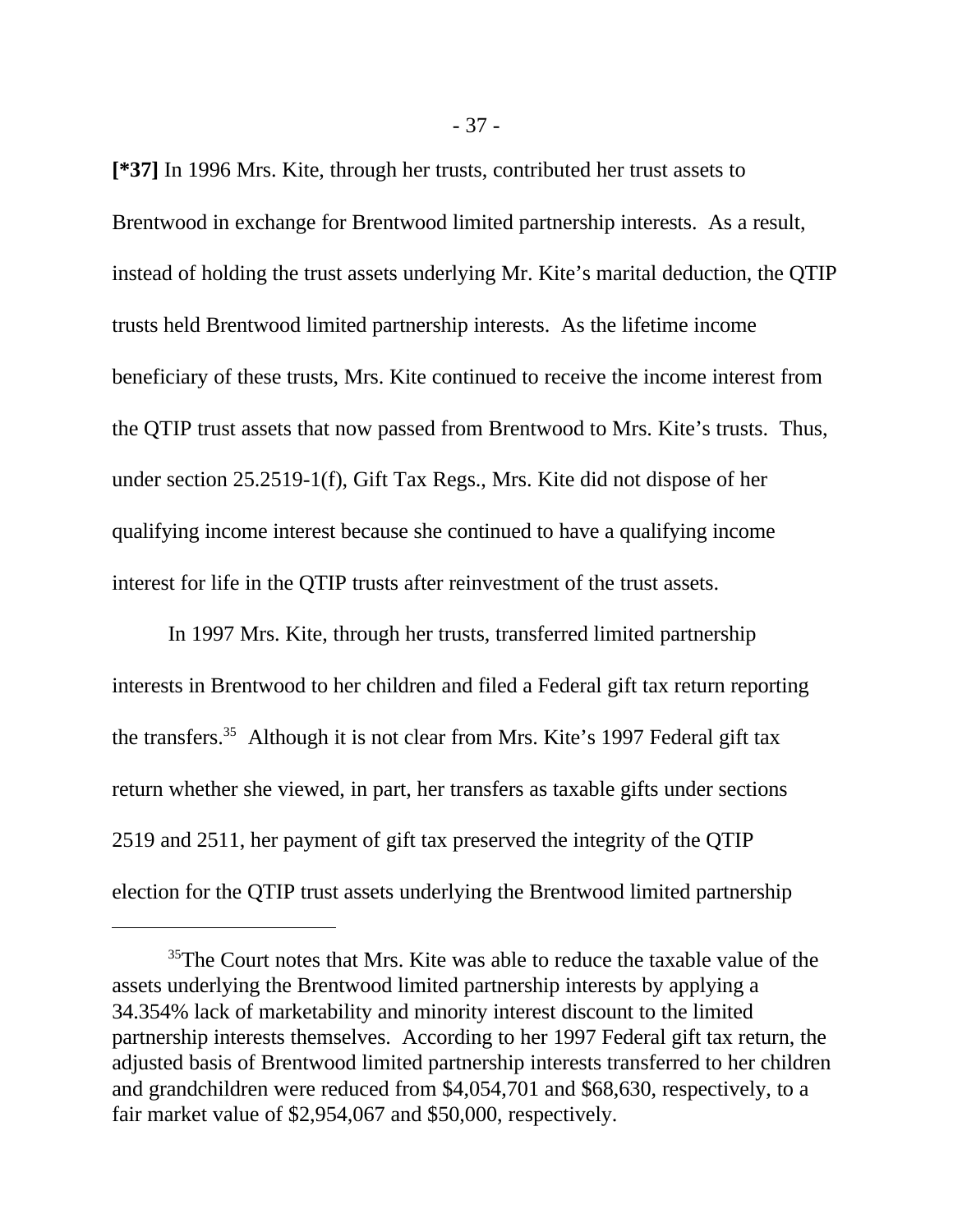**[\*38]** interests. The QTIP trust assets, which avoided tax when transferred to the QTIP trusts upon Mr. Kite's death and later reinvested in Brentwood, was now taxable when transferred by Mrs. Kite in its reinvested form, i.e., as Brentwood limited partnership interests, to her children.

In 1998 and in 2000 Mrs. Kite, through her trusts, made three more transfers of the QTIP trust assets; but because Mrs. Kite maintained a qualifying income interest in the converted property, the transfers were not taxable under section 2519. In January 1998 Brentwood reorganized as Baldwin by merging into Baldwin. The ownership interests in Baldwin, formerly Brentwood, remained the same, and, accordingly, Mrs. Kite continued to receive her qualifying income interest in the QTIP trust assets indirectly through Baldwin.

Later in May 1998 Mrs. Kite, through her trusts, sold her remaining interest in Baldwin to her children for the Baldwin notes. Again, Mrs. Kite converted the QTIP trust assets underlying the Baldwin limited partnership interests into reinvested property, in this case the Baldwin notes. Mrs. Kite, as the grantor and current income beneficiary of her trusts, was the recipient of any payments made on the Baldwin notes and therefore continued to have the right to all income from the QTIP trust assets, payable at least annually.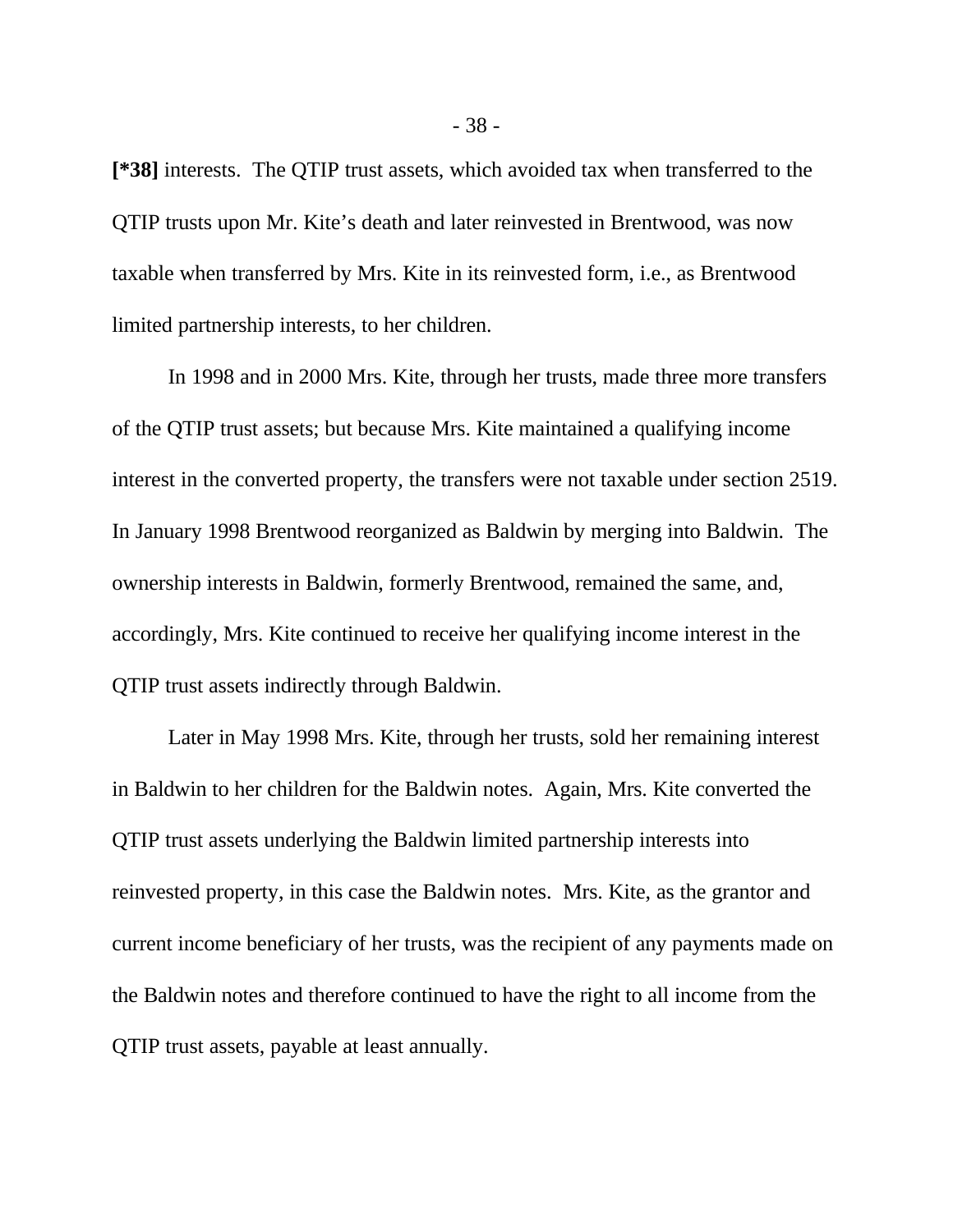**[\*39]** In 2000 Mrs. Kite, through her trusts, contributed the Baldwin notes to KIC in exchange for KIC partnership interests. Like Mrs. Kite's initial investment of the QTIP trust assets in Brentwood, the transfer of the Baldwin notes to KIC was not taxable under section 2519 because Mrs. Kite, through her trusts' interests in KIC, continued to have a right to all payments on the Baldwin notes. Thus, from 1996 through 2000 Mrs. Kite's transfers and reinvestments of the QTIP trust assets satisfied the requirements of the QTIP rules because she either continued to have a qualifying income interest in the reinvested property or, upon the transfer of the reinvested property to her children, she reported and paid Federal gift tax.

The liquidation of the QTIP trusts and subsequent sale of Mrs. Kite's interests in KIC, however, disregarded the QTIP rules. In 2001 Mrs. Kite appointed the Kite children as trustees of the marital trusts, and the Kite children, as trustees, contemporaneously terminated the marital trusts.<sup>36</sup> The marital trust assets were transferred to Mrs. Kite's lifetime revocable trust.<sup>37</sup> Two days later

<sup>36</sup>Respondent argues that the Kite children's termination of the marital trusts and subsequent transfer of trust assets to Mrs. Kite's lifetime revocable trust was a breach of a fiduciary duty. However, without more information regarding the Kite children's decision to terminate the trusts, the Court is reluctant to question the Kite children's discretion, as trustees, to terminate the trusts pursuant to the terms of the trust agreements.

<sup>&</sup>lt;sup>37</sup>Respondent does not raise the issue of whether the Kite children's (continued...)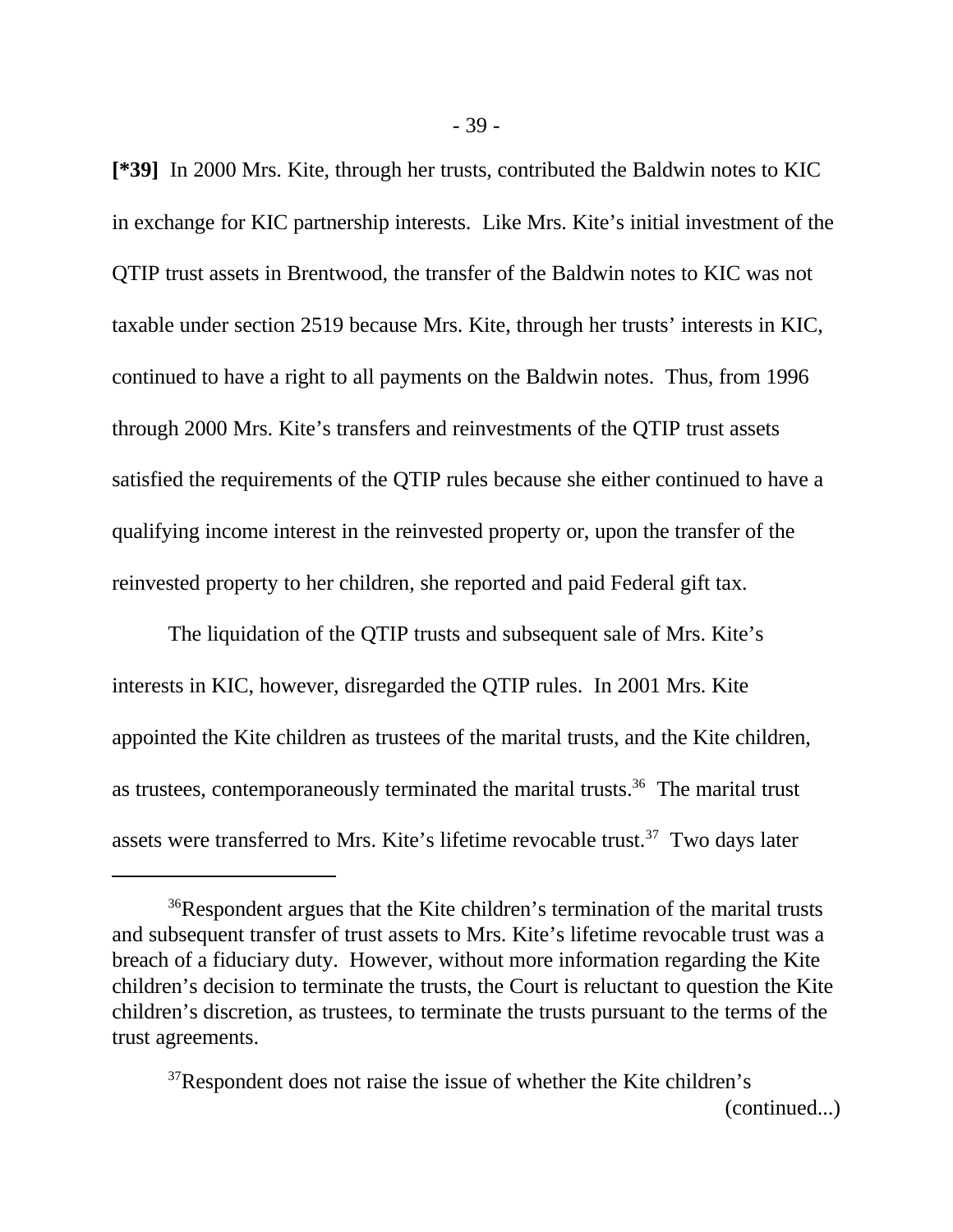**[\*40]** Mrs. Kite's lifetime revocable trust sold its entire interest in KIC to the Kite children for three unsecured private annuity agreements with a value of \$10,605,278. The first annuity payments were due 10 years later, in 2011, and would continue every year until Mrs. Kite's death.

Respondent asks the Court to view the termination of the marital trusts and the annuity transaction as an integrated transaction. Respondent argues that "[i]n substance \* \* \* [Mrs. Kite] has disposed of her income interest in the Q-TIP trusts in exchange for the deferred annuity." Courts use substance over form and its related judicial doctrines to determine the true meaning of a transaction disguised by mere formalisms, which exist solely to alter tax liabilities. See United States v. B.F. Ball Constr. Co., 355 U.S. 587 (1958); Commissioner v. Court Holding Co., 324 U.S. 331 (1945) . In such instances the substance of a transaction, rather than its form, will be given effect.

 $37$ (...continued)

termination of the QTIP trusts, and the subsequent liquidation of QTIP trust assets, was a gift from the remainder beneficiaries, i.e., the Kite children, to the lifetime income beneficiary, i.e., Mrs. Kite. Discussion of such a liquidation can be found in Priv. Ltr. Rul. 9908033 (Feb. 26, 1999). Because the Court finds below that the termination of the marital trusts immediately followed by the sale of the marital trust assets is a single transaction for purposes of sec. 2519, the Court does not address the possibility of a gift of the remaindermen interest in the QTIP trusts. See also Rev. Rul. 98-8, 1998-1 C.B. 541 (regarding the gift tax consequences of the disposition of a qualifying income interest).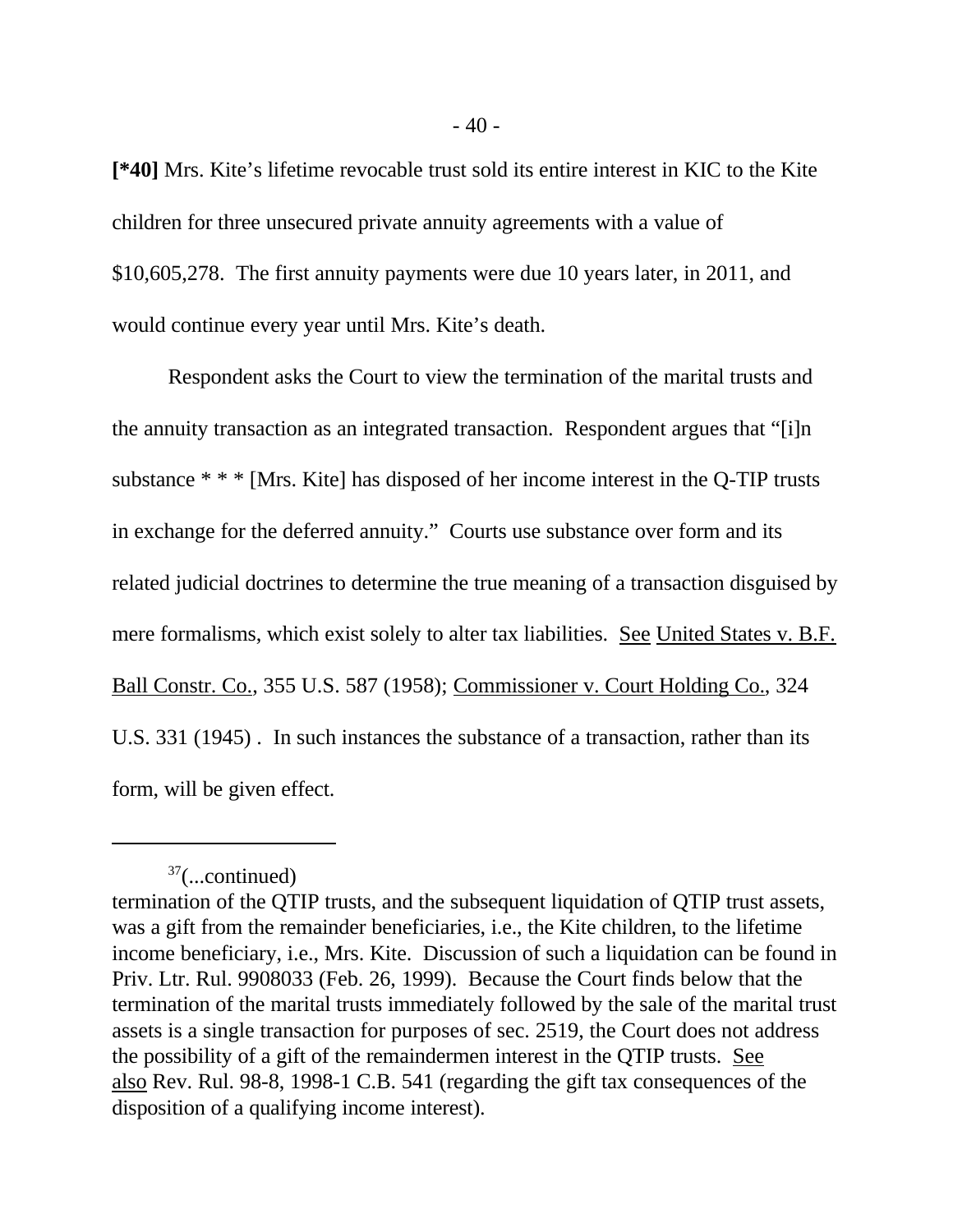**[\*41]** According to the record, which included testimony regarding the family attorney's presentation of the annuity transaction to the Kite children and subsequent negotiations of the annuity transaction with Mrs. Kite, the termination of the QTIP trusts was part of a prearranged and simultaneous transfer of the QTIP trust assets, i.e., Mrs. Kite's ownership interests in KIC. Although the QTIP trust agreements authorized the Kite children, as trustees, to terminate the QTIP trusts in their discretion, the estate has presented no explanation of why the QTIP trusts were terminated immediately before the transfer of the QTIP trust assets. Instead, by creating an intermediary step in the annuity transaction, i.e., terminating the QTIP trusts before selling the QTIP trust assets to the Kite children, Mrs. Kite's transfer of her ownership interests in KIC would circumvent the QTIP regime and avoid any transfer tax imposed by section 2519. Accordingly, the Court finds that the termination of the QTIP trusts and the following immediate transfer of the QTIP trust assets to the Kite children are treated as a single transaction for purposes of section 2519.

As discussed above, the sale of QTIP assets, followed by the payment to the surviving spouse of a portion of the proceeds equal to the value of the surviving spouse's income interest, is considered a disposition of the qualifying income interest. See sec. 25.2519-1(f), Gift Tax Regs. The Court held in Part II, above,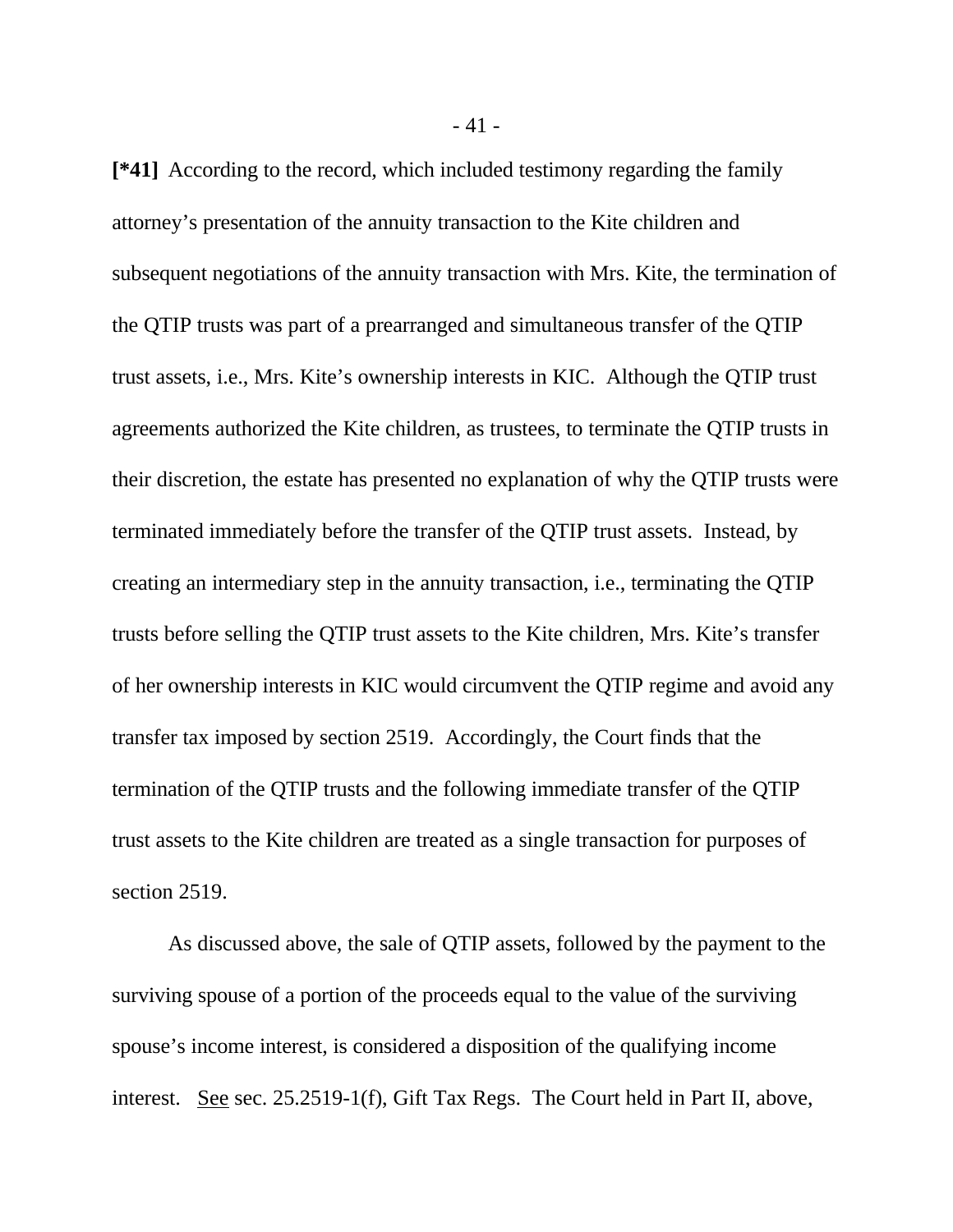**[\*42]** that Mrs. Kite received adequate and full consideration for her interest in KIC. Accordingly, Mrs. Kite made a disposition of her qualifying income interest, which can be traced from KIC to the QTIP trusts.<sup>38</sup>

A surviving spouse who makes a disposition of all or part of a qualifying income interest for life in any property for which a deduction was allowed under section 2056(b)(7) is treated as transferring all interests in property other than the qualifying income interest. See sec. 25.2519-1(a), Gift Tax Regs. The amount treated as a transfer under section 2519 is equal to the fair market value of the entire property subject to the qualifying income interest, determined on the date of the disposition, less the value of the qualifying income interest in the property on the date of the disposition. Sec.  $25.2519-1(c)(1)$ , Gift Tax Regs. The gift tax consequences of the disposition of the qualifying income interest are determined separately under section 2511. Id.

As a result, the sale of Mrs. Kite's interest in KIC that can be traced to the QTIP trusts was subject to Federal gift tax under section 2519 to the extent of the

<sup>&</sup>lt;sup>38</sup>The OTIP trusts contributed the Baldwin notes to KIC in exchange for an interest in KIC. When the QTIP trusts were terminated, their interest in KIC was transferred to Mrs. Kite's lifetime revocable trust. Mrs. Kite's lifetime revocable trust then sold its interest in KIC for the annuities.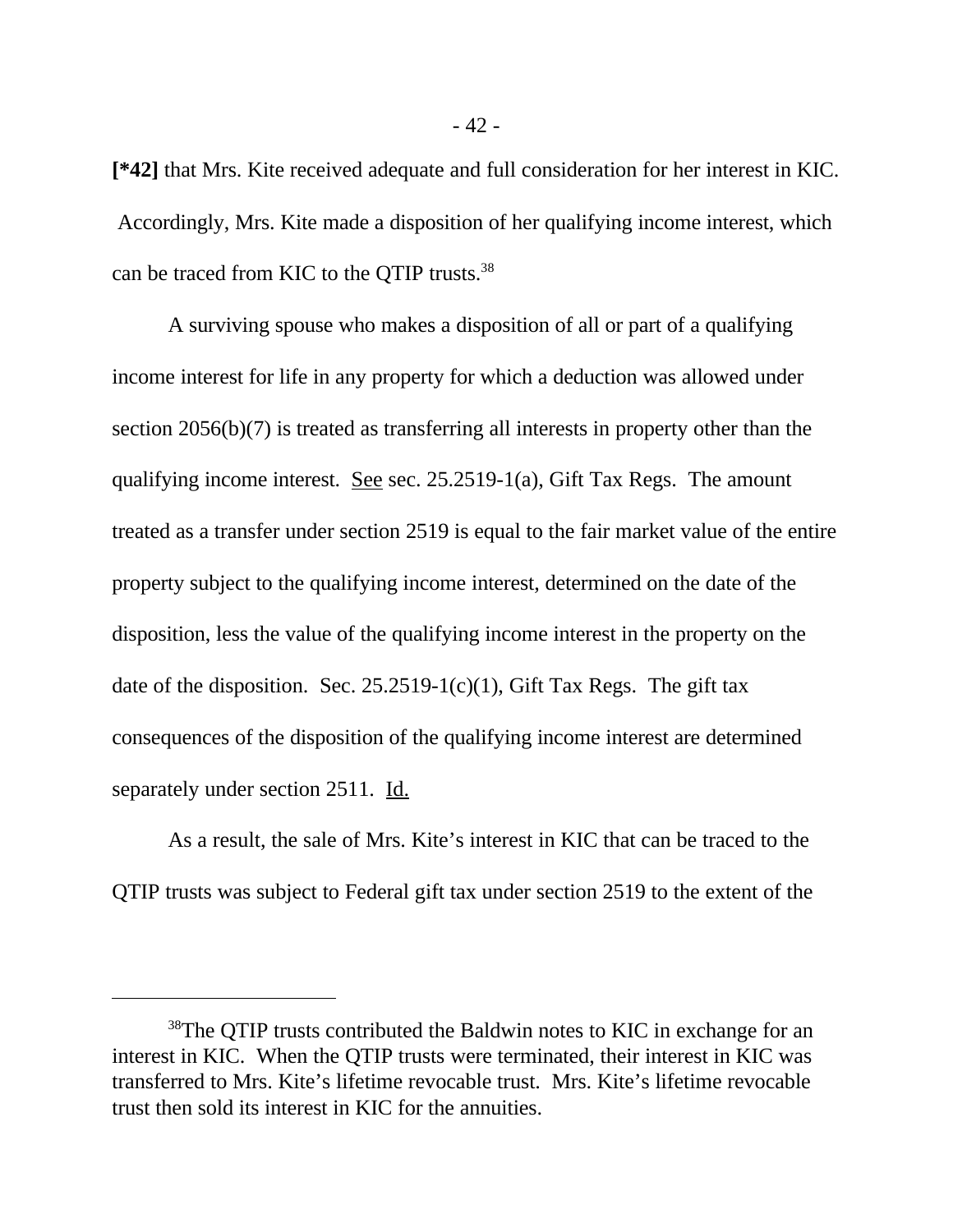[\*43] fair market value<sup>39</sup> of the entire property subject to Mrs. Kite's qualifying income interest, determined on the date of the annuity transaction, less the value of her qualifying income interest. However, because Mrs. Kite received adequate and full consideration for her income interest in KIC, she did not make a gift of her qualifying income interest under section 2511.<sup>40</sup>

## C. The Marital Deduction Trust

As discussed above, section 2056(b)(1) generally prohibits a deduction for terminable interest property. Section 2056(b)(5)(B) provides another exception to the terminable interest rule where the surviving spouse receives an income interest for life and a general power of appointment. If the surviving spouse dies without exercising the power, he or she will be subject to the estate tax under section  $2041(a)$ . Alternatively, if the surviving spouse, during his or her life, releases this

<sup>&</sup>lt;sup>39</sup>According to Mr. Kite's estate tax return the fair market value of the QTIP trusts on the date of his death in 1995 was \$4,291,327 for QTIP trust-1 and \$825,213 for QTIP trust-2. See supra note 9. In 1997 Mrs. Kite, as trustee of her trusts, transferred \$4.5 million of the Brentwood limited partnership interests held by her trusts, which included the QTIP trusts, to her children and filed a gift tax return reporting the transfer. See supra note 12. After subsequent transfers and reinvestments of her trust assets, including the QTIP trusts, Mrs. Kite's lifetime revocable trust held a 43.7367% interest in KIC, which had a liquidation value of \$10,605,278. See supra note 26.

<sup>&</sup>lt;sup>40</sup>Like surviving spouse described in sec. 25.2519-1(g), Example (2), Gift Tax Regs., Mrs. Kite received consideration for her income interest in the annuity transaction.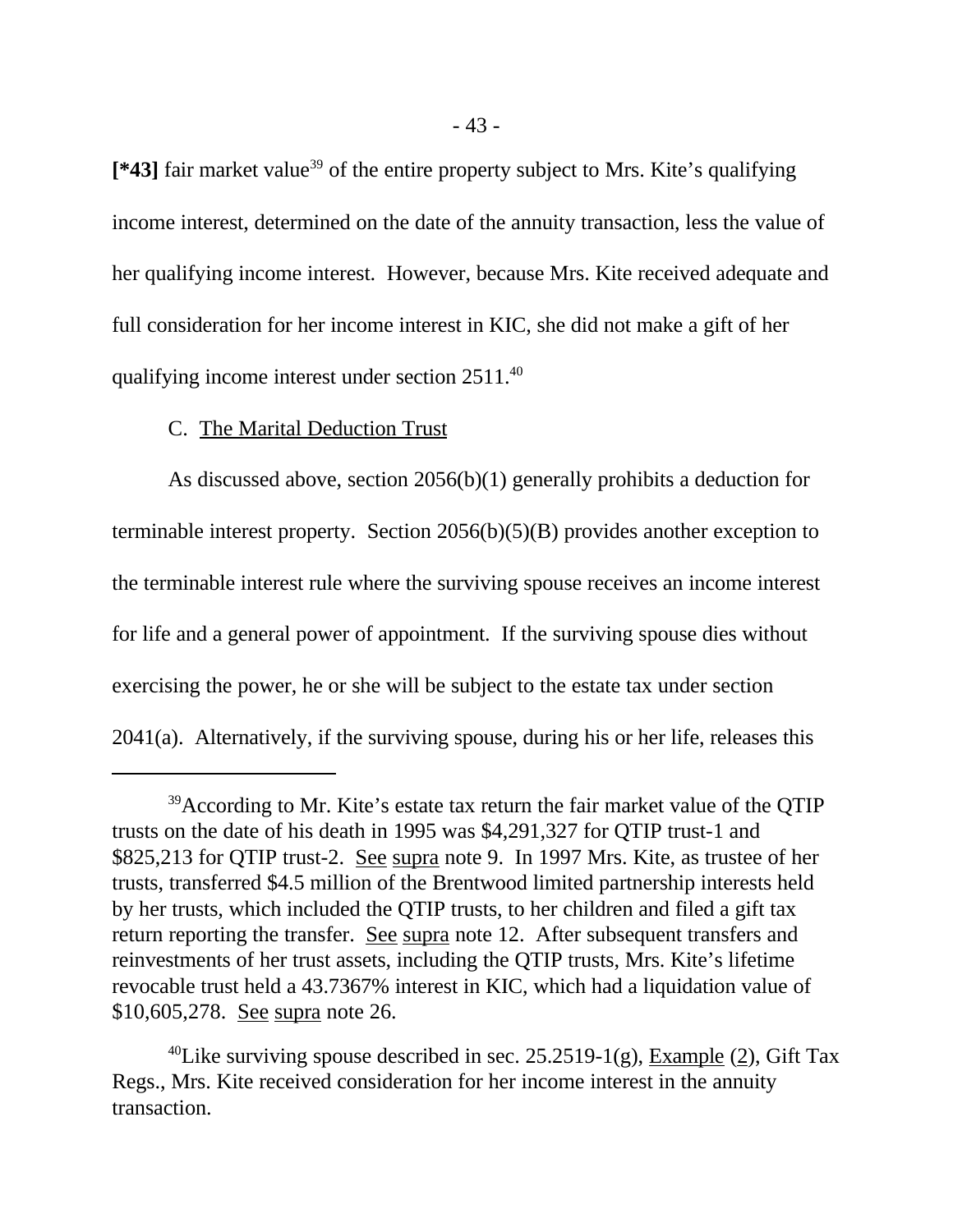**[\*44]** power or exercises it in favor of someone else, he or she will be subject to gift tax under section 2514.

Section 2514(b) provides that an individual who exercises or releases a general power of appointment created after October 21, 1942, is deemed to have transferred the related property. A general power of appointment is a power which is exercisable in favor of the individual possessing the power, his estate, his creditors or the creditors of his estate. See sec. 2514(c). Under section 25.2514- 1(b)(1), Gift Tax Regs., a surviving spouse who has the power to discharge and appoint successor trustees is considered as having a power of appointment. Accordingly, even though someone other than the surviving spouse may serve as trustee, the power to appoint corpus will be attributed to the surviving spouse. See First Nat'l Bank of Denver v. United States, 648 F.2d 1286, 1289 (10th Cir. 1981); see also Estate of Wilson v. Commissioner, T.C. Memo. 1992-479.

In 1995 Mr. Kite's estate funded the marital deduction trust with a portion of Mr. Kite's marital estate and claimed a \$10,143,808 marital deduction under section 2056(b)(5) for the value of the trust property. In March 2001 Mrs. Kite, pursuant to her authority to discharge and appoint successor trustees, replaced the trustee of the marital deduction trust with her children. Contemporaneously, the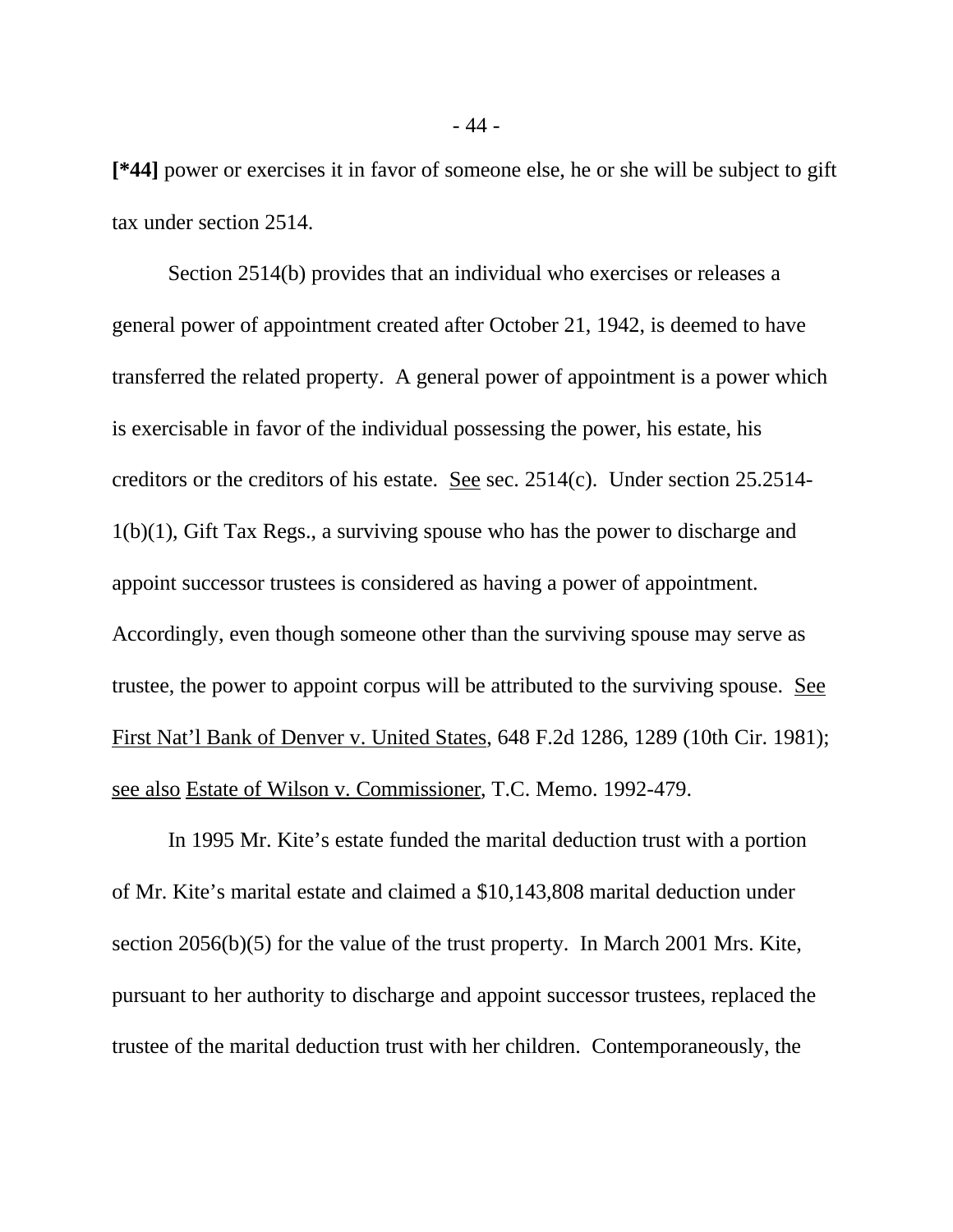**[\*45]** Kite children, as trustees, terminated the marital deduction trust and transferred its assets to Mrs. Kite's lifetime revocable trust.

A "transfer of property" is defined as "any transaction in which an interest in property is gratuitously passed or conferred upon another, regardless of the means or the devise employed". Sec. 25.2511-1(c), Gift Tax Regs. The transfer of the trust assets to Mrs. Kite's lifetime revocable trust was not a transfer of property for gift tax purposes because Mrs. Kite did not transfer an interest in the property to another. See, e.g., Estate of Robinson v. Commissioner, 101 T.C. 499, 508-509 (1993). Instead, Mrs. Kite maintained her interest in the property as the grantor and the sole income beneficiary of her lifetime revocable trust. Therefore, Mrs. Kite did not make a taxable transfer of the marital deduction trust assets under section 2514.

In conclusion, the Court holds that the portions of the annuity value originally traceable to the ownership interest of QTIP trust-1 and QTIP trust-2 in Kite Family Investment Co., a Texas general partnership, $^{41}$  less the value of Mrs. Kite's qualifying income interests in QTIP trust-1 and QTIP trust-2, are subject to Federal gift tax as of the simultaneous termination of the marital trusts and the transfer of the marital trust assets in 2001.

<sup>41</sup>See supra note 15.